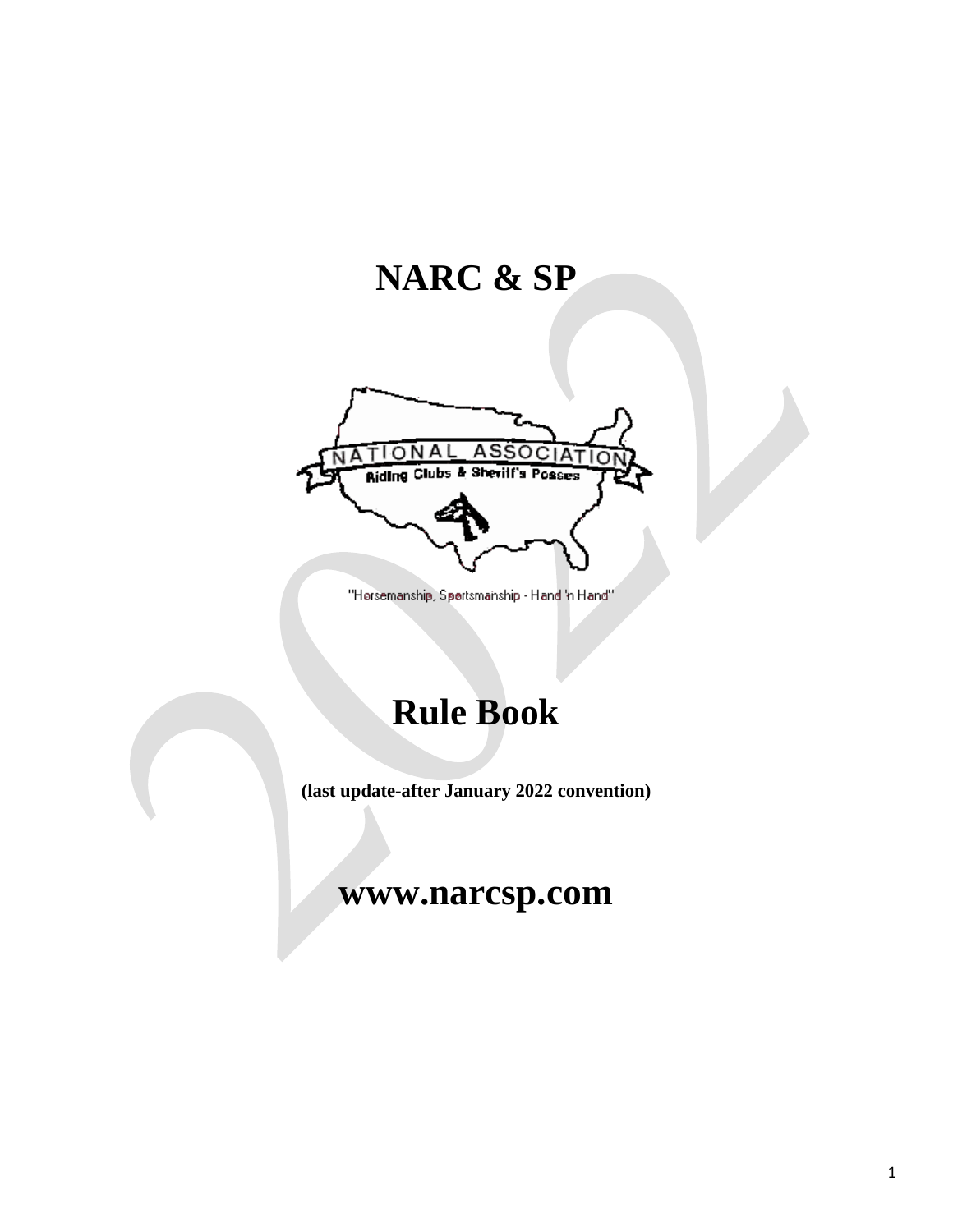# **Table of Contents**

| General Playday RulesPage 18 |  |
|------------------------------|--|

## **Single Events**

| Pylons  Page 29              |  |
|------------------------------|--|
|                              |  |
| Texas T  Page 31             |  |
| Straight Away BarrelsPage 32 |  |
|                              |  |
| Larryette Page 34            |  |

# **Team Events (Year 2020 page35)**

| Cross Flags  Page 36         |  |
|------------------------------|--|
|                              |  |
|                              |  |
|                              |  |
| Harry LarryPage 41           |  |
| Team FlagsPage 43            |  |
| Arena Pony Express Page 44   |  |
| Drill & Parade Rules Page 49 |  |

| Miss NARC&SP Queen Contest Rules  Page 52 |  |
|-------------------------------------------|--|
|                                           |  |
|                                           |  |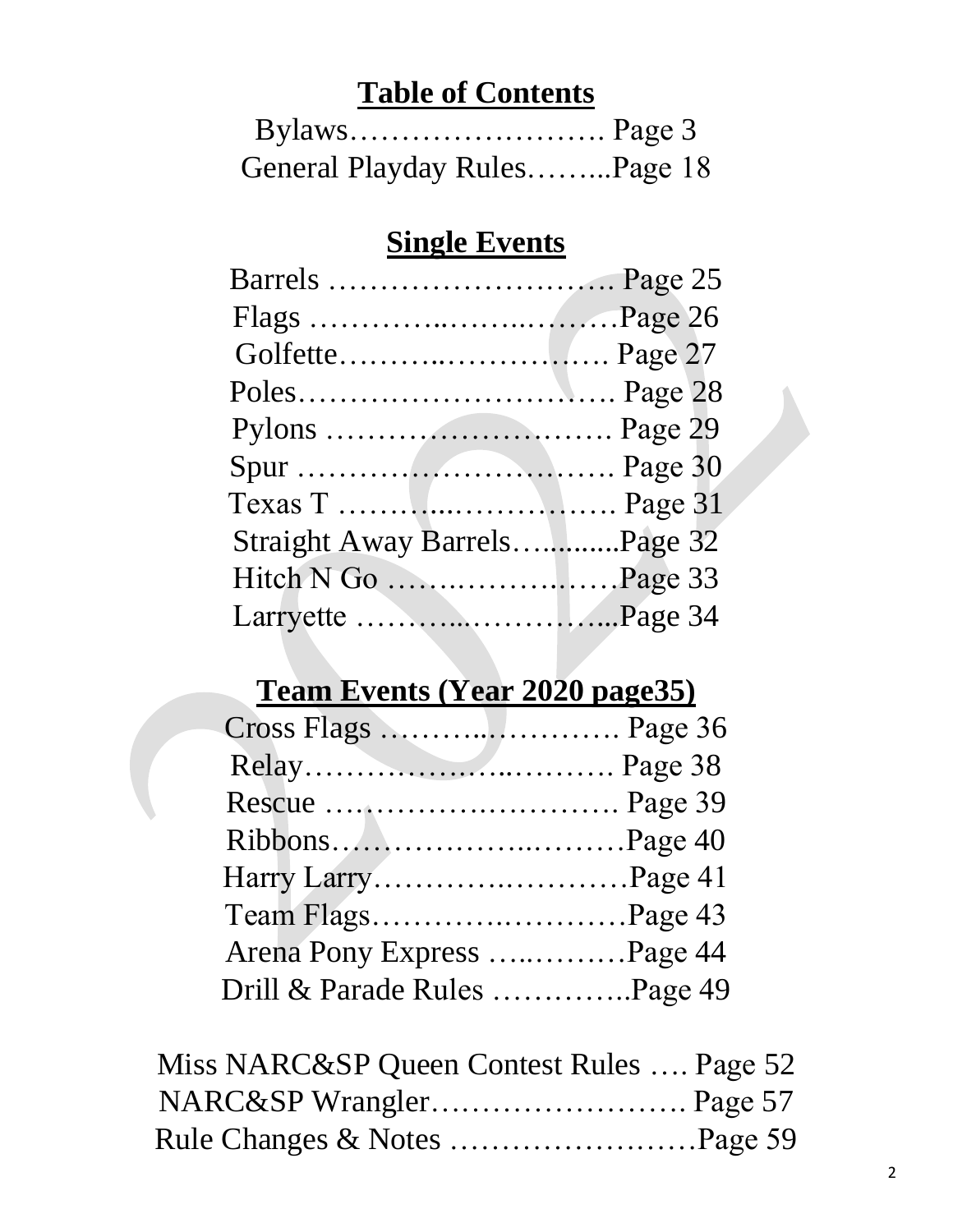## **Bylaws**

**Article I**. Title, Object, Place of Business, Colors

Section 1. Title

This Association shall be known as the National Association of Riding Clubs and Sheriff's Posses and shall be at all times operated and conducted as a non-profit corporation.

Section 2. Objective

The purpose of this organization shall be to encourage the motto of "Horsemanship, Sportsmanship, -Hand 'n Hand."

Section 3. Place of Business

Business may be transacted at any place convenient to the members or officers.

Section 4. Colors

The NARC&SP colors are Gold, Black and White.

**Article II.** Members

Section 1. Membership

A. A member, as referred to in these bylaws. shall be any Riding Club, Sheriff's Posse, or other organized riding group (referred to in these Bylaws as "Member Clubs") and the individuals belonging to such Member Clubs. Its members may be residents of any state or territory.

B. Any business or concern may be an Associate Member with the approval of the Executive Board. It may enjoy all the rights and privileges of the Association except the right to vote and compete in the National Competition. The membership fee shall be established by the Delegates.

C. Any individual may be an Associate Member with the approval of the Delegates. The individual may enjoy all the rights and privileges of the Association except the right to vote and compete in National competition. The Delegates shall establish the membership fee.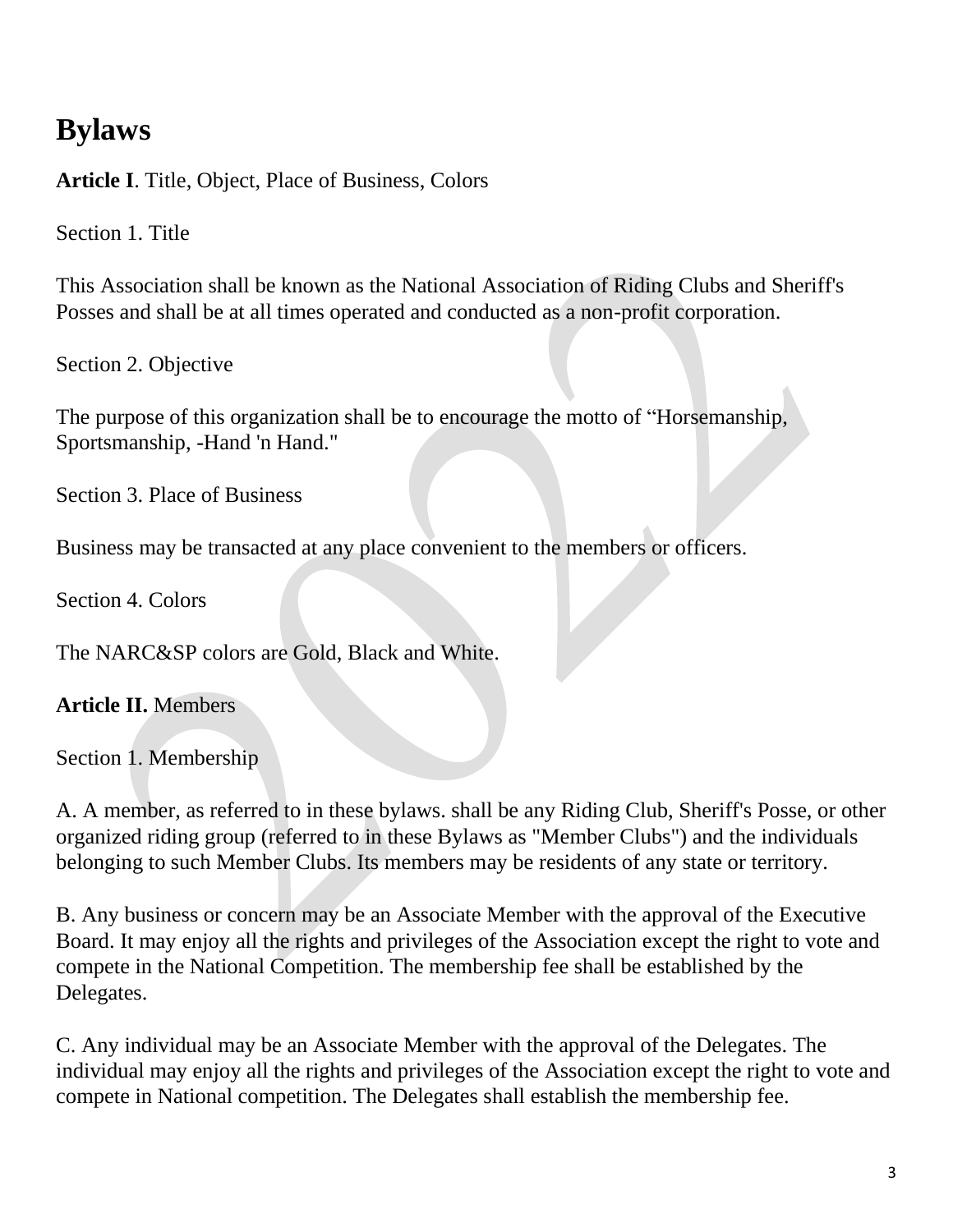#### Section 2. Discipline of Members

Members of the Association shall be admitted, retained and expelled in accordance with such rules and regulations as the Delegates may, from time to time, adopt. In the event a person has been refused membership in the NARC & SP for any reason, it will require a two-thirds (2/3) majority vote of the delegates at the next regularly scheduled delegates meeting to be accepted as a member at any time thereafter. In the event that a fight and/or severe misconduct occurs at any National Association function, the President, or the President's designate, will call a meeting with the Executive Vice President and the appropriate committee chairman, or the designates, at the function where the infraction occurred. In the event one of these individuals or the immediate family is directly involved in the incident the next Vice President will take their place on the committee. All three persons will have one (1) vote each to determine if a fight or severe misconduct occurred. If the vote is carried, the President will notify all members of the Executive Board and instruct the National Secretary to mail the first warning letter to all persons involved in the incident. The first letter will be notification of probation for one (1) year, unless the committee deems the offense severe enough to warrant full suspension as designated in procedures of second misconduct or third misconduct. If any or all of these persons are involved in second misconduct incident at a National Association function, the above procedures will be followed, and the second letter will be notification of suspension of participation from all National Association functions for a period of one (1) year. If any or all these persons are involved in a third misconduct incident at a National Association function, the above procedures will be followed, and the third letter will be notification of permanent suspension from the National Association. These suspensions will occur from the date of the infraction and the President must perform these duties within ten (10) days of the infraction(s). If there is no chairman at the function, such as the National Dance, the National Rules Committee chairman will attend the three-people meeting. All appeals must be made within thirty (30) days of notification and be made by written letter to the President. The President will address the matter at a regularly scheduled meeting or a special called meeting, within thirty (30) days of receipt of the letter, if requested, of the Executive Board. The parties involved may present why they should not have received the letter. When discussion is completed, the parties will be asked to leave, and a vote will be taken. This vote will be final and supersede all previous action taken by the three-man committee. These procedures are intended to manage incidents being considered extreme. They will be taken in addition to any actions taken by the appropriate committee at the time of the occurrence of the incident.

#### Section 3. Meeting of the Members

The regular meetings of the members shall be held in January and October at such time and place as may be fixed by resolution of the Delegates for the purpose of transacting business brought before the meeting. Notice of the regular meetings shall be given by mail to each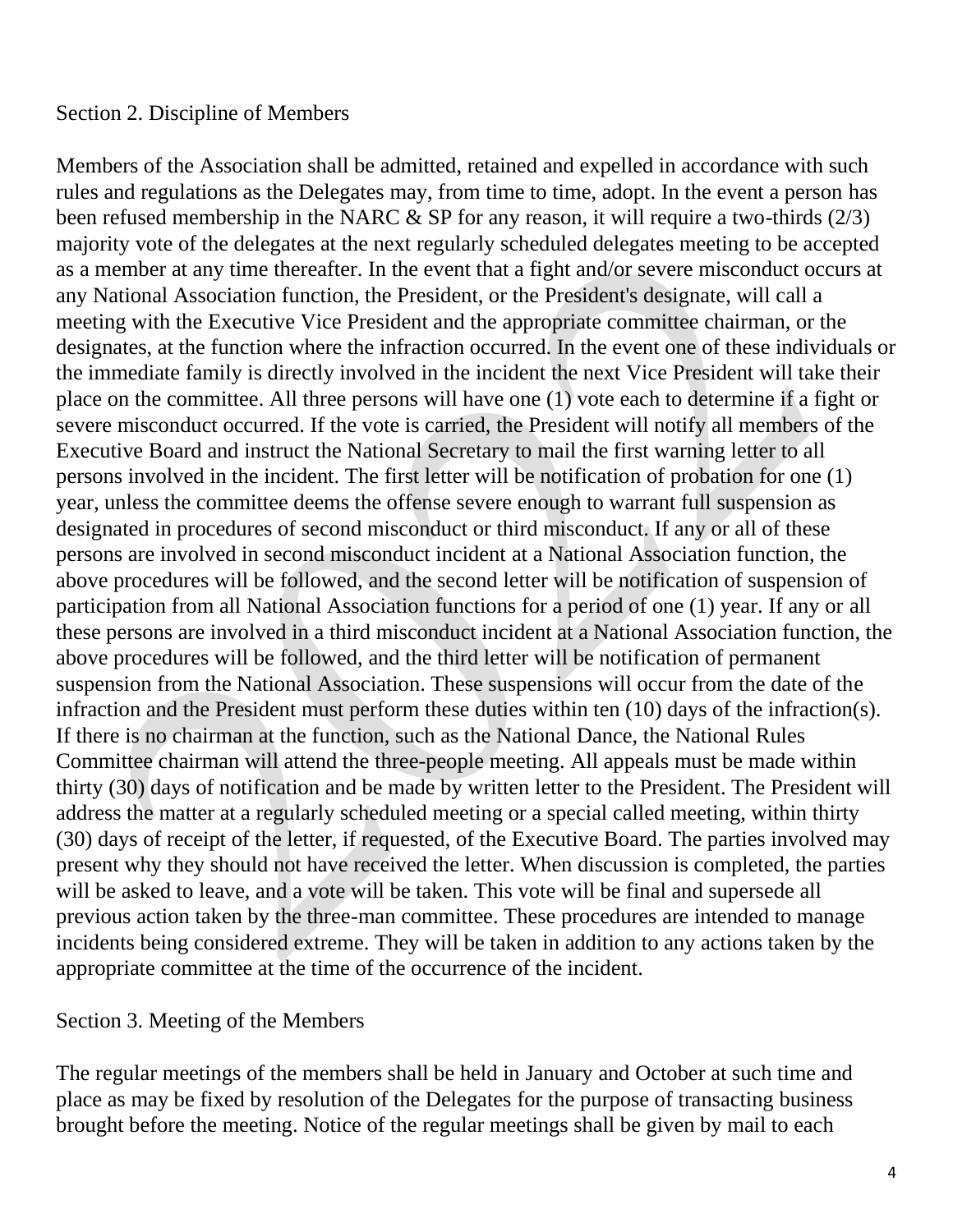member in good standing, stating the time and place of such meeting, not less than fifteen (15) days prior to the date of the meeting. Each member District (2013) shall have selected (16) member persons to serve as Delegates. In all matters governed by the vote of the Member club Districts, each Member District in good standing shall be entitled to sixteen votes, but the Delegates must be present. You must be 15 years of age to be a voting member of the association.

## Section 4. Term of Membership

Members must be approved (2022) by a District in good standing in the Association and shall be admitted to the Association upon completed (2022) application, accompanied by an initial membership fee. Membership shall begin, unless it is rejected by the Executive Board, upon receipt of a completed application.

#### Section 5. Districts

The Association shall be divided into Districts for the members' convenience. Any group of clubs wishing to form a District shall contact any Association officer. The Association officer and an Executive Board member shall meet with the applicants. The officer and Executive Board member shall bring the proposal to the Executive Board and, with two-thirds (2/3) majority vote of the Executive Board, authorize the District. Member Club and District Bylaws shall not be in conflict with the Bylaws of the Association. Each District shall be comprised of not less than two (2) Member Clubs nor more than five (5) Member clubs. Each District has the right to add additional clubs as Associate members without voting privileges. At such time a District has two (2) or more Associate Member Clubs, the Associate Member Clubs must organize a new District.

## Section 6. Clubs

All Member Clubs, while in good standing, shall have equal rights, interests, and responsibilities with respect to the Association and its property.

#### Section 7. Membership Fee

The annual membership fee for the succeeding year, established by the Delegates, shall be due and payable on December 1, and delinquent May 15 (2012). A late fee of \$25. Per membership application will be imposed (2013). One (1) association membership fee paid per year, per family. A family is defined as being recognized by Texas State Law; a parent(s), legally married parents, domestic partnership residing in the same household (2013), their offspring, any child (ren) the parents are legal guardians of, and any children claimed as dependents on their income tax. A member or family may sponsor a child and include the children under their membership.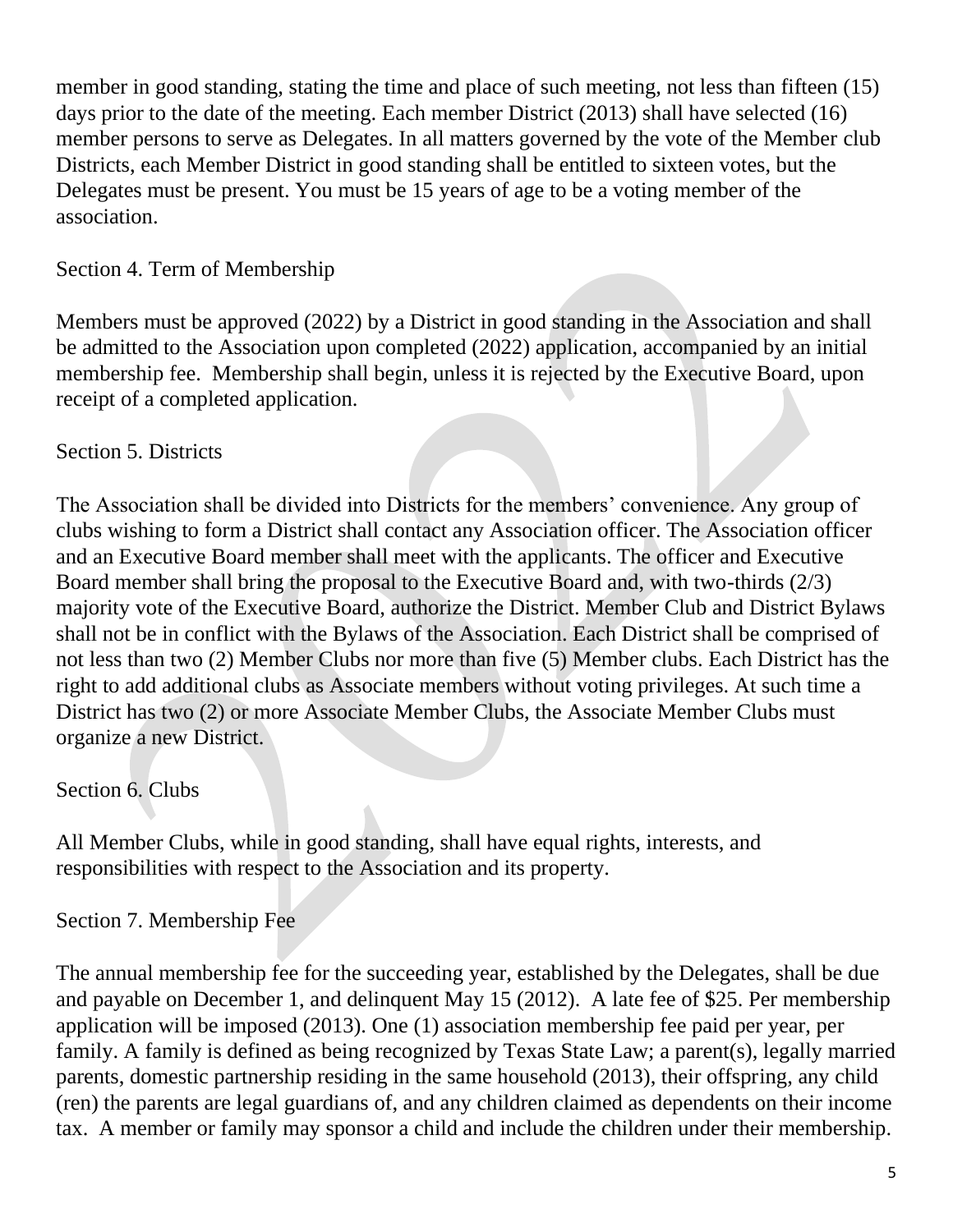A child (ren) or sponsored child (ren) may only be added to one-member family (2010). The year a child reaches age 23 upon January 1st that child must pay their own (separate) membership fee. When a child of a membership marries, then upon the date of the marriage, a new family is formed, and they must pay their own membership fee.

Section 8. Social Media Policy (2014)

The main advantage of having a Social Media policy (2014) is to protect the NARC&SP, officers, chairpersons, Districts, clubs and members, otherwise known as the association and entities, if a person(s) acts unprofessionally on a Social Media site. Dislike of others and gossiping is part of human nature. The policy below is to allow everyone the advantage to make sure what is written, published, or shared does not in any way undermine the association or its entities reputation.

1. Disclosing any information that may harm you, the association, or its entities.

2. Certain activities on the part of the association and entities may not be public knowledge due to confidentiality or preplanning purposes. Posting of hearsay on a social media website about the association or its entities can be harmful or impair the work of the association.

3. Harassing, demeaning or creating a hostile environment within the association and its entities in a social media forum can be disruptive, malicious and harmful.

4. Disrupting the smooth and orderly flow of the association either directly or indirectly by disclosing confidential or proprietary information on social media.

5. Harming the goodwill and reputation of the association or its entities within a social media forum.

6. Poor social media tends to put in place the doubt of reliability, trustworthiness, or sound judgment of the person(s) who is the subject of the information; or member(s).

7. Do not ignore copyright laws. Cite any reference sources accurately. Remember the prohibition against plagiarism applies online.

8. Do not use any NARC&SP logos or trademarks without permission from the Executive board. The absence of explicit reference to a particular site or association does not limit the extent of the application of this policy.

9. In the area of social media (print, broadcast, digital, and online), members may use such media in any way they choose as long as such use does not produce the adverse consequences noted within this articles section. For this reason, the NARC&SP has adopted the policy for members to apply in their use of social media both as a member and or an officer.

10. A most prudent course of social media action should always be taken regarding the association and its entities. Any member(s), clubs, or districts deemed responsible for such issues will be subject to counseling and or action taken according to the NARC&SP Bylaws; Article II, Section 2, Discipline of Members.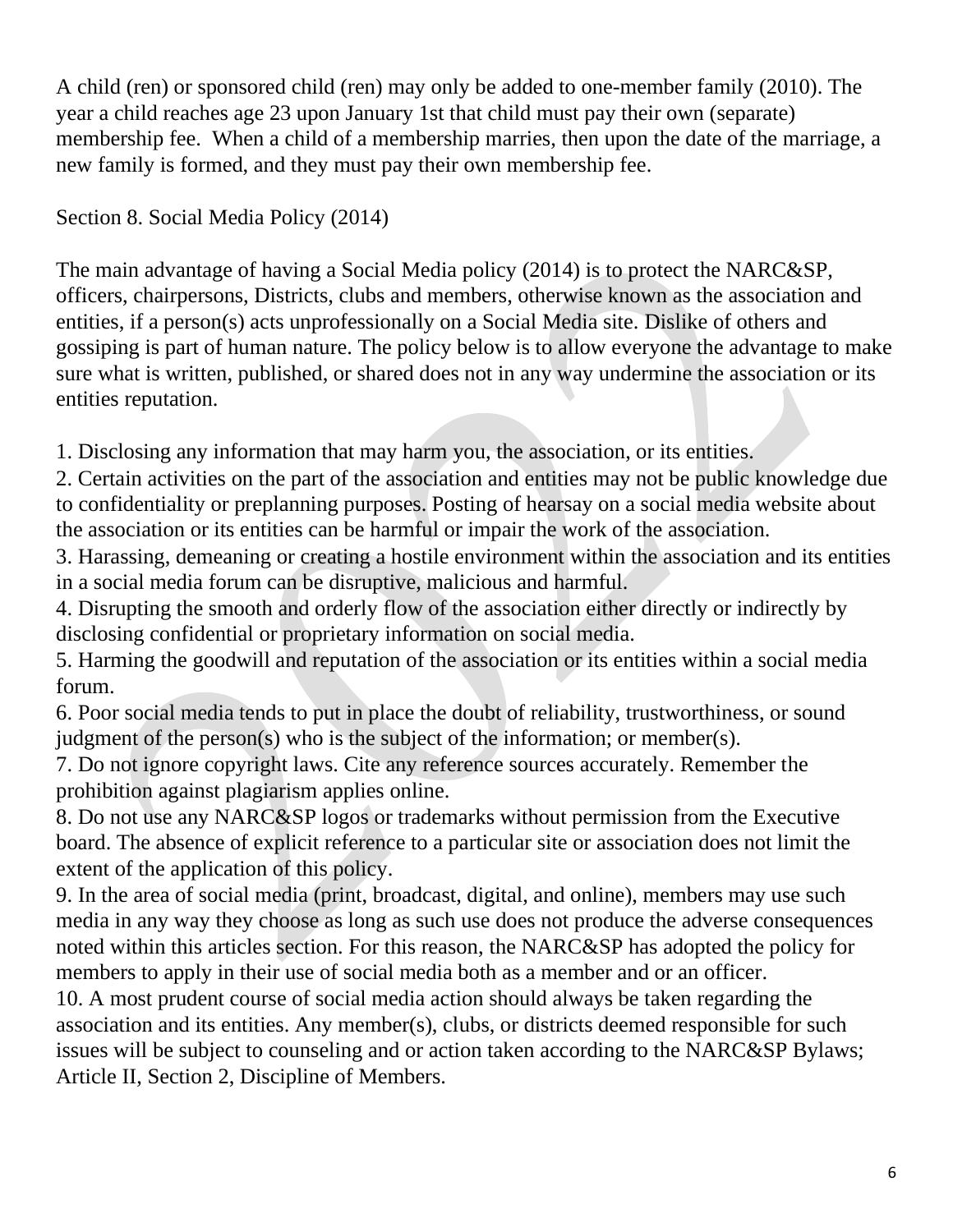## **Article III**. Delegates

Section 1. Number of Delegates

There shall be (2013) sixteen (16) Delegates from each District Member Club. The business and property of the Association shall be managed and controlled by the Delegates and an Executive Board. Each District Member Club can either elect or appoint Delegates. Each Delegate attending a meeting must bring a letter of identification, signed by two (2) officers of the District Member Club, which the delegate represents, designating that person as a delegate. Proxy votes are not acceptable.

Section 2. Identification of Delegates

In the event a letter of identification is not available at any meeting of the Delegates, two (2) officers of the (2013) District Member Club in question may verbally verify the eligibility of its Delegates.

Section 3. Special & Emergency Meetings

A. Special meetings of the Delegates may be held at such time and place as may be designated by the President or twenty percent (20%) of the Delegates. Written notice of each special meeting, including the objective or objectives thereof, shall be given all (2013) Districts Member Clubs not less than fifteen (15) days prior to the date of the meeting.

B. Emergency meetings may be called at the request of fifty percent (50%) or more of the elected Association Officers and Standing Committee Chairpersons. Notice written or verbal, of each emergency meeting, including the objectives thereof, shall be given to all (2013) Districts Member Clubs forty-eight (48) hours prior to the meeting.

#### Section 4. Quorum

At any meeting of the Delegates held in accordance with the foregoing provisions of the notice, the Delegates attending each meeting shall constitute a quorum.

#### Section 5. Meeting Chairman

Any officer of the Association may call the meeting of the Delegates to order and may act as Chairman of such meeting, precedence being given as follows: President, Executive Vice President, 1st Vice President, 2nd Vice President, Secretary, and Treasurer. In the absence of all such officers, the Delegates present may elect a Chairman. The Secretary of the Association shall act as a Secretary of the meeting in the absence of the Secretary; the Chairman may appoint a temporary Secretary.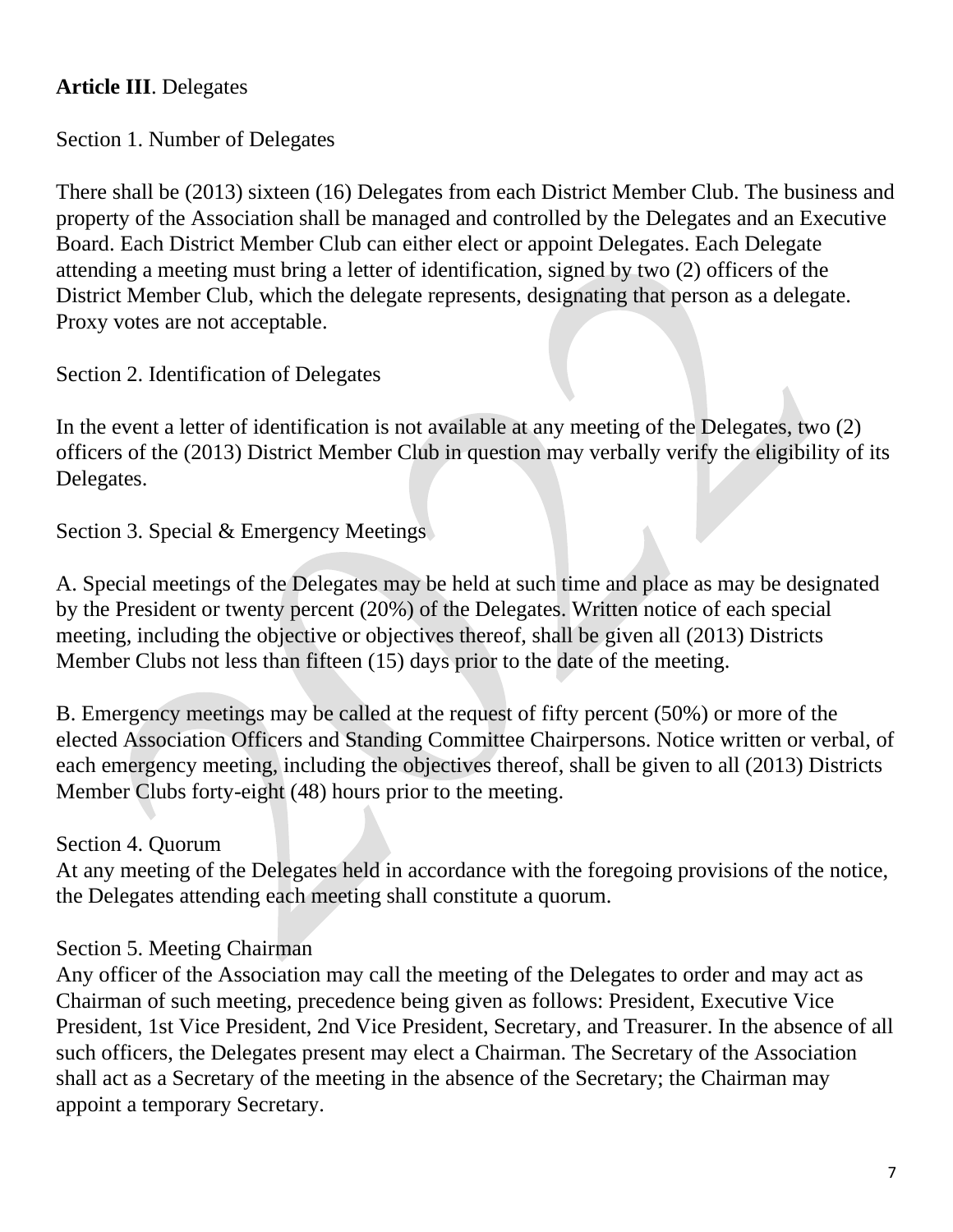Section 6. Removal of Officers and Committee Chairpersons

The Delegates shall have the power to remove from office any Association Officer or Committee Chairperson by a two-thirds (2/3) majority vote at a duly called Delegates meeting.

Section 7. Discipline

The Delegates shall have the power to place on probation, suspend, or expel from Association membership a District, Member Club, or individual member of such Member Club by a twothirds (2/3) majority vote at a duly called Delegates meeting.

**Article IV**. Officers and Duties

Section 1. Officers

A. Officers and (Oct 2019) Committee Chairpersons of the Association shall be elected by secret ballot by majority vote of the Delegates at the October meeting. The term of office shall be for one (1) year, beginning January 1st following the election. Officers must be of high morals and possess leadership qualities. Officers and Chairpersons must conduct themselves in an appropriate professional manner when conducting NARC&SP business. Profane language is not allowed. Violating the by-law may be cause for discipline and or removal from office. They must be a member in good standing of a Member Club and of the National Association. A new officer or committee chairperson may start setting up transition meetings in November and December.

B. The officers shall be a President, Executive Vice President, 1st Vice President, 2nd Vice President, Secretary, Treasurer, and such other officers as may be authorized by the Delegates.

C. No officer or committee chairperson can be elected to the same office for more than three (3) consecutive years.

Section 2. President

A. The President shall be the chief executive officer of the Association, shall preside at all meetings of the Delegates and Executive Board, and shall be an ex-officio member, with voting rights, of all committees except the Nominating Committee. The President shall be responsible for the enforcement of the Bylaws and rules of the Association and has the authority to call an Executive Board meeting for investigation of a violation of these Bylaws and rules.

B. The President may create and empower committees other than Standing Committees, as the President deems necessary.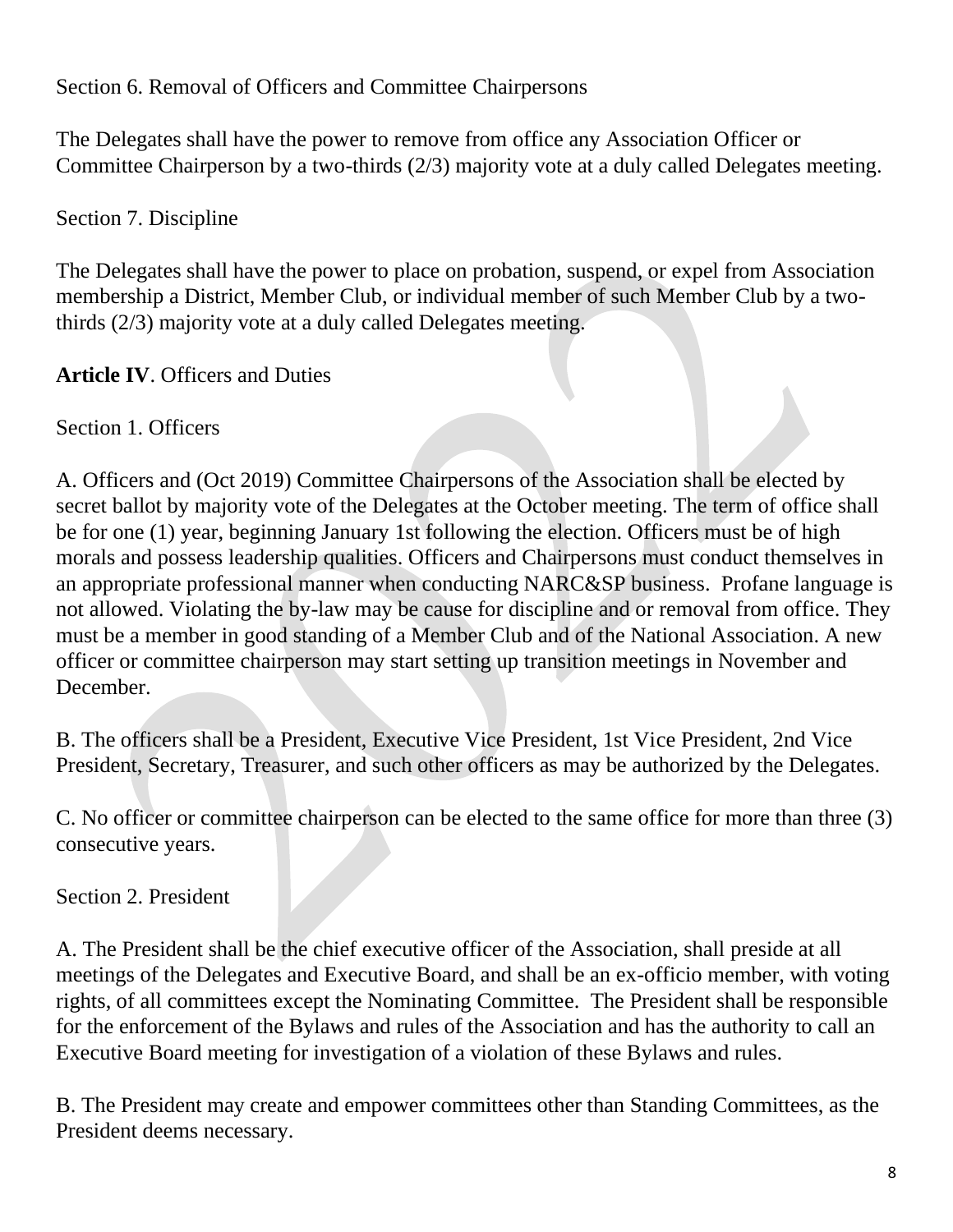C. The President will appoint a Parliamentarian.

Section 3. Executive Vice President

In the absence of the President, the Executive Vice President shall have the power and shall perform the duties of the President. The Executive Vice President will perform such other duties that may be prescribed by the President or the Executive Board. The Executive Vice President shall be an exofficio member, without voting rights, of all committees, except the three-man committee.

Section 4. 1st Vice President

The 1st Vice President shall assist the President in the President's duties, be in charge of the National Trail ride, and will assist in collecting money at the gate for National Association functions as assigned by the President.

Section 5. 2nd Vice President

The 2nd Vice President shall assist the President in the President's duties, help coordinate the Handbook and the Directory with the Publication's Chairperson and will assist in collecting money at the gate for National Association functions as assigned by the President.

Section 6. Secretary

The Secretary shall (10-2019) shall provide notifications to the board of all planned Executive Board Meetings. The secretary shall keep the minutes of all Delegates and Executive Board Meetings. The Secretary shall be custodian for the safekeeping of all documents and records of the Association customary to this office. The Secretary shall also be responsible to see that the records are kept and maintained for the National Playday Finals.

#### Section 7. Treasurer

The Treasurer shall receive and be responsible for all moneys of the Association. The President must approve all disbursements by the Treasurer. All checks must bear two (2) authorized signatures. All disbursements shall be regulated by the budget as approved by the Delegates. The Treasurer shall account for all income and disbursements by itemized statements in detail to each regular meeting of the Member Clubs and to the Executive Board upon demand. The Treasurer shall submit a monthly financial statement to the President and a quarterly financial statement to each District. The Treasurer is responsible for supplying rosters to the Secretary and Publications Chairperson.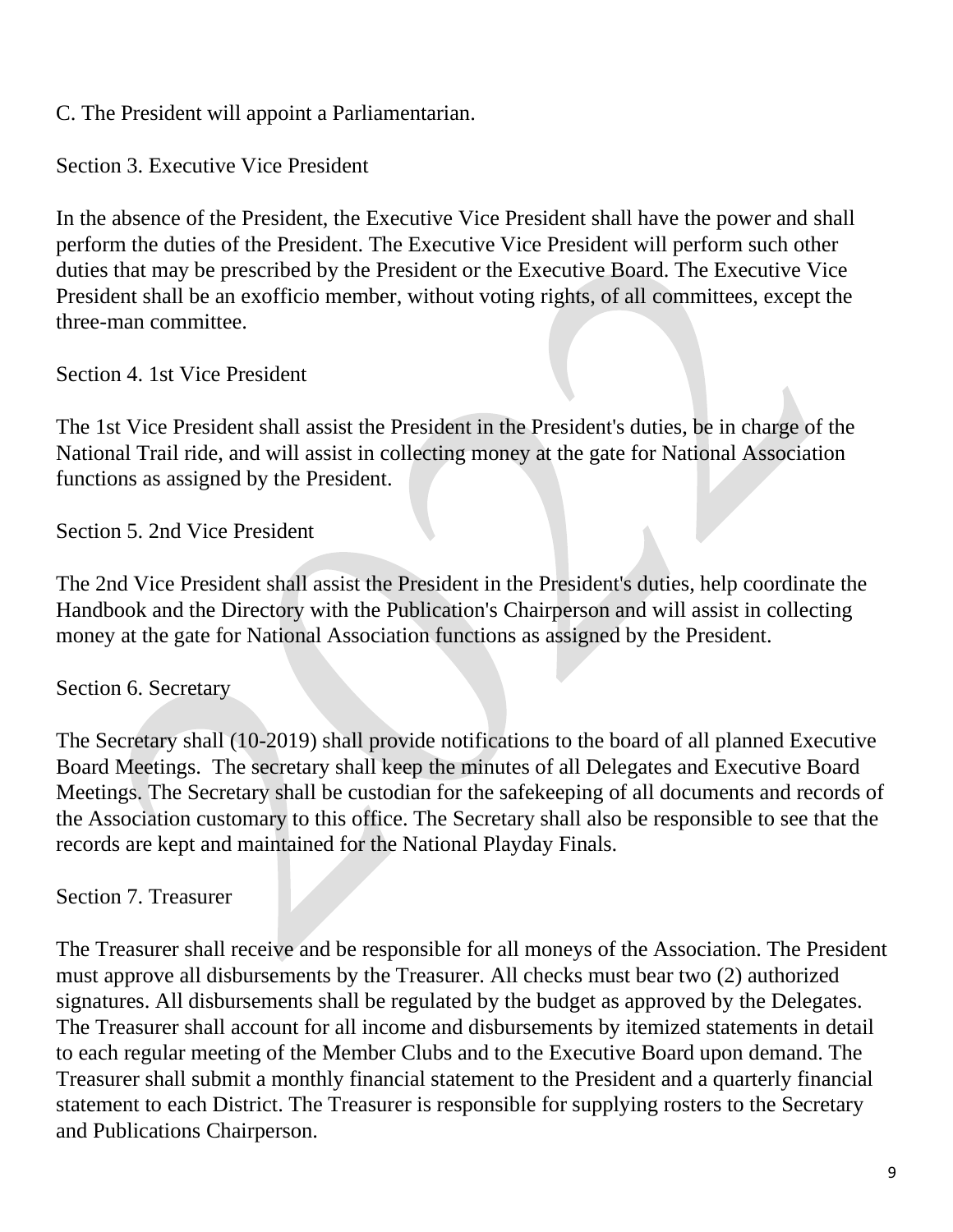Section 8. Parliamentarian

The Parliamentarian shall advise the Chair on parliamentary procedure according to Robert's Rules of Order.

Section 9. Executive Board

A. Composition of Executive Board

There is hereby created an Executive Board consisting of the Past President, one (1) Executive Board Member elected by each District, the District Presidents, the Chairperson of each Standing Committee, Miss NARC & SP and the Wrangler (2010). If a District President is already on the Executive Board, the District President may have a representative in the District President's place.

#### B. Duties and Powers

1.When a meeting of the Delegates is not in session, the Executive Board shall have and exercise all the duties and powers vested in it by these bylaws.

2.The Executive Board will formulate and develop new plans and ideas and present them in the next Delegate meeting.

3.The types of awards, trophies, plaques, etc. for the National Playday Finals awards are to be decided by the Executive Board at the March Executive Board meeting. Any donations made towards awards for any NARC&SP function are to be made prior to said function and said donation received prior to said function.

4. Members of this Board shall have the right to vote in the meetings of the Delegates.

C. Meetings

1. The Executive Board shall meet whenever and wherever called by the direction of the President or twenty (20%) percent of the Board acting jointly.

2. In the event of a called meeting, the (10-2019) Secretary shall give ten (10) days written notice to each member.

3. The Board may act by written ballot without convening in a meeting.

Section 10. Vacancies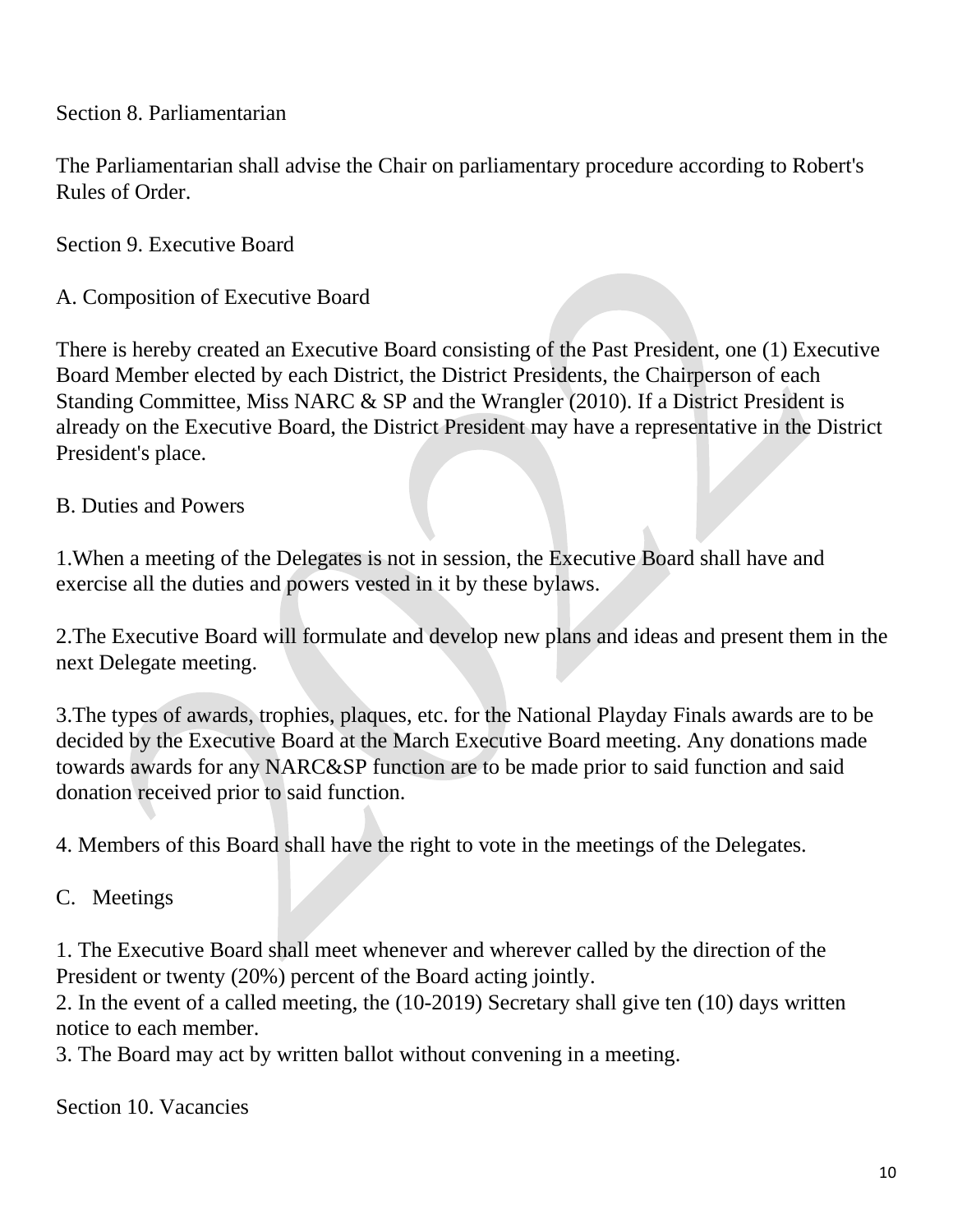A. In the event of a vacancy in the office of the President, the Executive Vice President shall fill the office.

B. In the event of a vacancy in the office of the Executive Vice President, the Executive Board will elect one of the Vice Presidents to fill the office.

C. In the event of a vacancy in one of the offices of the Vice President, Secretary, or Treasurer, the Executive Board will elect a successor.

Section 11. Contracts

The written contracts of the Association shall be executed by the President or the Executive Vice President and approved by the Executive Board.

**Article V**. Auditing, Bonds, Moneys

Section 1. Auditing

This Association shall conduct its affairs on a calendar year basis, beginning January 1st, and ending on the last day of December. The Treasurer shall submit an itemized statement of income and expenditures at each meeting of the Delegates. The Delegates may require an audit of the books at the expense of the Association, using an accountant who is not a member of the Association.

Section 2. Surety Bonds

The President and all other officers or employees of the Association who may handle funds of the Association shall give a surety bond to be furnished at the expense of the Association, for the faithful discharge of their duties. The Treasurer must bond these officers and employees in the amount of \$2,000 each before they take office on January 1st.

Section 3. Moneys and Accounts

The retiring Treasurer shall account for all moneys and audited accounts by the January delegates meeting. The Treasurer shall be liable for any funds held not accounted for. Any Member Club or District owing a past due account to the Association shall be suspended and shall not enjoy voting or participation privileges until the account is settled. An account shall be considered past due thirty (30) days after the billing date. Should the association have any returned checks the payer must pay the face amount of the check plus \$35. for bank fees. All returned payments and fees must be paid with cash, money order, or cashier's check. If the payer does not respond to repayment requests the returned check will be turned over to the District Attorney's office for collections (2009).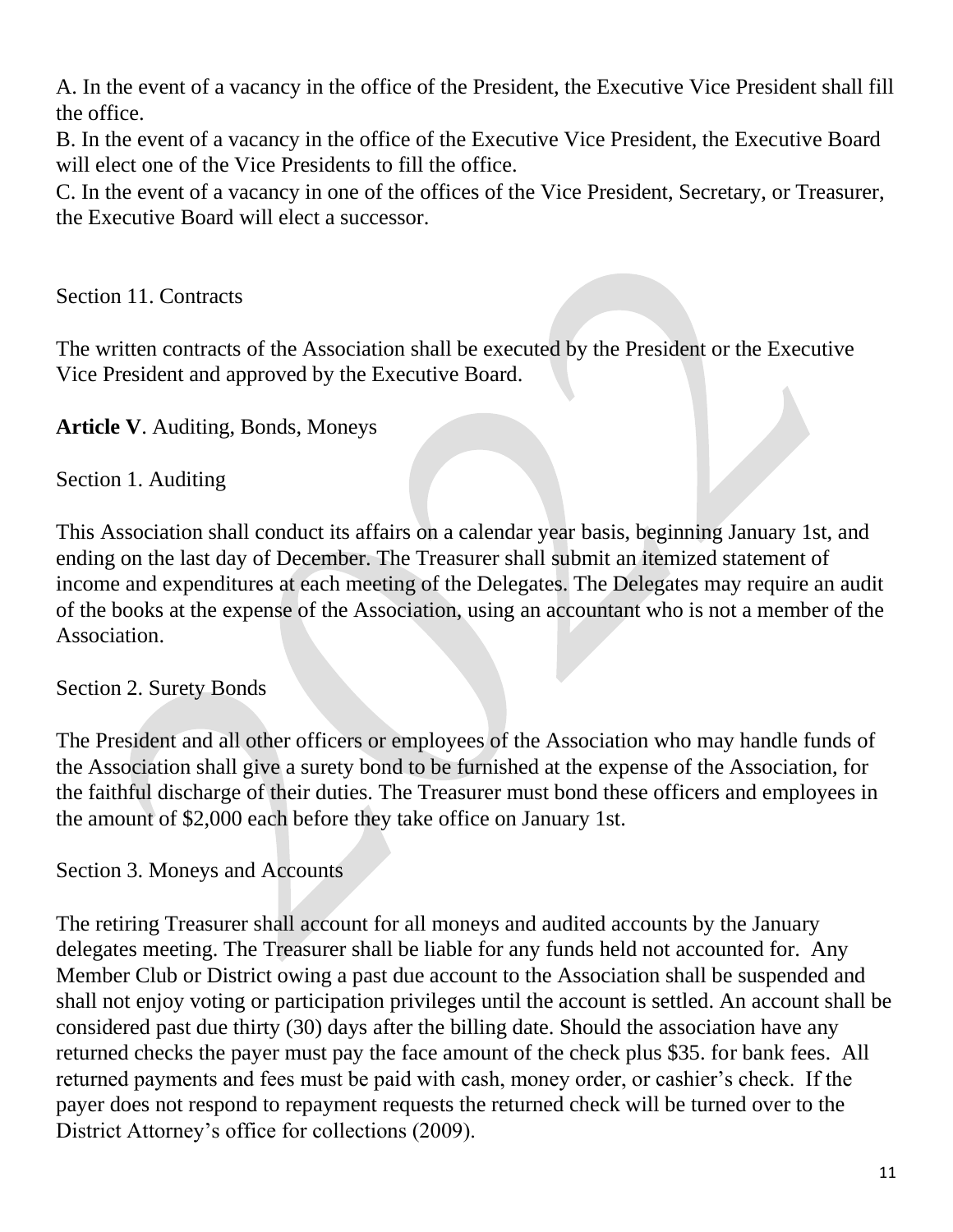Section 4. Due Date of Moneys

All moneys for National events must be in the hands of the Treasurer ten (10) days prior to the National event, excluding Queen's functions, Parade & Drill functions and Pony Express functions (2012). If you are to be a delegate, your membership dues must be in ten (10) days prior to any convention (2011).

Section 5. Scholarship

The National Association shall award scholarship(s) each year to an Association member(s) graduating as a high school senior, who makes application for the scholarship(s), in an amount set by the delegates in the budget approved by the Delegates and distributed by the scholarship committee at their discretion.

Should a scholarship recipient dropout of the semester, in which the NARC&SP funded any dollar amount the money would need to be reimbursed to the NARC&SP within six (6) months.

The selection of the qualified recipient will be determined by the criteria established by a scholarship committee. The scholarship must be used within five (5) years after it is awarded. The money will be paid directly to the educational institution chosen by the recipient, upon receipt of an invoice (2021). If the chosen recipient refuses the scholarship, the committee will offer it to the next qualified applicant. If there is no qualified recipient available, the scholarship will not be awarded that year. Only applications from Association members, in good standing, will be considered for this scholarship each year.

The National Association shall establish a scholarship fund to be invested in appropriately, secure financial instruments, the earnings from which shall be used to fund a scholarship or scholarships as the Association delegates shall determine from time to time.

**Article VI**. Standing Committees

Section 1. Committee Composition

A. The Chairperson of each committee shall be elected by secret ballot by the Delegates at the October meeting.

B. Each District shall provide one (1) member to all Standing Committees.

C. A Delegate meeting is required to remove a chairperson.

D. Any committee chairperson that handles money (such as gate, fundraisers, auctions, etc) must turn in said money to the National Treasurer along with an itemized detailed report signed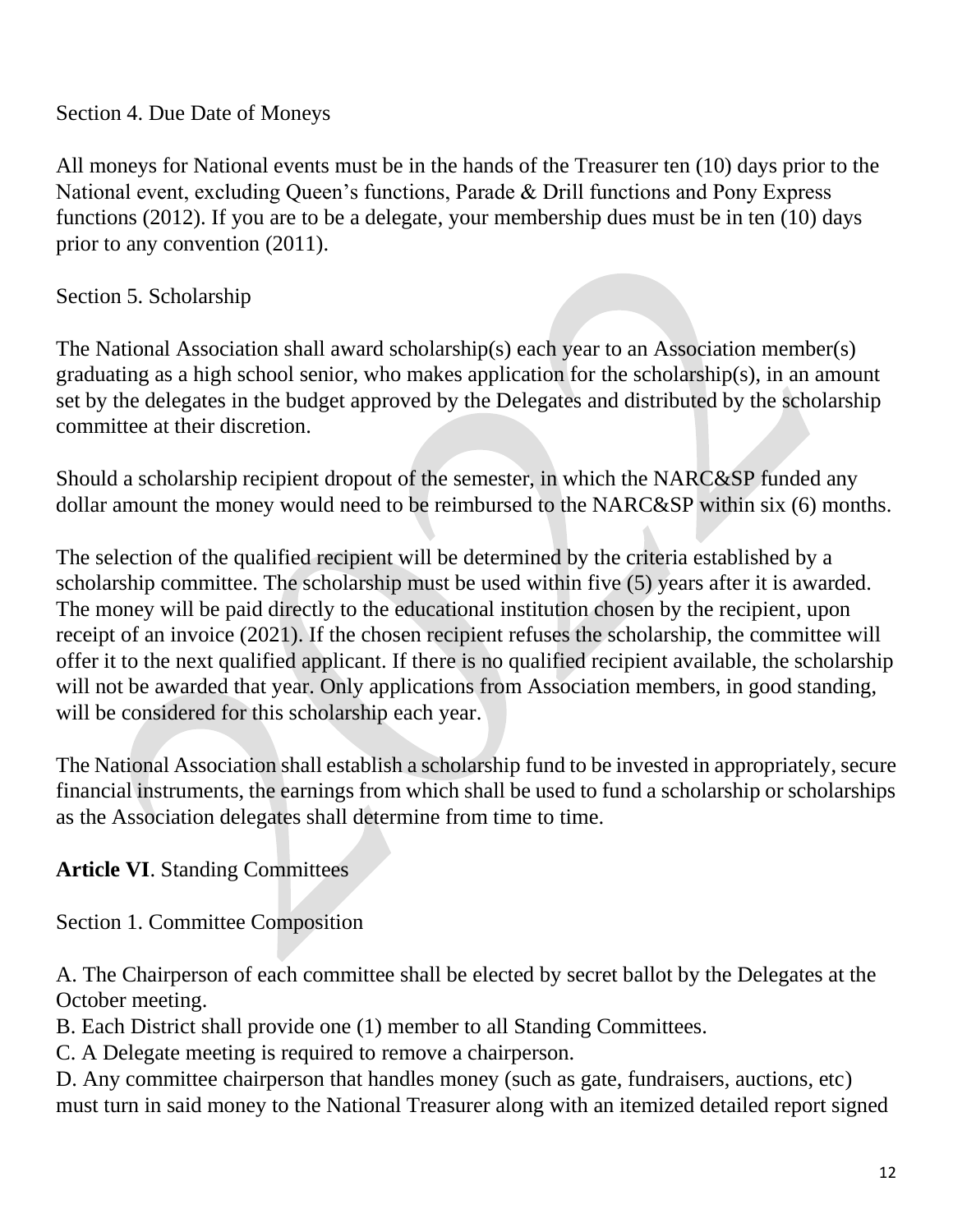by the Chairperson and the National Treasurer. (2010) All monies are due within 14 days of the end of the function.

Section 2. Quorum

The number of members attending any committee meeting shall constitute a quorum.

Section 3. Arena Pony Express Committee

This committee is charged with the responsibility of making the rules for the Arena Pony Express activities of the Association. All rules made by this committee shall be presented to the Delegates for final approval.

Section 4. deleted--2007

Section 5. Parade and Drill Committee

This committee is charged with the responsibility of making the rules for the Parade and Drill activities of the Association. All rules made by this committee shall be presented to the Delegates for final approval.

Section 6. Nominating Committee

A. This committee shall make nominations for the National Officers and Standing Committee Chairpersons.

B. The committee shall elect a slate in time for publishing in the September issue of the "Horse Tales". Cutoff date for getting names on the nominating list shall be the date of the National Playday Finals.

C. These selections shall be based on the person's ability and each candidate must meet the minimum requirements for the respective office as specified in Article IV, Section 1, Paragraph A of these Bylaws.

D. Any Member Club may submit to the committee a nominee for any office.

E. The final slate of candidates shall be submitted by this committee to the Delegates at the October meeting.

F. The floor shall be open to nominations. The opening of the floor to nominations shall be for each office separately. Any person making a floor nomination must have the candidate's prior consent.

G. Any Person being nominated as any National Officer or Committee Chairperson must have held a previous office on a Member Club or District level.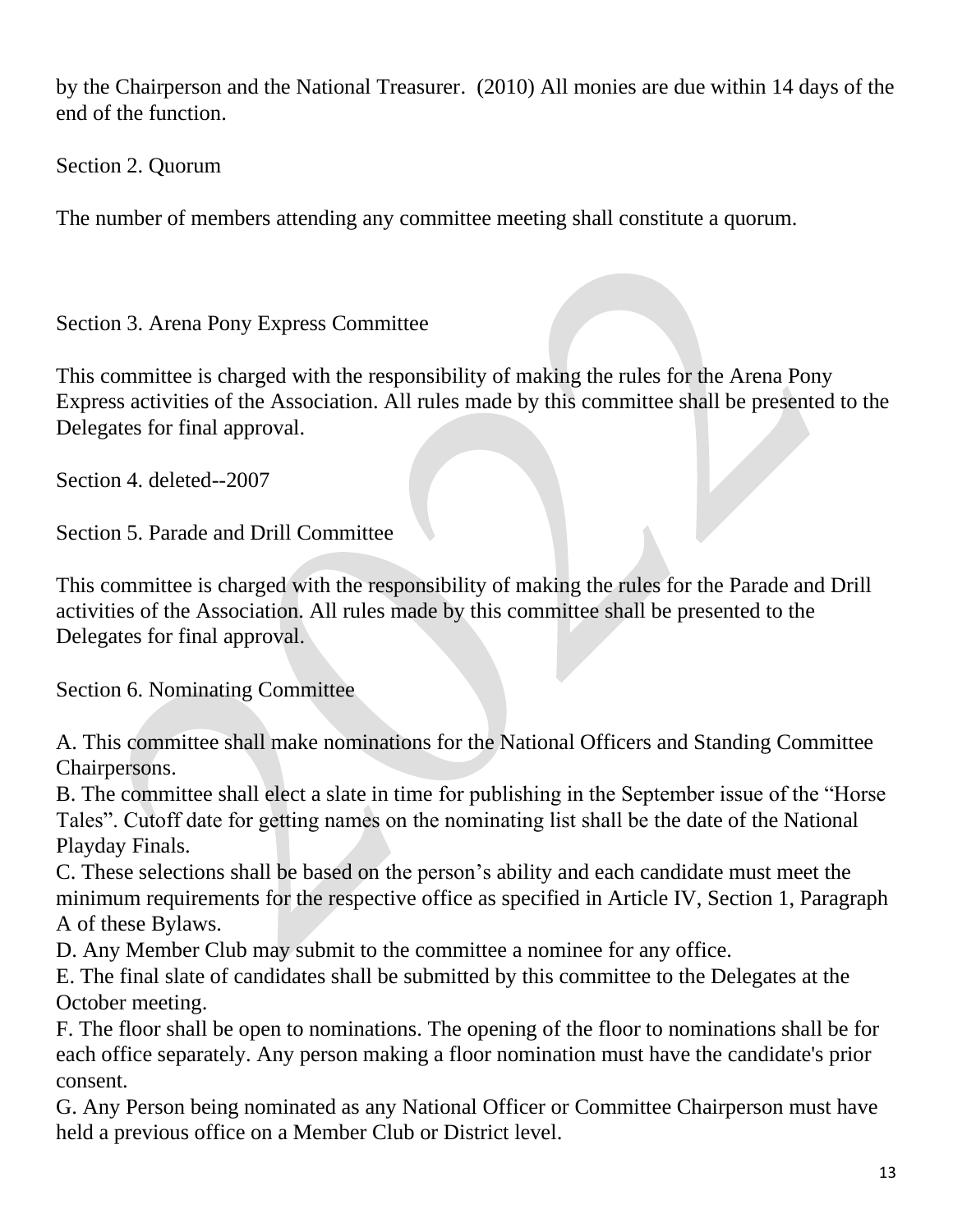H. The nominating committee shall furnish Immediately, in writing, to each officer candidate and each committee chairperson candidate a list of their duties and responsibilities.

Section 7. Playday Rules Committee

This committee is charged with the responsibility of making the rules for the Playday activities of the Association. This committee will be in charge of making certain that all equipment and the arena are ready for the National Playday Finals. All rules made by this committee shall be presented to the Delegates for final approval. The interpretation of the rules by the Rules Committee shall be binding. In the event of a National Finals rain date, the Rules Chairperson has the authority to rearrange the running order to accommodate family members riding the same horse.

Section 8. Miss NARC & SP Queen Committee

This committee is charged with the responsibility of making the rules for the Miss NARC & SP Queen contest. The Miss NARC & SP Queen Committee Chairperson cannot hold office while their daughter is running for or holding the office of Miss NARC & SP Queen. All rules made by this committee shall be presented to the Delegates for final approval.

Section 9. Publications Committee

This committee is charged with the responsibility of publishing the Association's "Horsetales'" each month, the Handbook (Rulebook), and the annual Directory. The rule book printing cost will come from the General Fund (2015). Each member family with paid membership by March 15 shall have access (2017) to the rule book (2015).

Section 10. Budget and Finance Committee

This committee shall submit to the Executive Board and Delegates at the January meeting the detailed budget of the proposed and anticipated income and expenditures for the forthcoming year of the Association. Upon its approval or modification thereof, the budget becomes binding upon the offices of the Association.

Unless otherwise approved by two-thirds of the Executive Board, the amount of any budgeted item may not be exceeded by more than ten percent (10%) and expenditures for nonbudgeted items must be approved by the Executive Board as required and may not exceed ten percent (10%) of the total budget. A committee may not spend more than the amount made by the committee. The President, Treasurer, and all Committee Chairpersons shall be on this committee. This committee shall be responsible for the arrangements associated with the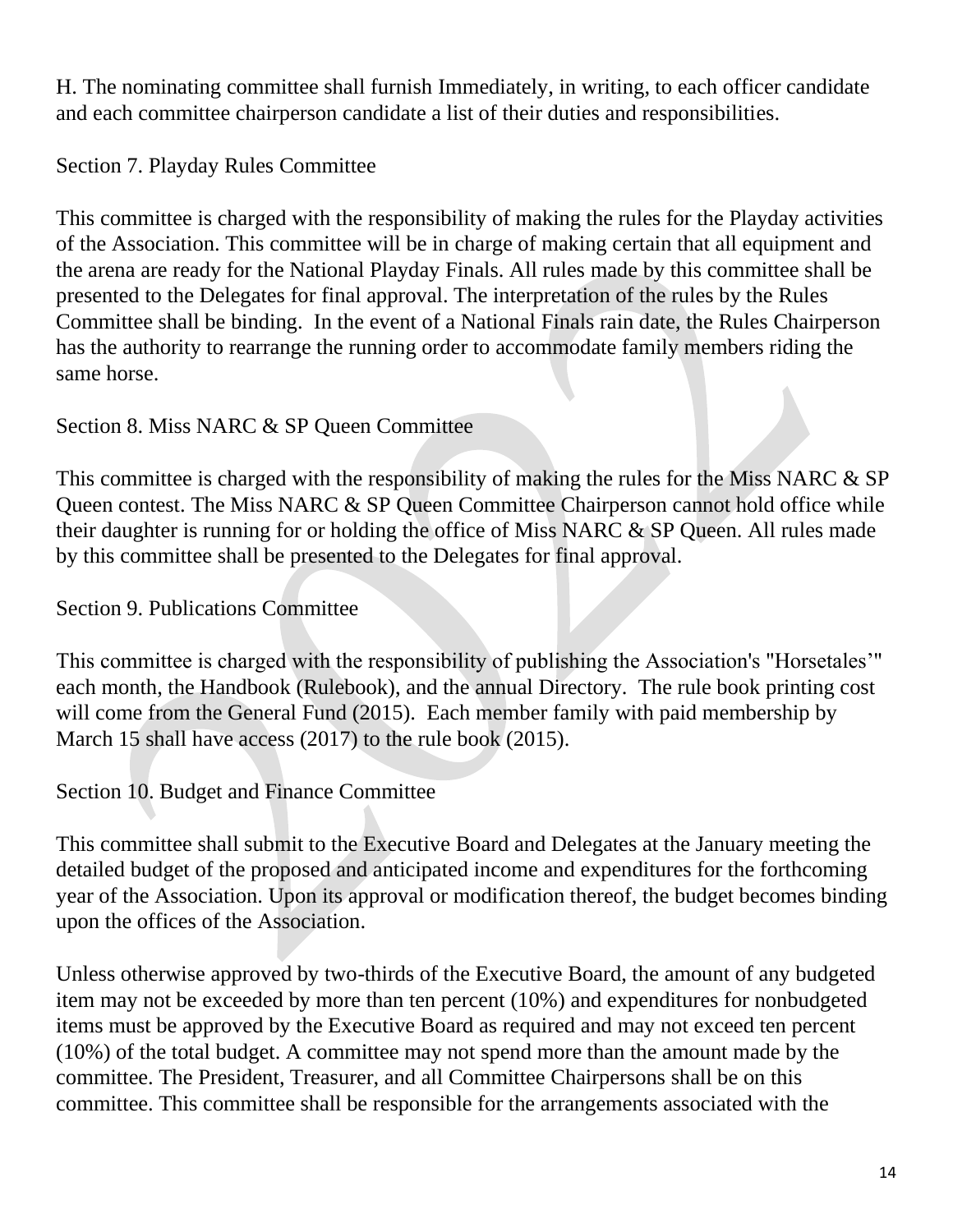January and October Conventions and for obtaining bids for the National Playday Finals Awards.

All convention money or moneys from Club Delegates, District Presidents, District Executive Committeemen, Committee Chairpersons, and National Officers are due to the Budget and Finance Chairperson ten (10) days prior to all conventions. All lunch reservations must be made ten (10) days prior to the convention. The Budget and Finance chairperson will furnish the National Secretary with a list of delegates scheduled to attend 5 days prior to the convention, based on monies paid. All districts and clubs must use the form provided by the Budget and Finance committee for their delegates' letter. It is up to the committee's discretion for choosing the location for the January convention.

Any donations made toward awards for any NARC & SP function are to be made prior to that function. The donation must be received prior to the function.

Section 11. Historian

The Historian is responsible for maintaining all historical documents, including pictures, pertinent to the Association. A scrapbook for each year will be created for the Association. This committee shall be responsible for gathering all necessary information to make a complete history book for the National Association for each year. The committee reserves the right to edit this information. Information will cover the period from January to December. Each District shall submit the history they wish to include in the scrapbook from their annual activities.

The following information is to be included:

- A. Names and pictures of the National Officers and Miss NARC&SP
- B. Information from the January and October Conventions.
- C. Pictures and information from each Standing Committee covering the activities for the year.

D. Pictures, names of the District Officers, the District Queens and information on District activities.

E. Each club will submit, through their District Historian, the information they wish to include from their year's activities. This should include pictures and names of officers and club sweethearts.

- F. Issues of the Horsetales' for January through December.
- G. Copy of the Handbook for the year.
- H. Copy of the Directory for the year.

I. Any other information the committee deems necessary to complete the year's history.

Section 12. Scholarship Committee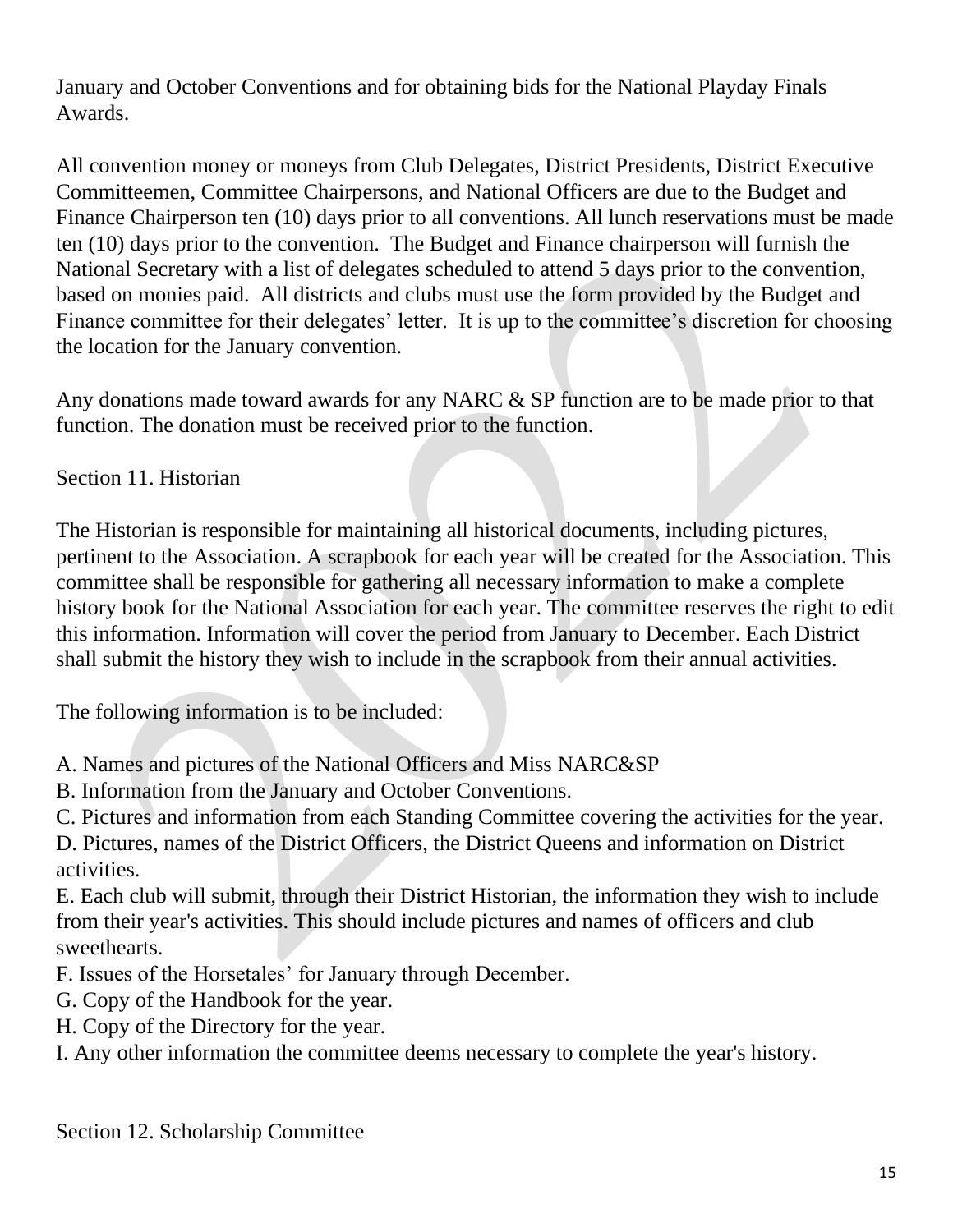This committee is charged with selecting recipient(s) for the annual NARC  $\&$  SP scholarship. The members of this committee shall not hold office while they themselves or their child is eligible for this scholarship.

Section 13. Wrangler Committee (2010)

This committee is charged with the responsibility of making rules for the NARC&SP Wrangler contest. The Wrangler Committee Chairperson cannot hold office while their son is running for or holding the office of Wrangler. All rules made by this committee will be sent to the delegates for final approval.

Section 14. Vacancies

In the event of a vacancy in the office of a National Committee Chairperson, the Executive Board will elect a successor.

**Article VII**. Operating Procedures

Section 1. Meeting Times of Committees

All Standing Committees shall meet in January and October each year and submit their recommendations to the Delegates.

Section 2. Reimbursements of Host District

In all Association functions, the Host District shall be reimbursed - by presentation of a bill -for the cost of water and gasoline (2012). No National function may be held by an individual Member Club.

Section 3. Selection of the National Playday Finals Site

The Executive Board shall approve the selection of sites for the National Playday Finals before presentation to the Delegates for final approval.

Section 4. General Registration Fee

Any member of the Association who attends or participates in any of the National functions will be required to pay the General Registration Fee to be set by the Executive Board.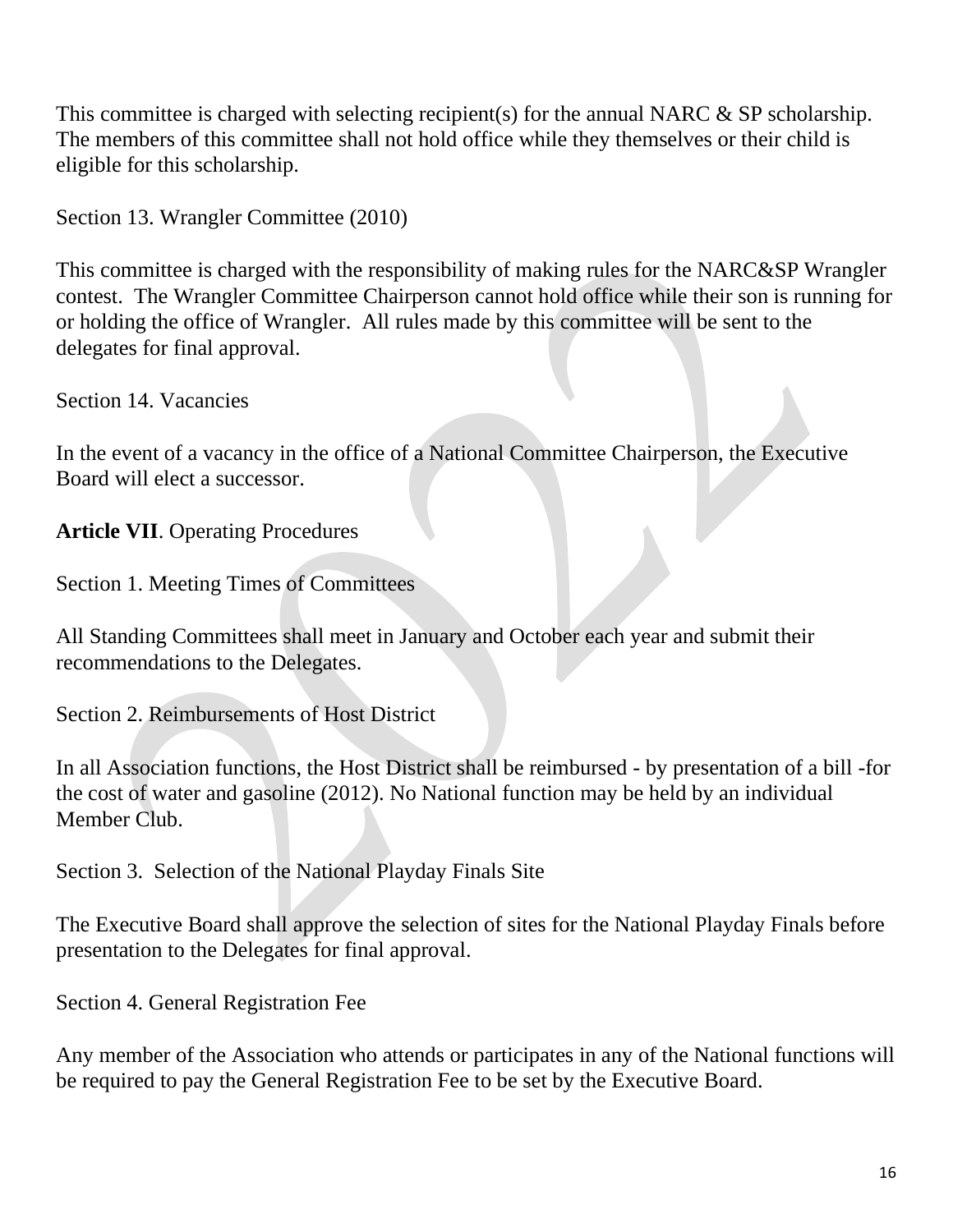Section 5. Making Arrangements

The Executive Board shall work through, and with, the Host District in making arrangements.

Section 6. Voting on Rule Changes

Changes in Rules pertaining to any Playday rules, Miss NARC & SP rules, Parade and Drill rules, Arena Pony Express rules and Wrangler rules (2010) can be brought up at both meetings, January and October, but voted on at the January meeting only.

Section 7. Functions

A National Association sponsored function begins when the first person arrives at the site and ends when the last person leaves the site. The October Convention Dance is the only sponsored National function allowing the consumption of alcoholic beverages during the function

Section 8. Limits on Attendance

The National Association reserves the right to refuse anyone admittance to or participation in any National Association sponsored function for any just cause.

#### **Article VIII**. Meetings

Section 1. January Meeting

There shall be a January meeting of the Delegates and all Standing Committees at which time all necessary business will be transacted.

Section 2. October Meeting

There shall be an October meeting of the Delegates and all Standing Committees at which time all necessary business will be transacted, and the election of National Officers and Standing Committee Chairpersons will be held.

Section 3. Representation of Districts

At all National Association business meetings and committee meetings, an individual can only represent the district through which their National dues have been paid.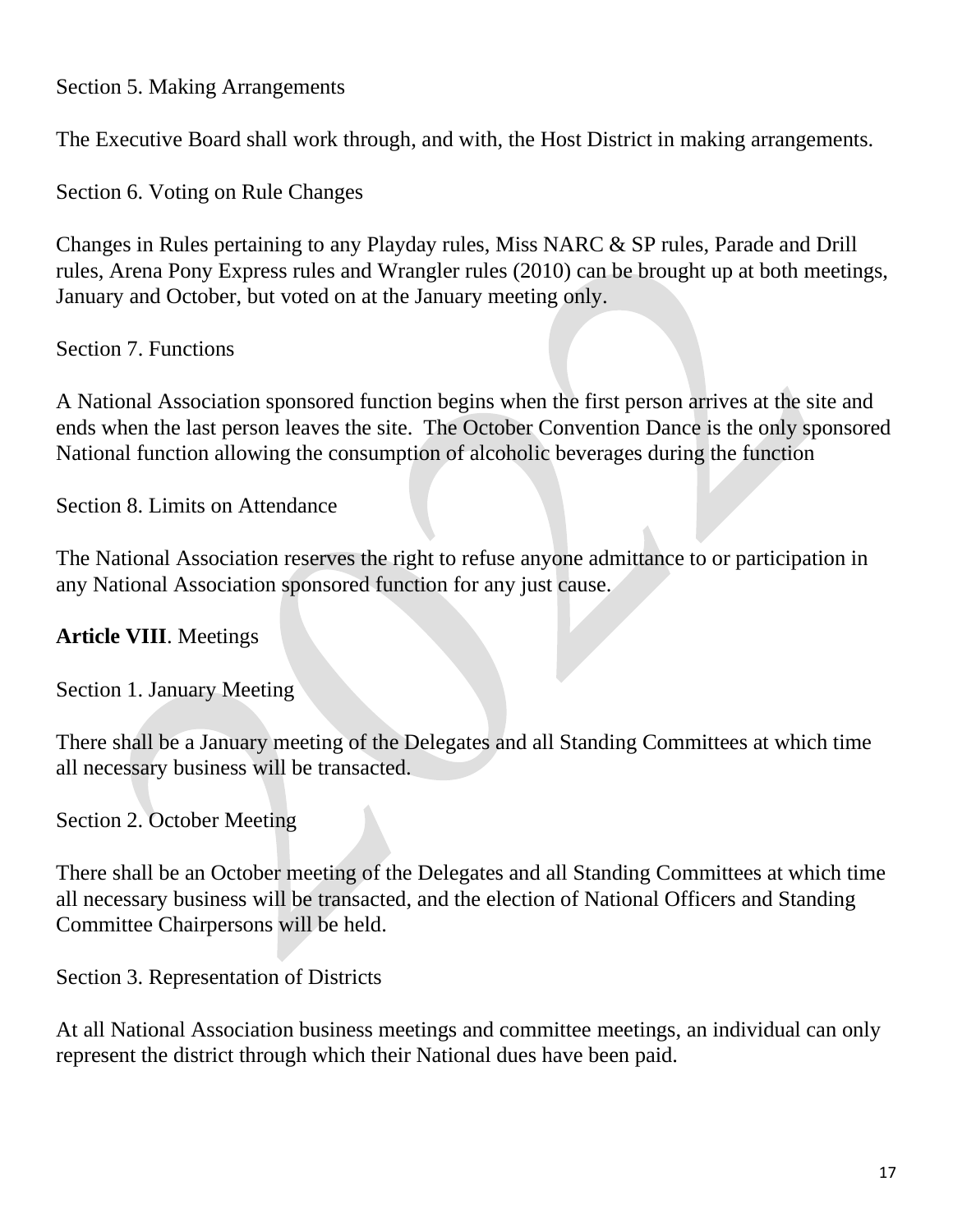## **Article IX**. Amendments

Section 1. Alteration of Bylaws

Only the Delegates shall have the power to make, amend, and repeal the Bylaws of the Association by a vote of a majority of the Delegates present at any regular or special meeting of the Delegates.

Section 2. Time of Voting on Amendments

All recommended amendments to the Bylaws of this Association, made by the Executive Board, shall be in abeyance until the next meeting of the Delegates.



The arena should be totally enclosed.

General:

The following rules have been adopted by the National Association of Riding Clubs and Sheriff's Posses and will govern National Events. Any questions presented to the National Playday Rules Committee must be by a District Officer in which the question arises. Districts will run as close to National Rules as possible.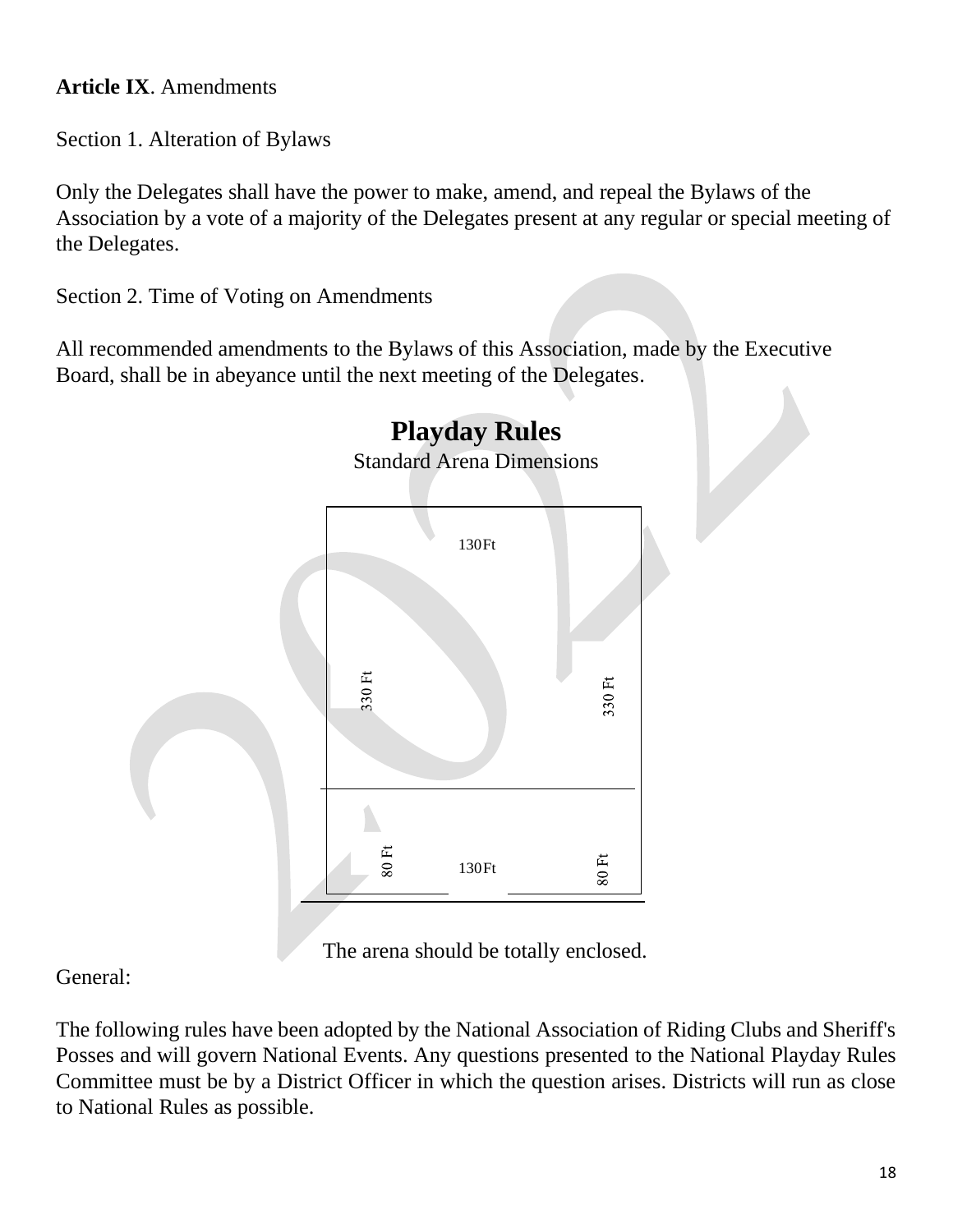1. Participants in the single events shall be divided into fifteen classes (2004):

| Classic Men             | <b>Classic Women</b>      |
|-------------------------|---------------------------|
| <b>Super Senior Men</b> | <b>Super Senior Women</b> |
| Senior Men              | Senior Woman              |
| Intermediate Men        | Intermediate Women        |
| <b>Junior Boys</b>      | <b>Junior Girls</b>       |
| Pee Wee Boys            | Pee Wee Girls             |
| Mini Pee Wee Boys       | Mini Pee Wee Girls        |
| Assisted (2014)         | Oldies & Goodies $(2021)$ |

Oldies & Goodies (2021)

A non-competitive class, men and women mixed that have reached the age of 68 years before January 1 of the current year. All awards to be donated.

Classic Division

A contestant that has reached 55 years of age or older before January 1st of the current year. The rider has the option to ride in the Super Senior class if desired.

Super Senior Division

A contestant that is 40 - 54 years of age before January 1st of the current year.

Senior Division

A contestant that is 24-39 years of age before January 1st of the current year.

Intermediate Division A contestant that is younger than Senior but has reached (2009) 16-23 years of age before January 1st of current year.

Junior Division

A contestant that is younger than Intermediate but has reached (2009) 11–15 years of age before January 1st of the current year.

Pee Wee Division

A contestant that is younger than Junior but has reached (2009) 7-10 years of age before January 1st of the current year.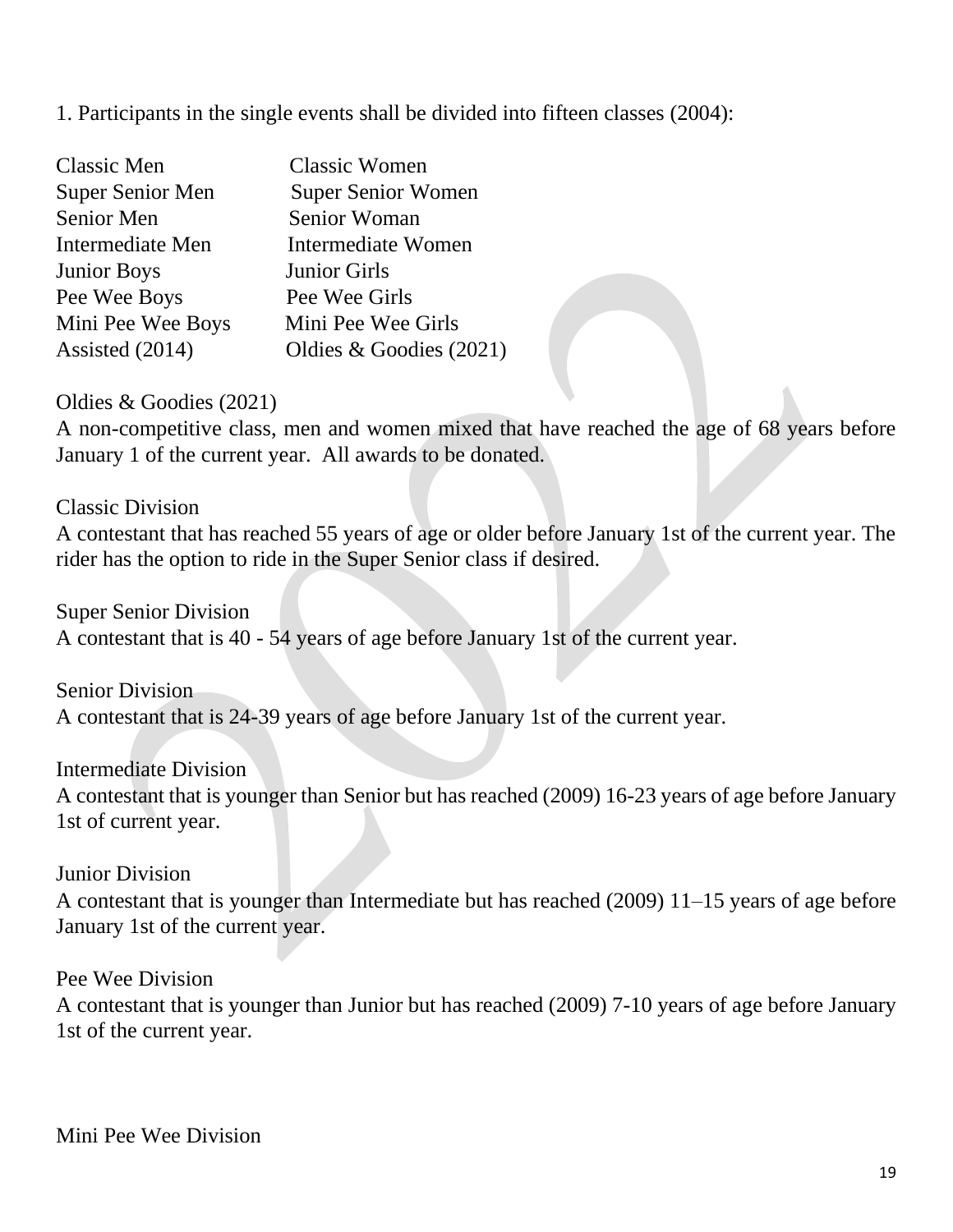Those contestants younger than Pee Wee or are (2009) 6 years of age and younger before January 1st of the current year.

## Assisted Division

This class is open, non-competitive and will receive participation awards at National Playday Finals. The person assisting (2014) the rider must be 15 years of age or older. No times will be given after the run; the rider either succeeds or fails. The patterns will be shortened. The horse rule does not apply to the Assisted Division. An Assisted Rider (2018) has the option to move up to the appropriate age group as desired. If they move up at a National function, they must remain in that age group the remainder of the year.

A Mini Pee Wee has the option to ride as a Pee Wee. A Pee Wee has the option to ride as a junior. A Junior has the option to ride as an Intermediate. An Intermediate has the option to ride as a senior. A Senior cannot ride as a Super Senior. A Super Senior has the option to ride as a senior. This decision must be made at the first of the year. A rider may not jump two divisions until age permits. The classic class has the option to ride in the Senior, Super Senior or Classic Class. In the event (2018) there is only one person in a class at National Finals they have the option to move up to the next age group.

2. Participants shall be present at the time of the call for any event. Three calls will be made. If the participant is not ready to ride on the third call, that participant will be disqualified. Once a rider has entered the arena prepared to ride and an equipment failure occurs prior to their crossing the start line, that person will be offered a reasonable amount of time to make any needed repairs.

3. Scoring points to determine winners will be as follows: 5 points for first place, 4 points for second place, 3 points for third place, 2 points for fourth place, 1 point for fifth place. Awards won at National Finals will be made available for pick-up at the October convention and the following January convention of the following year. If awards are not picked-up by noon at the January convention, they will be donated back to the NARC&SP at the discretion of the Budget & Finance Committee.

4. The start and finish line designate the beginning and ending of each race. It may be marked by a line. The start and finish line may be marked at the discretion of the rules committee.

5. All races start with a signal from a flagman unless an electric timing device is used. The time shall start and stop when the horse's nose reaches the start and finish line.

6. Judges may disqualify riders for profane language. The Rules Committee may disqualify any individual for profane language, disorderly conduct and/or use of alcohol or illegal substance. Threats of violence will be considered severe disorderly conduct. The rules committee can, with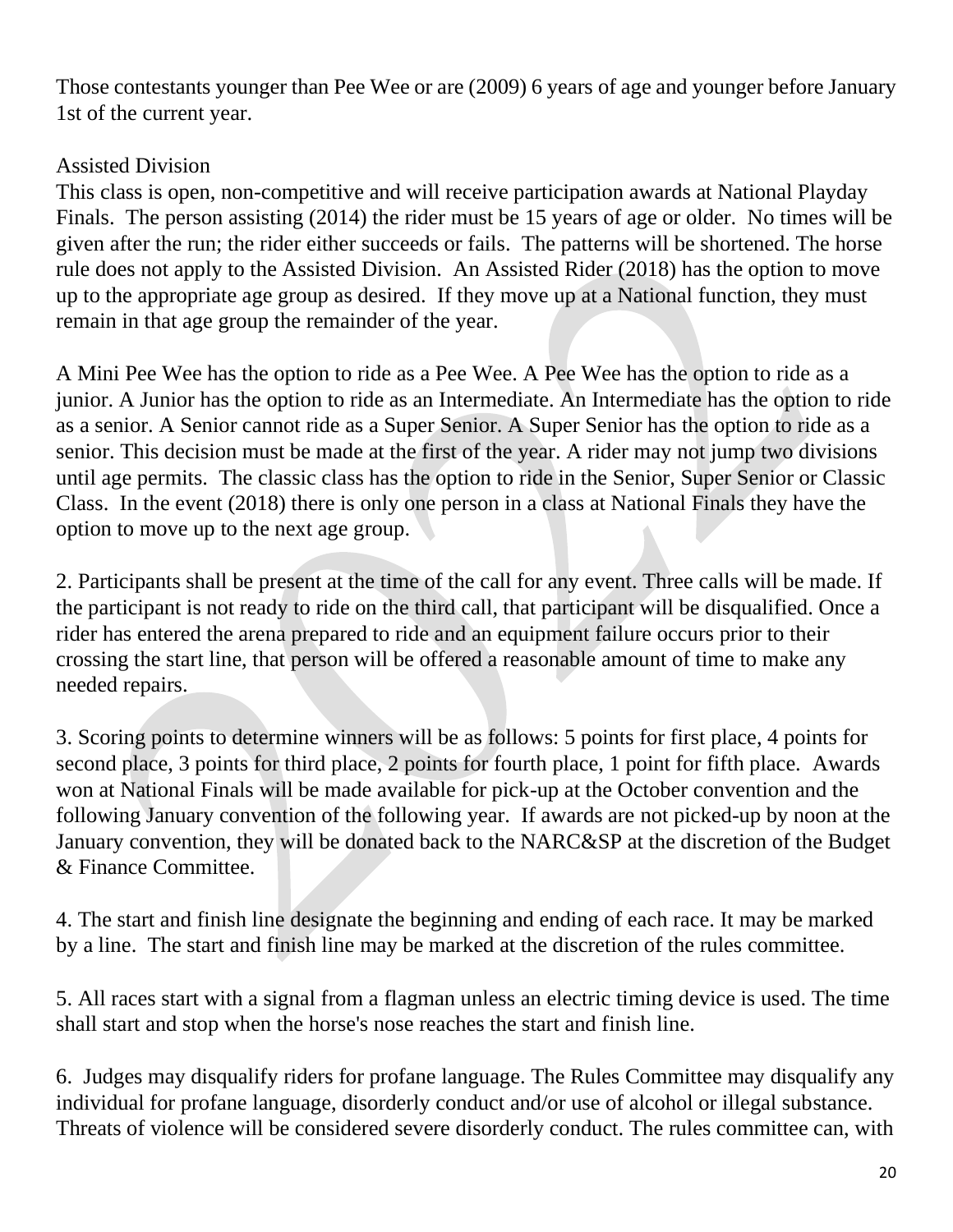a two-thirds (2/3) majority vote, disqualify any individual for the remainder of the day, disqualify for the entire function (total loss of points), and/or require them to leave the premises for the remainder of the function.

7. A horse may not be struck with playday equipment at any time. Striking a horse with playday equipment will disqualify the rider for the event in which the rider is participating.

8. The rules committee will act on any disorderly conduct inside or outside of the arena.

9. While each rider is competing, the next rider must be prepared for competition or the three (3) out count will be in effect. With the one riding and at least one in the gate. (2021) When the competing horse is under control and heading toward the exit gate, the next contestant may enter the arena, with or without assistance. There will be a gate judge to regulate riders coming into the arena. The gate judge will enforce this rule at the National Playday Finals.

10. Western equipment is compulsory, except for the safety equipment. For example: no bareback rigging or pads may be used; however, barrel racing saddles built on Western stock saddle type will be permitted. All riders must wear a shirt and pants, or shorts (2022).

11. The judges may disqualify an unmanageable horse for reasons of safety.

12. A horse may be ridden only one time in each class or event except for a horse used by a family. Two brothers or sisters may ride the same horse in all events, but a horse may not be used in one event in the same class or event, unless the two riders are of the same immediate family. The immediate family will include a married child and that child's family, grandchildren, a niece or nephew in good standing with the National Association may ride their Aunts' or Uncles' horse. A sponsored child under a family membership is also considered as family. (2010) Co-ownership does not constitute a family. In case of an infraction of the horse rule, all riders after the first rider will be disqualified and lose their points. In the Rescue Race where only one horse is being ridden, the horse may be ridden by either team partner as long as the horse is not ridden by a third party other than a member of the owner's family.

13. To share a horse the persons must adhere to the family section of Article 2, Section 7.

14. At any time, if a rider falls or becomes dismounted in any race that person is disqualified.

15. (2021) omit rule about administering medications to horses.

16. In the event of a tie at playday finals, the rules committee will determine the tiebreaker. (2008) When breaking ties, the original horse must be ridden (2021) unless the Rules Committee determines an original horse is unfit to compete. A substitute horse may be used.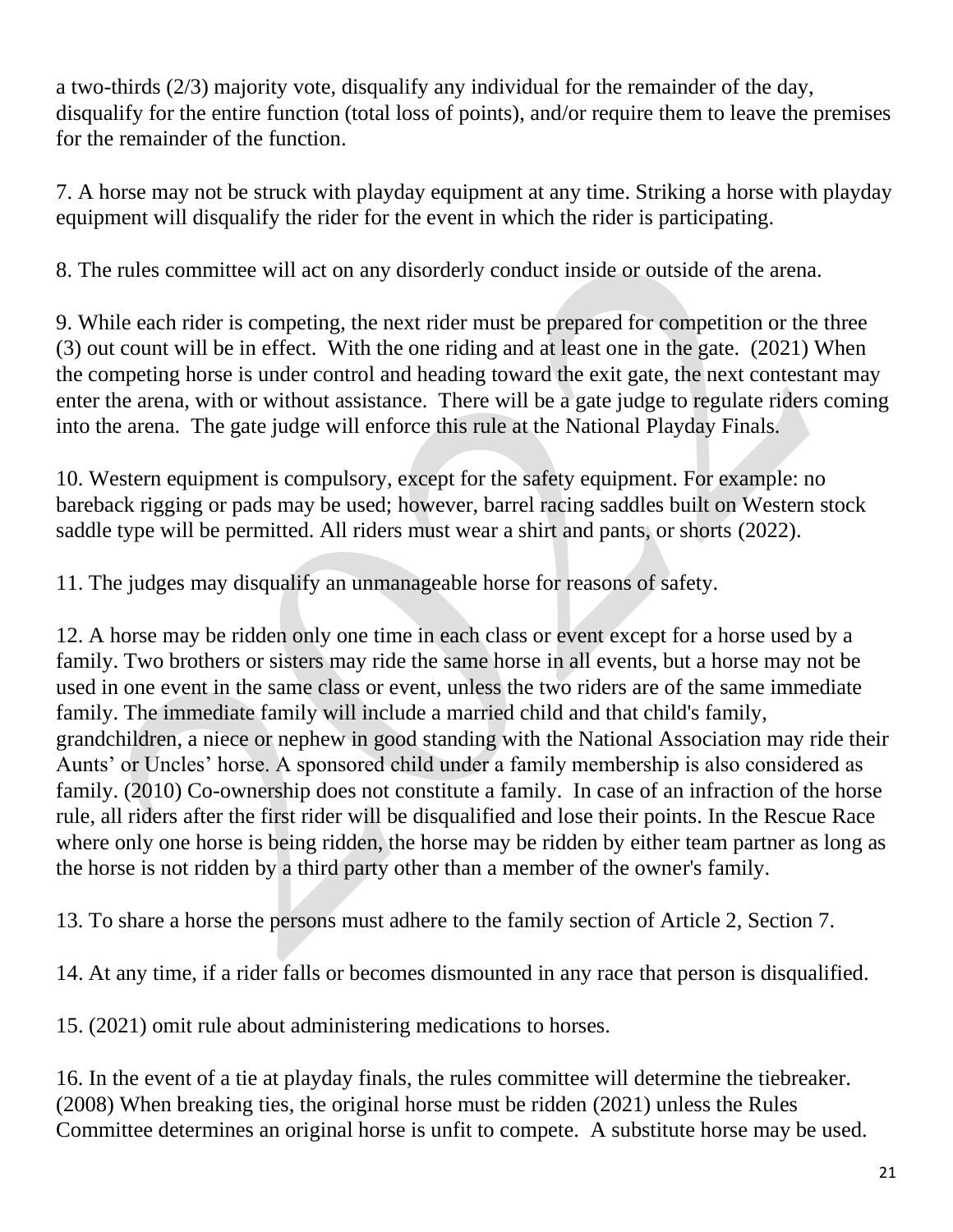The substitute horse must meet the conditions of the horse rule. The running time of the subsequent run may not be more than 2 seconds slower than the previous run (2017).

17. Each district is eligible to send an unlimited number of participants in each class, as qualified by the district to National Playday Finals. All riders will ride in a randomized order in each event.

18. Each district must hold a minimum of two (2) complete point playdays to send riders to the National Playday Finals.

19. The Secretary of each district shall send a list of qualified contestants eligible to participate in the National Playday Finals before any contestant can be registered from that District.

20. In reference to the National Playday Finals, all point inquiries must come through the District Secretary of the District of the person making the inquiry. The District Secretary will, in turn, inform the persons making the inquiry as to points. Any questions pertaining to the National Secretary books must go through the District Secretary.

21. A contestant can represent only one district at the National Playday Single Event (2012) Finals.

22. All equipment used at the National Playday Finals shall be inspected and approved by the National Playday Finals Rules Committee. All fifty-five (55) gallon metal barrels must have manufactured protective pads.

23. The recommended equipment used at the National Playday Finals will be of the following colors:

Barrels: Blue or combination of three colors with blue predominant.

Batons: Black, green, or white

Flag Sticks: White or neutral with different color material for the flag. The flag color must be similar or the same in color and/or same design on the flag.

Poles: White.

Golf Balls: White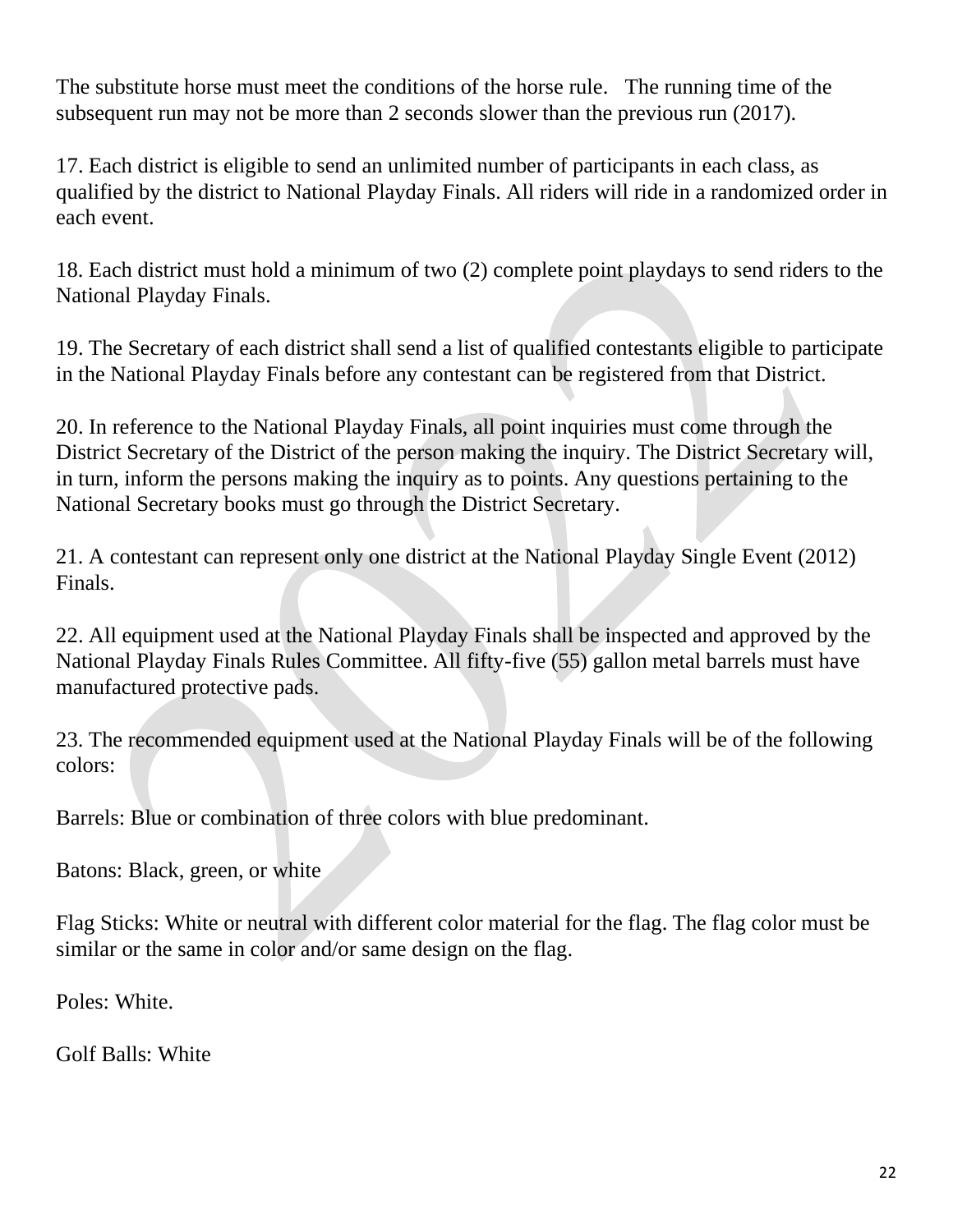It is recommended that the Districts use the colors set forth in this rule. Personal equipment does not have to be left for others to use. The start and finish line will be marked at the discretion of the rules committee.

24. Pre-registration of contestants to the National Playday Finals through the District Secretary will be required. Registrations must be into the Association Secretary by the Queen's Playday or no later than two weeks prior to the National Playday Finals. The contestant sheets are final and cannot be changed, except for moving up listed alternates.

25. Use of hot shots is not permitted.

26. When meeting with another association, the Rules Committeeman has the authority to negotiate with other association Rules Committeeman on rule changes.

27. Any event can be published in the Rulebook if submitted and approved by National Rules Committee.

28. Failure to correct the pattern, in any event as diagrammed in the rulebook, is a disqualification.

29. All measurements are to be made from the center of the barrel, and all barrels are to be painted, except for plastic ones.

30. The time limit on protests at the National Playday Finals shall be 30 minutes after the last rider of each class, in each event.

31. Once a rider starts his/her pattern, no assistance will be allowed by anyone inside the arena who is on the event side of the Start/Finish line.

32. All protests must be accompanied by a \$50. protest fee at the National Playday Finals. If the protest is won, the money will be returned. If the protest is lost, the money will belong to the National Association. The class or individual re-riding due to a protest shall ride at the end of the event. Videos will not be allowed as a part of the protest (2022).

33. In the event a class is re-run, the riders have the option of keeping the first time run or they may run again.

34. In the event a protest is made and upheld where the event is set up wrong or the judge had interfered with a rider only the person or persons involved have the option of a re-ride.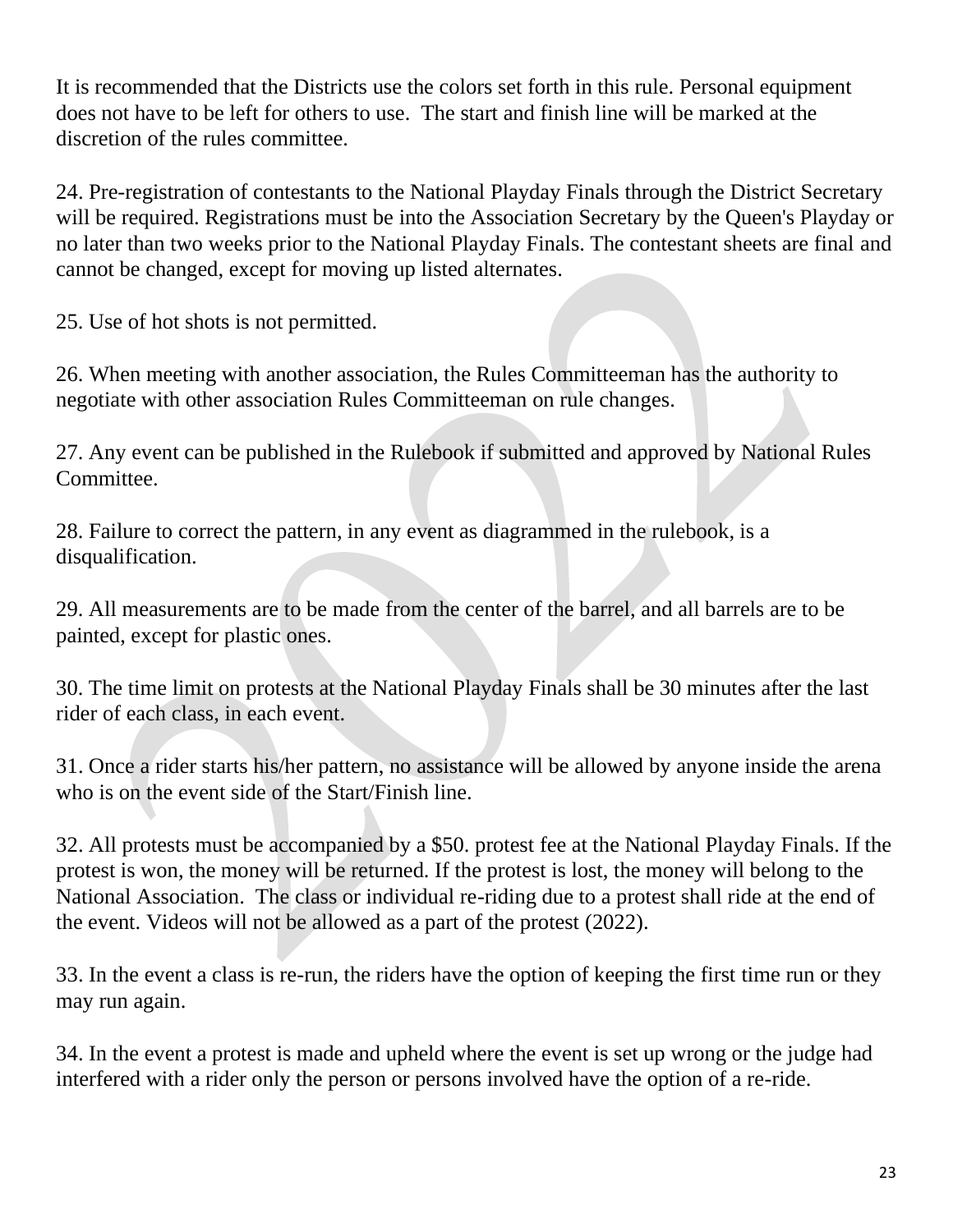35. At the judge's discretion, a rake can be used to smooth the arena in any event, to help prevent unsafe conditions. If conditions are unsafe, in any event, the judge has the option of calling for the arena to be dragged.

36. No class or event shall start after 2 a.m. on Sunday. Any unfinished event will resume on Sunday morning. Any event started after 12:00 a.m. will be run in reverse order – Classic Men, Classic Women, Super Senior Women, Super Senior Men, Senior Women, Senior Men, etc.

37. In the event the National Playday Finals is rained out, the Executive Board and the Host District will have the authority to decide what should be done.

38. The determination of how an event is to be set up at the National Playday Finals will be decided by the Rules Committee and the host District Rules Chairman.

39. (2021) No uninspected or unlicensed motorcycles and no ATV's, bicycles, hover boards, scooters, etc. will be allowed at the National Finals Playday near the designated warm up areas and where horses are entering and exiting the arena while events are taking place.

40. (2009) the exit judge rule has been deleted.

41. If a barrel, pole, or pylon is either flipped or hits the ground, the appropriate penalty will be imposed.

42. At National Finals if a rider starts an event and subsequently stops the clock, that rider may not reride the event to correct the horse.

43. The President, Miss NARC & SP, the Wrangler (2010) and their families automatically qualify to go to National Finals and are not counted in the five positions that the district can send. They will be rotated as a district would rotate for running positions.

44. Rules Committee will decide based on the best interest of the arena conditions and attendance on whether to use one arena or two no matter who hosts finals (2011).

45. Peewee and under riders that get a rerun due to technical problems will be moved to the end of the class unless their parent or responsible party are immediately available to make the decision for the child. The parent or responsible party will be given the three (3) calls to make the decision.

46. (2013) Should the association want to change an event it will be replaced by a similar type. event ie. hand event.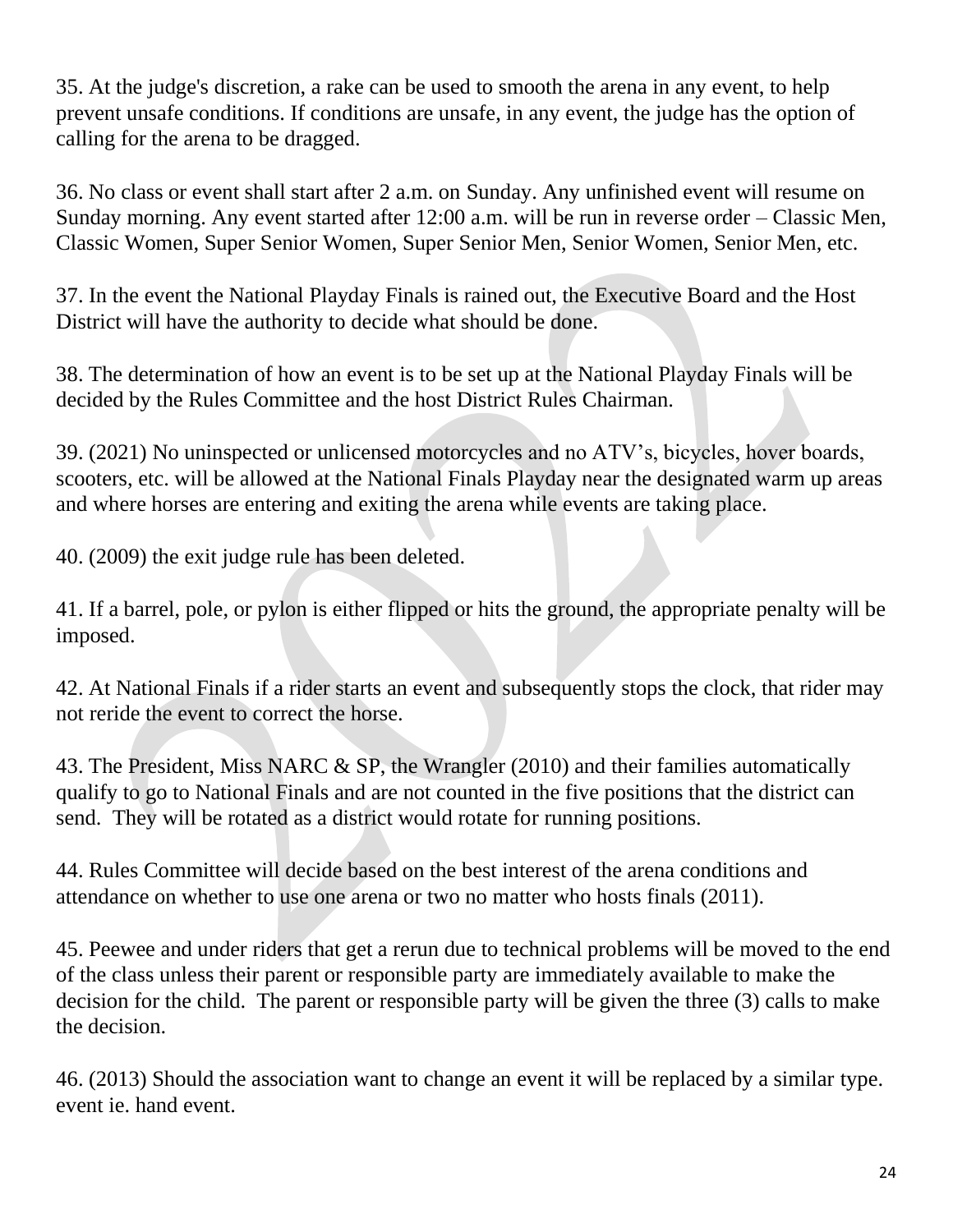47. (2022) The games to be run at playday finals shall be determined on a rotating bases. The six games shall be decided at the January convention each year. One game shall be changed out each January. The delegates shall decide which single events rotate in and out within the current list of single events in our rule book.



## **Single Events**

\*\*Riders may start at either the left or right barrel\*\*

## Description of Race

The rider will cross the start and finish line, make a three hundred sixty (360) degree turn around the first barrel, go across the arena, make a three hundred sixty (360) degree turn around the second barrel, and then make a 360 degree turn around the third barrel, returning between the first and second barrels; and crossing the finish line. This is known as a cloverleaf barrel pattern. The rider may run either a right or a left pattern.

## Equipment

Three (3) fifty-five (55) gallon barrels placed in a triangular pattern, ninety (90) feet apart, forming a cloverleaf pattern. The first and second barrels are sixty (60) feet from the start and finish line. Measurements should be taken from the center of each barrel. The barrels must be a minimum of fifteen (15) feet from any arena fence.

#### Judges

As many judges as necessary to observe the rider's pattern and to set the barrels in the proper place, if they are knocked over.

## Penalties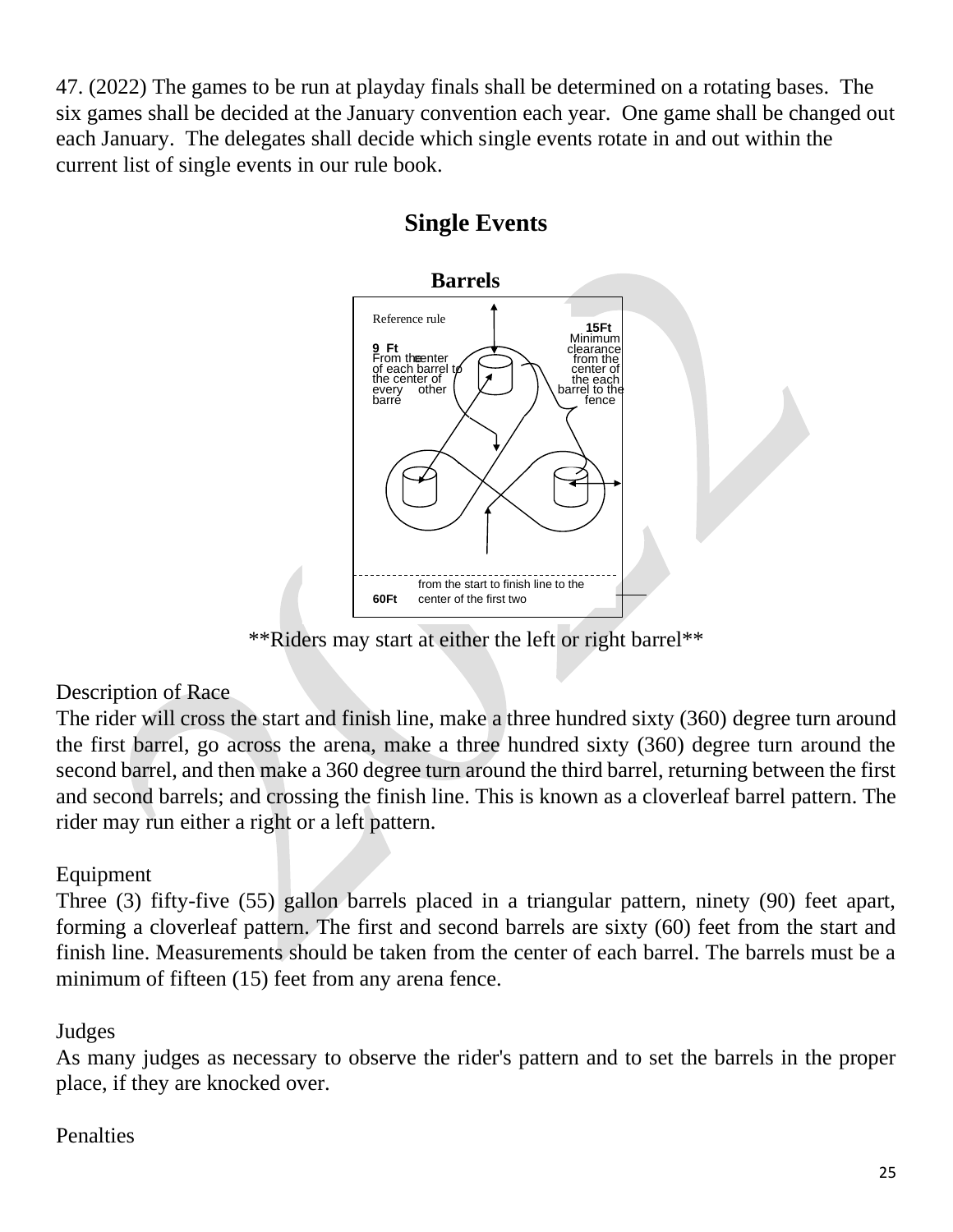A five (5) second penalty will be added to a rider's time for knocking over a barrel.

\_\_\_\_\_\_\_\_\_\_\_\_\_\_\_\_\_\_\_\_\_\_\_\_\_\_\_\_\_\_\_\_\_\_\_\_\_\_\_\_\_\_\_\_\_\_\_\_\_\_\_\_\_\_\_\_\_\_\_\_\_\_\_\_\_\_\_\_\_\_\_\_\_\_

Disqualification Breaking the pattern.



\*\*Riders may start on either the right or left side\*\*

#### Description of Race

The rider races across the start and finish line to the first barrel and picks up the flag. The rider continues to the second barrel where the flag is placed on top of or in the second bucket as the rider goes around the outside of the barrel. The rider may circle either or both barrels during the run (2010). The rider continues across the start and finish line. It is not necessary that the rider stick the flag in the sand, but the flag must remain in or on the bucket. The rider may ride either a right or a left pattern.

#### Equipment

Two (2) fifty-five (55) gallon barrels placed one hundred eighty (180) feet from the start and finish line. The fifty-five (55) gallon barrels are placed twenty (20) feet from the fence line. The fifty-five (55) gallon barrels must be a minimum of forty (40) feet from the end of the arena. Two (2) two and one-half (2 1/2) gallon plastic buckets without obstructions, such as bails or ears, each completely filled level with (2008) arena dirt, to the top of the bucket, and one (1) put on top of each of the fifty-five (55) gallon barrel at the back edge, which is the edge furthest away from the start and finish line. One (1) six (6) inch by eight (8) inch rectangular flag. The flag sticks are fourteen  $(14)$  inches long and one-half  $(1/2)$  inch in diameter with a three  $(3)$  inch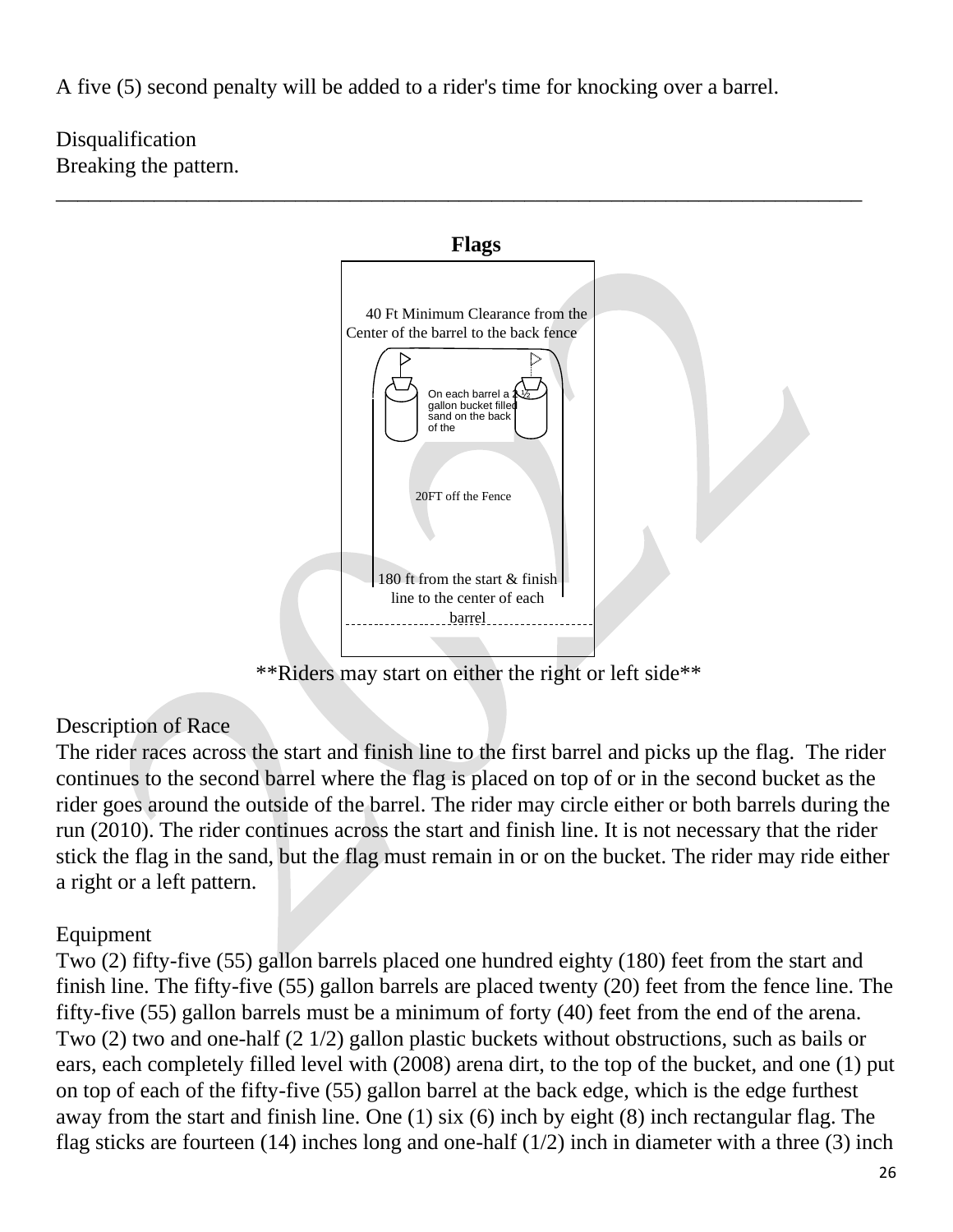marker on the flag stick to indicate how deep to put the flag down in the dirt. The flag stick must be beveled (2010). The flag is placed in the center of the first bucket, which is determined by the pattern direction run by National Association of Riding Clubs & Sheriff's Posses the contestant. There should be sufficient quantities of flags to keep the game moving.

## Judges

Two (2) judges, one (1) at each barrel. In addition to judging, they are responsible for placing the flag in the proper bucket, in the proper position.

## **Penalties**

There will be a five (5) second penalty added to the rider's time for knocking over the first bucket or barrel.

\_\_\_\_\_\_\_\_\_\_\_\_\_\_\_\_\_\_\_\_\_\_\_\_\_\_\_\_\_\_\_\_\_\_\_\_\_\_\_\_\_\_\_\_\_\_\_\_\_\_\_\_\_\_\_\_\_\_\_\_\_\_\_\_\_\_\_\_\_\_\_\_\_\_\_\_

**Disqualification** 

Dropping the flag on the ground or barrel.

Failure to deposit the flag on top of the second bucket.

Knocking over (2022) the second bucket or barrel.



\*\* A rider may go run either a right of left pattern\*\*

## Description

The rider races to the barrel, picks up the ball while turning or circling the barrel, returns to the barrel nearest the finish line, deposits the ball in this barrel, while passing by or circling it before crossing the finish line. The rider may run either a right or left pattern.

Equipment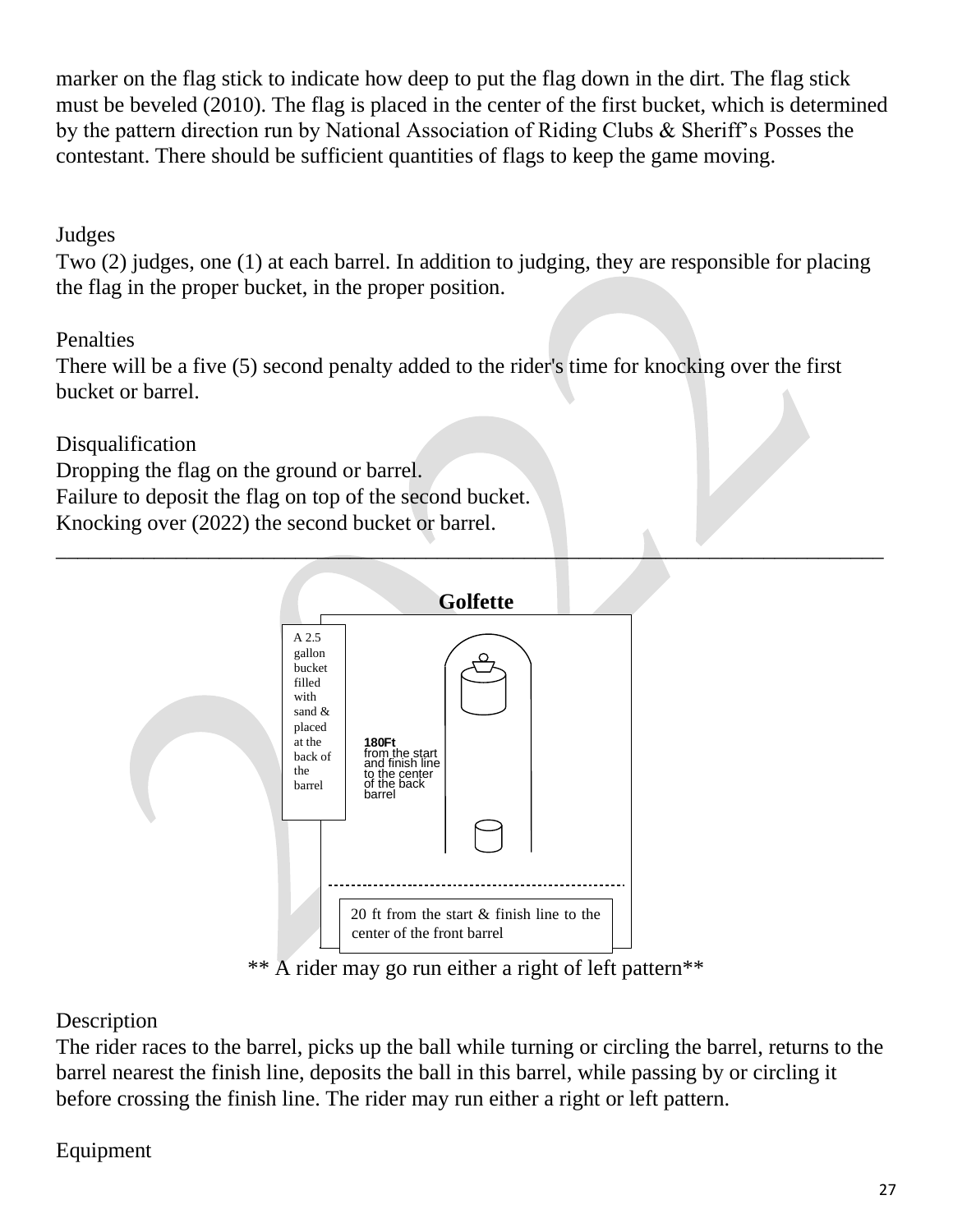One (1) fifty-five (55) gallon barrel placed 180 feet from the start and finish line. One (1) two and one half (2-1/2) gallon metal or plastic bucket without obstructions, such as bails or ears, completely filled level with (2008) arena dirt, to the top of the bucket, and placed on top of the fifty-five (55) gallon barrel at the back edge, which is the edge furthest away from the start and finish line. One (2008) white golf ball placed on the sand in the center of the bucket for each contestant.

One 30-gallon barrel placed 20 feet from the start and finish line. This barrel is placed in line with and between the other barrel and the start and finish line. This barrel has an open top with the bottom cut out.

Judges

Two (2) judges, one (1) at each barrel. In addition to judging, they are responsible for placing the golf ball on the bucket and removing the golf ball from the goal barrel after each ride.

**Penalties** 

A five (5) second penalty will be added to the rider's time for knocking over the fifty-five (55) gallon barrel or the golfette bucket.

Disqualification

Failure to pick up the golf ball.

Dropping the golf ball.

The golf ball touching the fifty-five (55) gallon barrel or the ground due to the horse or the rider.

Failure to deposit the golf ball in the goal barrel.

Failure of the golf ball to remain in the goal barrel.

Knocking over the goal barrel.



\*\* Riders can start from either the left or right side\*\*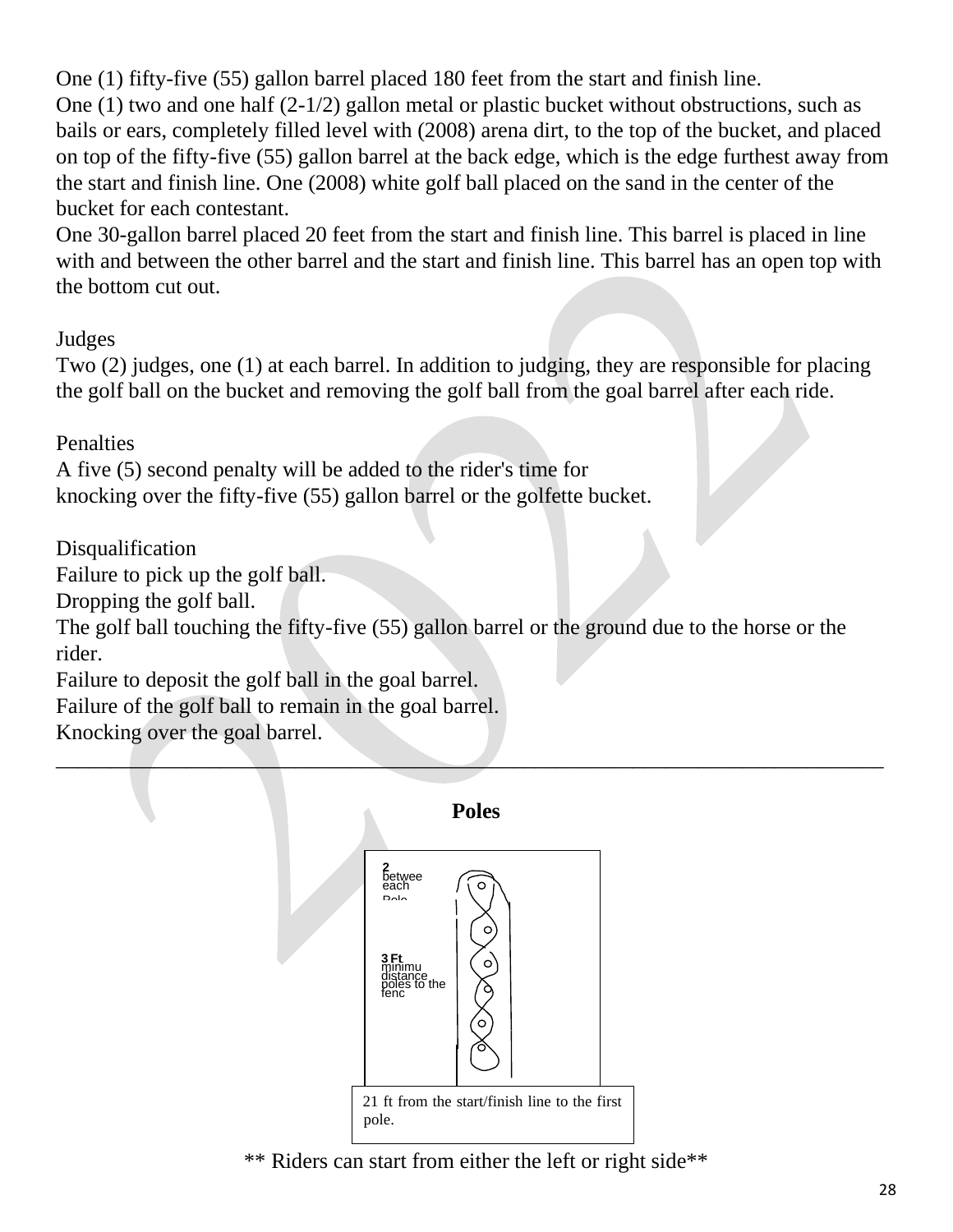### Description of Race

A horse may start either to the right or left of the first pole and then run the remainder of the pattern accordingly.

#### Equipment

Six (6) poles, which can be manufactured quarter horse poles, seven (7) feet in height. The bases should be a maximum of seventeen (17) (2015) inches in diameter with rubber hose covering the edge, if metal discs are used. The maximum weight shall be twelve (12) pounds. The poles are to be spaced twenty-one (21) feet apart, the first pole being twenty-one (21) feet from the start and finish line. The pole pattern will not be set up any closer to the fence than 30 feet. 21 feet measurements are made from the center of the base of the pole.

#### Judges

One (1) judge at the start and finish line and as many judges as necessary to observe the pattern and to set up any poles knocked down. One (1) judge should be positioned to sight when repositioning poles.

#### Penalties

A five (5) second penalty will be added to the rider's time for knocking over a pole.

## Disqualification

Breaking the pattern, such as failure to weave all the poles or properly correct the pattern.

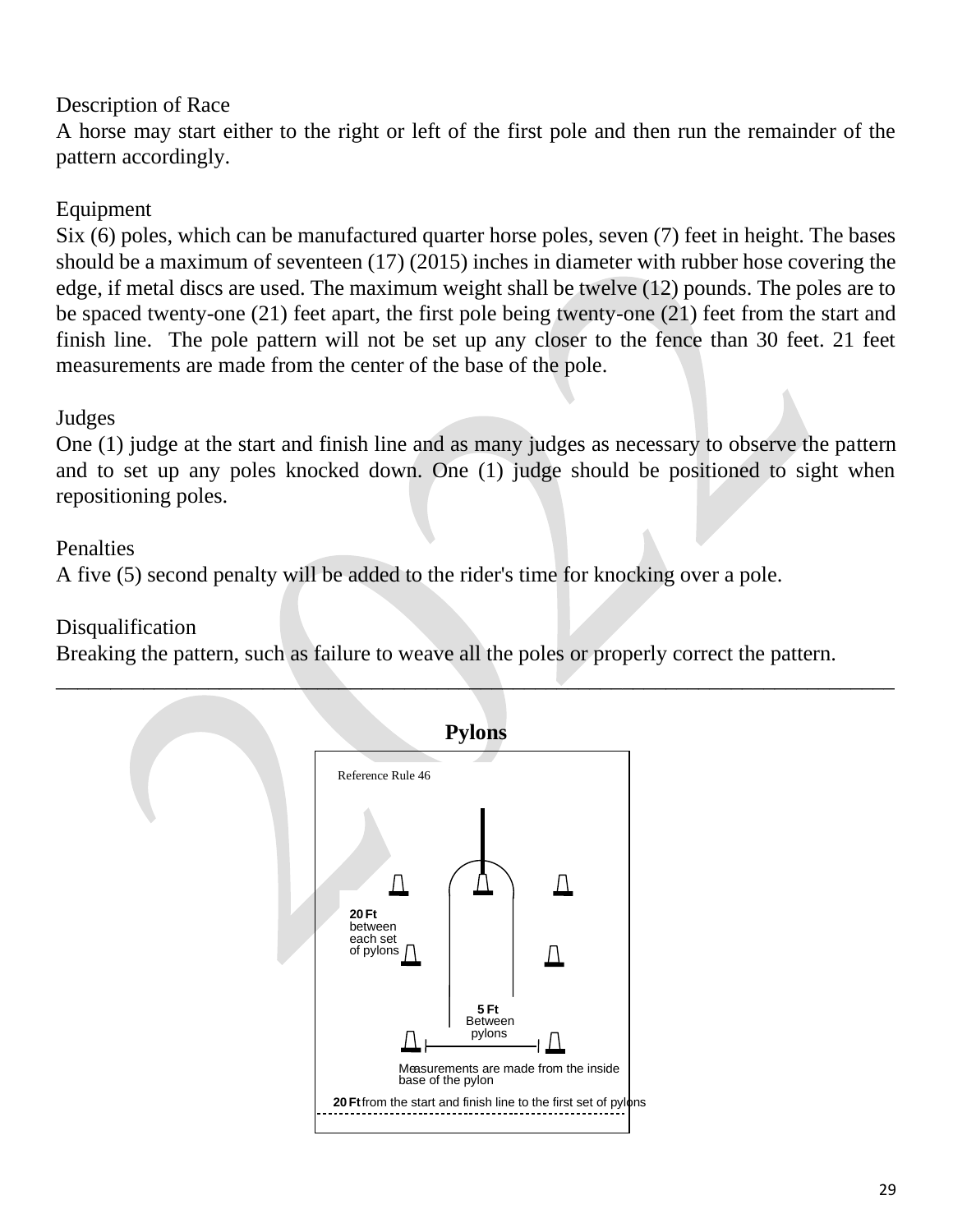#### \*\*Riders can start from either the left or right side\*\*

#### Description of Race

The horse and rider must go between all pylons turning either to the right or left and going around the center pylon pole. The center pylon pole may be steadied. Then the rider must run the remainder of the pattern accordingly.

## Equipment

Seven (7) highway type pylons (Saf-T-Cones), 18 to 28 inches in height placed 20 feet apart. The first two pylons are twenty (20) feet from the start and finish line and five (5) feet apart as measured from the inside base of the pylons (see diagram above). The last two (2) pylons are five (5) feet from the center pylon as measured from the inside base of the pylons. The center pylon has a maximum base size of seventeen (17) inches, contains a seven (7) foot pole, and weighs a maximum of twelve (12) pounds. Measurements are to be made from the inside base of the pylons and from the pole base (2017)

#### Judges

Two (2) judges to observe the pattern, at the back of the pattern (2022), and set up the pylons in their proper place if they are knocked over.

#### Penalties

A two (2) second penalty for knocking over a pylon or the center pylon pole.

#### Disqualification: Breaking the pattern



#### \*\*Riders may start on either the right or left side\*\*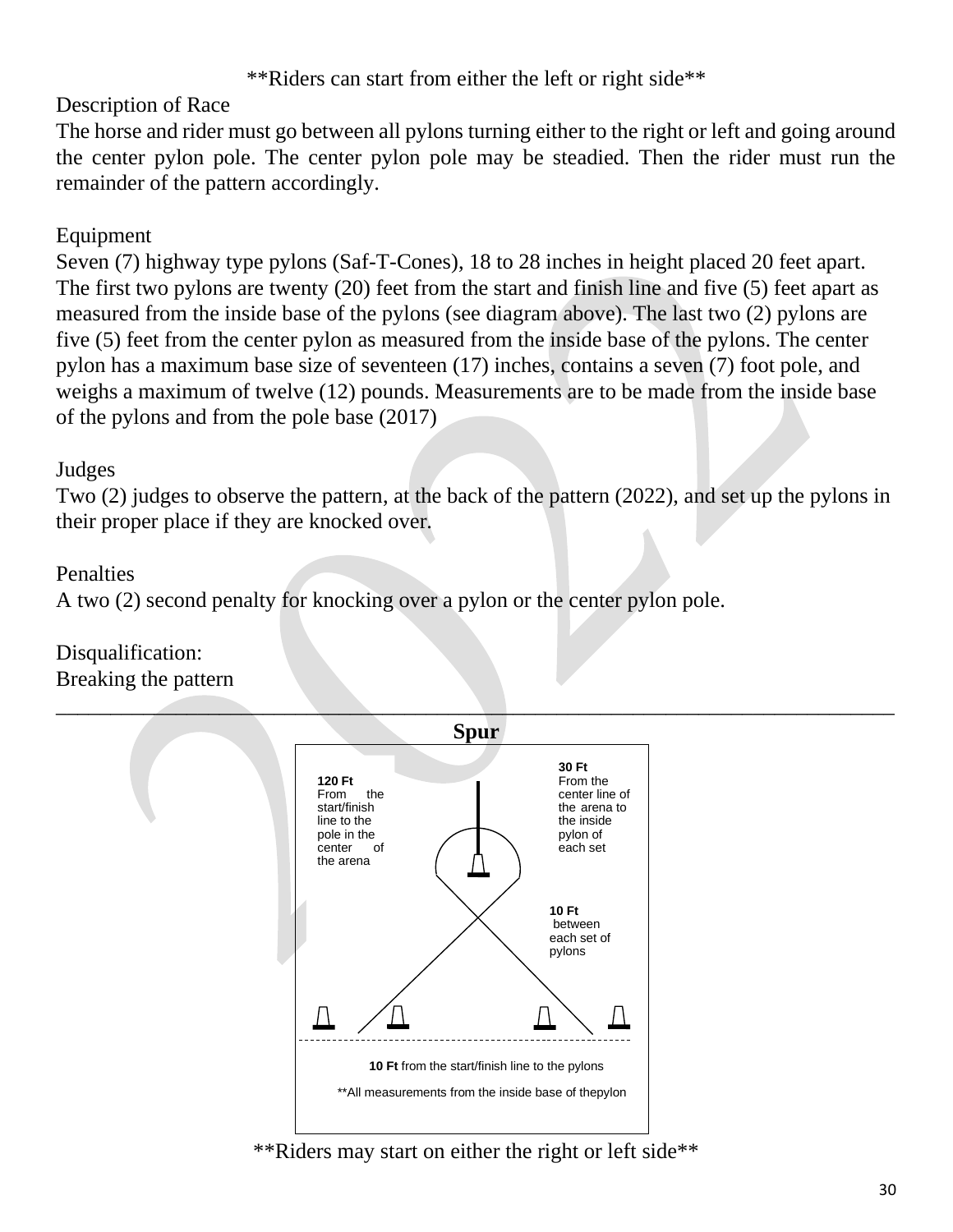## Description of Race

The horse and rider must go through the first set of pylons, make a three hundred sixty (360) degree turn around the pole, returning through the second set of pylons. A right or left-hand pattern may be run.

## Equipment

Five (5) highway type pylons eighteen (18) to twenty-eight (28) inches in height. The center pylon should have a maximum base size of seventeen (17) inches, contain a seven (7) foot pole, and weigh a maximum of twelve (12) pounds. The center pylon is placed one hundred twenty (120) feet from the start and finish line and is centered in the arena. Two (2) gates are formed one on each side of the arena with two (2) pylons used to form each gate. The pylons forming the gates are to be set ten (10) feet apart, ten (10) feet from the start and finish line, and thirty (30) feet from the centerline of the arena to leave sixty (60) feet between the set of pylons. All measurements are to be made from the inside base of the pylons.

#### Judges

Two (2) judges to observe the pattern and to reset the pylons in the proper place, if they are knocked over.

Penalties: None

Disqualification: Breaking the pattern. Knocking over any equipment

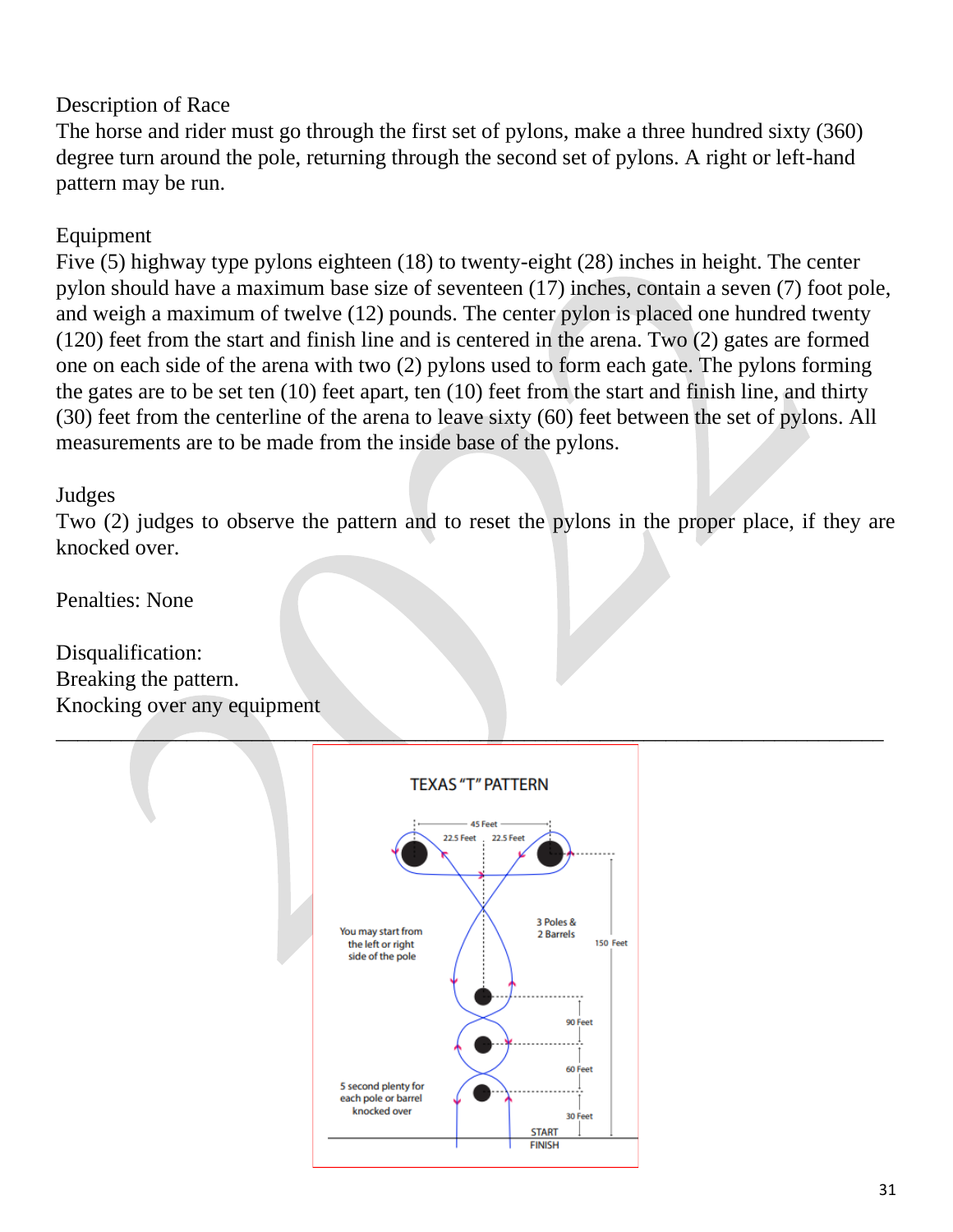\*\*Riders may start on either the right or left side\*\*

Description of Race

This is a timed event. A horse may start either to the right or left of the first pole and then run the remainder of the pattern accordingly.

Equipment 3 standard size poles 2-55-gallon barrels Protective Barrel Pads

Judges:

Two (2) judges to observe the pattern and to reset the equipment in the proper place, if they are knocked over.

## **Penalties**

A (5) second penalty will be added to the rider's time for each pole and / or barrel knocked over.

Disqualifications Breaking the pattern

## **Straight Away Barrels**

\_\_\_\_\_\_\_\_\_\_\_\_\_\_\_\_\_\_\_\_\_\_\_\_\_\_\_\_\_\_\_\_\_\_\_\_\_\_\_\_\_\_\_\_\_\_\_\_\_\_\_\_\_\_\_\_\_\_\_\_\_\_\_\_\_\_\_\_\_\_\_\_\_\_\_\_



\*\*Riders may start on either the right or left side\*\*

Description of Race:

This is a timed event. Rider crosses timer line weaving either right or left of first barrel, continuing weaving in and out to the third barrel, 360 degrees turn around third barrel, then weaves back thru barrels to cross the timer line.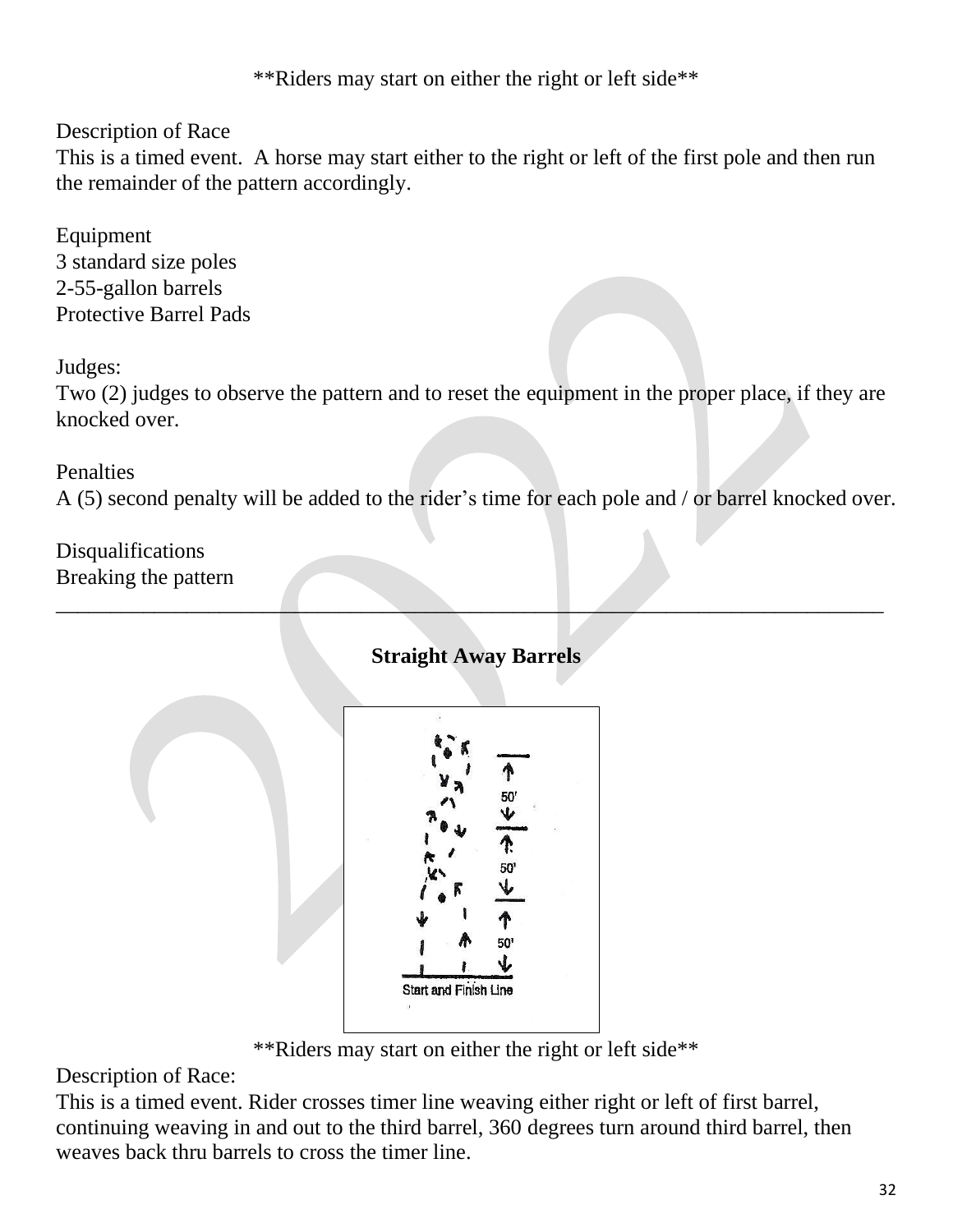#### Equipment

Timer line (designates the beginning and end of each race marked by chalk or lime). Three (3) 55-gallon standard oil drums with the dimensions being 23 inches from outside to outside on the ends and 34-1/2 inches long from the outside lip on top to the outside lip on bottom, placed (50) feet apart and third barrel 150 feet from timer line. Barrels must have barrel protectors.

#### Judges

Two (2) judges to observe the pattern and set-up the barrels and place in their proper place, if they are knocked over.

#### **Penalties**

A five (5) second penalty for knocking over barrel.

Disqualifications Breaking the pattern Failure to complete the race.



\*\*Riders may start on either the right or left side\*\*

#### Description of Race

Rider crosses timer line going between the first two (2) poles. Proceed to the next set of poles, either to the right or left pole. Going to the inside of the chosen pole, make a 360 degree turn around the pole. Proceed across the arena to the opposite pole and make same (right/left) 360 degree turn, finishing on the inside of the pole. Finish the pattern by going back through the first two (2) poles to the finish line.

Equipment Four (4) standard poles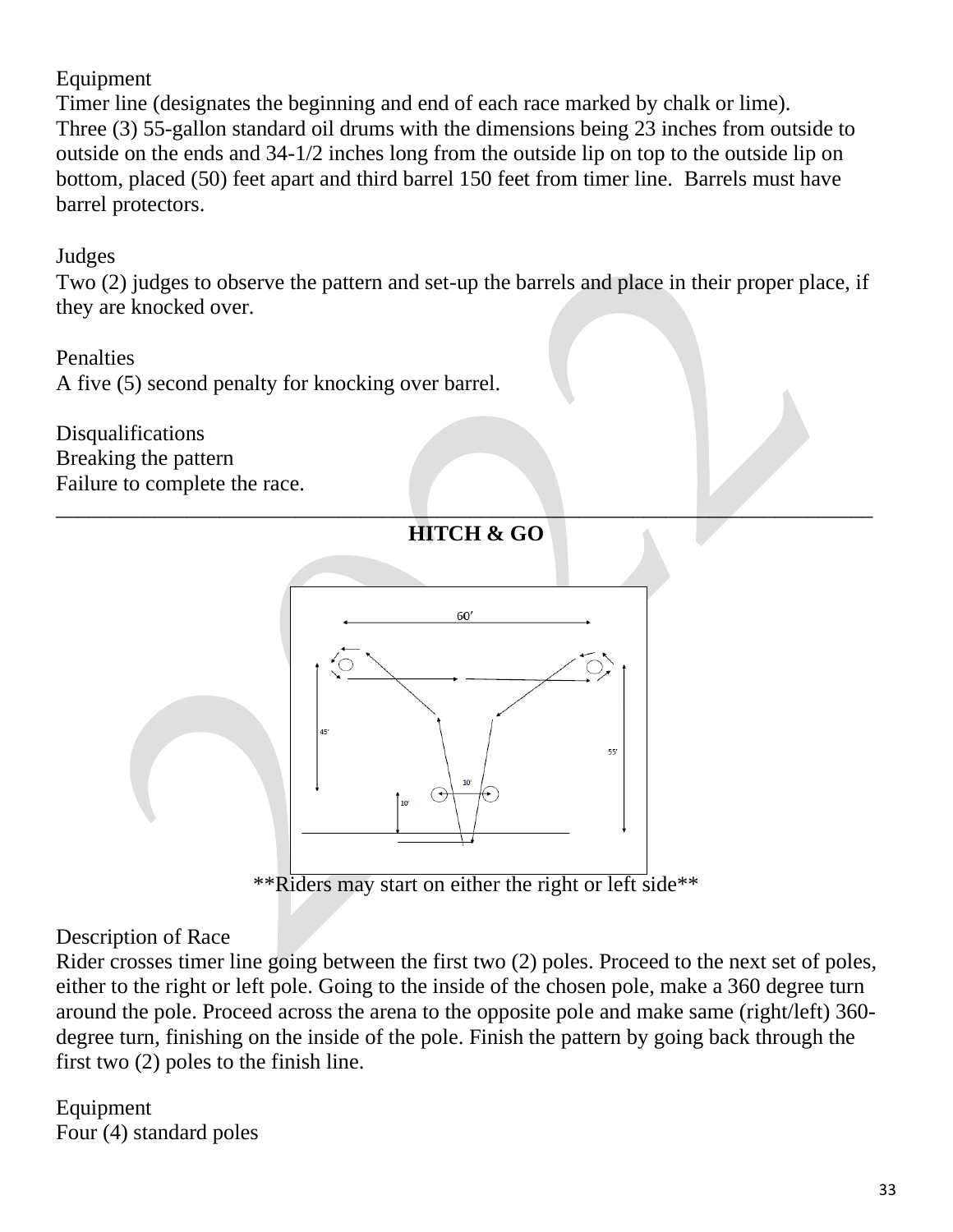First two (2) poles are ten (10) feet from the starting line ten (10) feet apart, measured from the center of the poles and the center of the arena. Second two poles are fifty-five (55) feet from the starting line and sixty (60) feet apart, measured from the center of the poles and the center of the arena.

#### Judges

As many judges as necessary to observe the rider's pattern and to set up the equipment in the proper place if they are knocked over.

## Penalties

There will be a five (5) second penalty for knocking over a pole.

#### Disqualifications

Failure to run a correct/complete pattern will be a disqualification.



\*\*Riders may start on either the right or left side\*\*

## Description of Race

Rider crosses the timer line either to the right or left set of poles. Rider goes on the outside of the first pole, inside the second, outside the third. Going around the barrel, rider proceeds to the second set of poles, going outside the first, inside the second and outside the third and crosses the finish line.

Equipment Six (6) standard poles One (1) fifty-five (55) gallon barrel with barrel pad Poles are thirty (30) feet between each going down the arena. Poles are sixty (60) feet apart across the arena Barrel is centered in the pattern and thirty (30) feet from the last poles.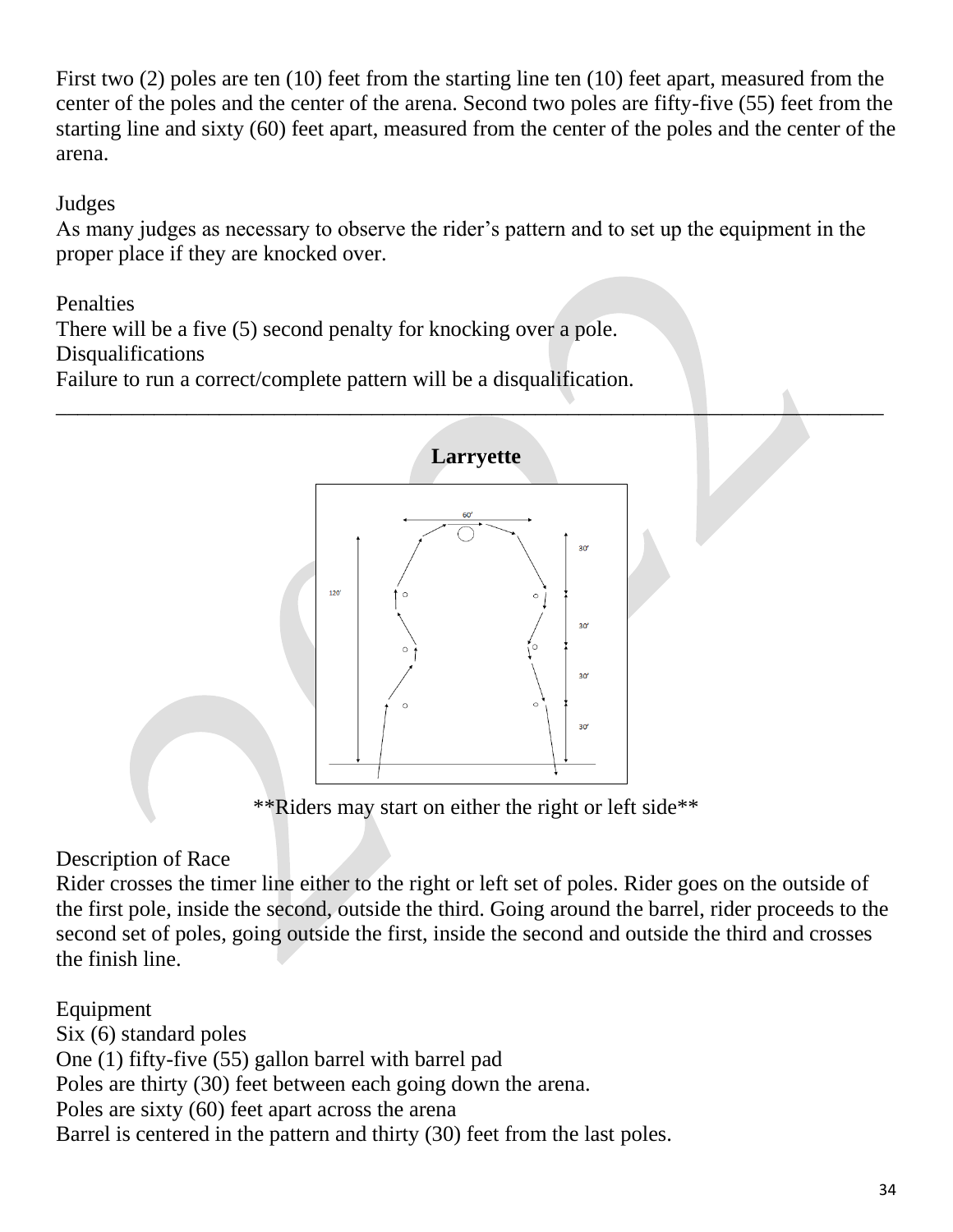Judges

As many judges as necessary to observe the rider's pattern and to set the equipment in the proper place if they are knocked over.

**Penalties** 

There will be a five (5) second penalty for knocking each pole or the barrel.

Disqualification

Failure to run a correct/complete pattern will result in disqualification.

## **Team Events (2020)**

- 1. In team events, a team is considered as one participant.
- 2. A team member competing in one event cannot participate with a second team in the same event at any National Event. Team events will be considered a separate competition.
- 3. Participants in the team events shall be divided into eight classes:

| Classic      | <b>Super Senior</b> |
|--------------|---------------------|
| Senior       | Intermediate        |
| Junior       | Pee Wee             |
| Mini Pee Wee | Assisted            |
|              |                     |

- 4. An individual may change classes to form a team for team events. If the riders are in different age groups; (2018) the team must move up to the highest age group of the oldest rider, up to Seniors. Super Seniors or Classics must move down to the Senior Class if one of the riders are less than Super Senior or Classic age. Team riders can team up with a rider from another district for team events at finals. Only under extreme circumstances (such as a rider not able to ride) will you be able to change partners with the approval of the rules committee at finals (2012). The team events will be open in class (example: a Super Sr. Women can ride with a Super Sr. Man).
- 5. While each rider is competing, the next rider must be prepared for competition or the three (3) out count will be in effect. With the one riding and at least one in the gate. No other horses are allowed in the arena during a ride at finals. Only one (1) rider in the starting area at a time, except for your team partner. There will be a gate judge to regulate riders coming into the arena. The gate judge will enforce this rule at the National Playday Finals.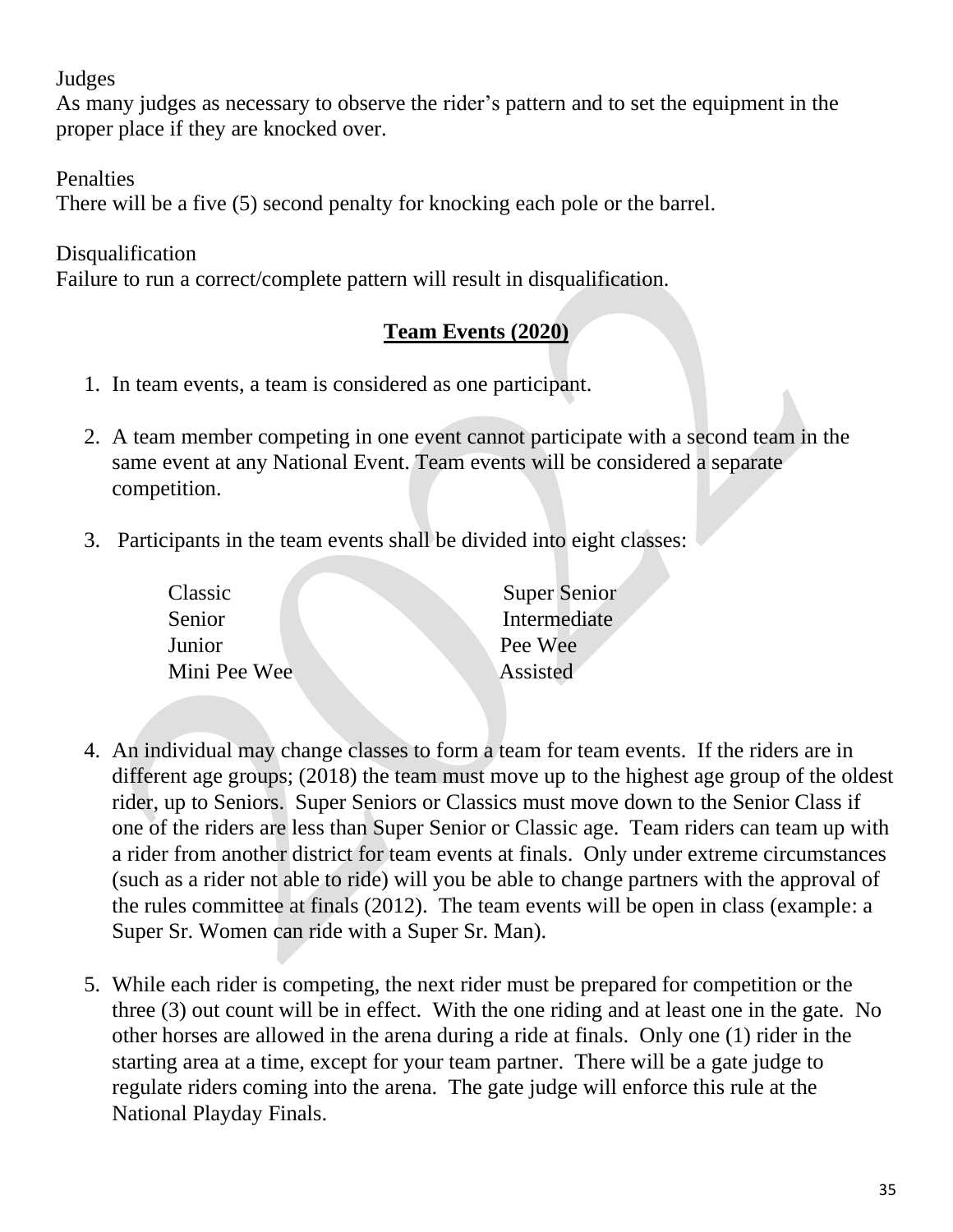- 6. Once a rider starts his/her pattern, no assistance will be allowed by anyone inside the arena who is on the event side of the Start/Finish line. The only exception is in Relay, where Mini Pee Wee and Pee Wee horses can be held in the center of the arena until the pattern starts. The responsible person assisting the child must stay in the arena until the class is over.
- 7. At any time, if a rider falls or becomes dismounted in any race, except the rider being rescued in the Rescue Race, that person is disqualified.
- 8. A horse may be ridden only one time in each class or event except for a horse used by a family. Two brothers or sisters may ride the same horse in all events, but a horse may not be used in one event in the same class or event, unless the two riders are of the same immediate family. The immediate family will include a married child and that child's family, grandchildren, a niece or nephew in good standing with the National Association may ride their Aunts' or Uncles' horse. A sponsored child under a family membership is also considered as family. (2010) Co-ownership does not constitute a family. In case of an infraction of the horse rule, all riders after the first rider will be disqualified and lose their points. In the Rescue Race where only one horse is being ridden, the horse may be ridden by either team partner as long as the horse is not ridden by a third party other than a member of the owner's family.

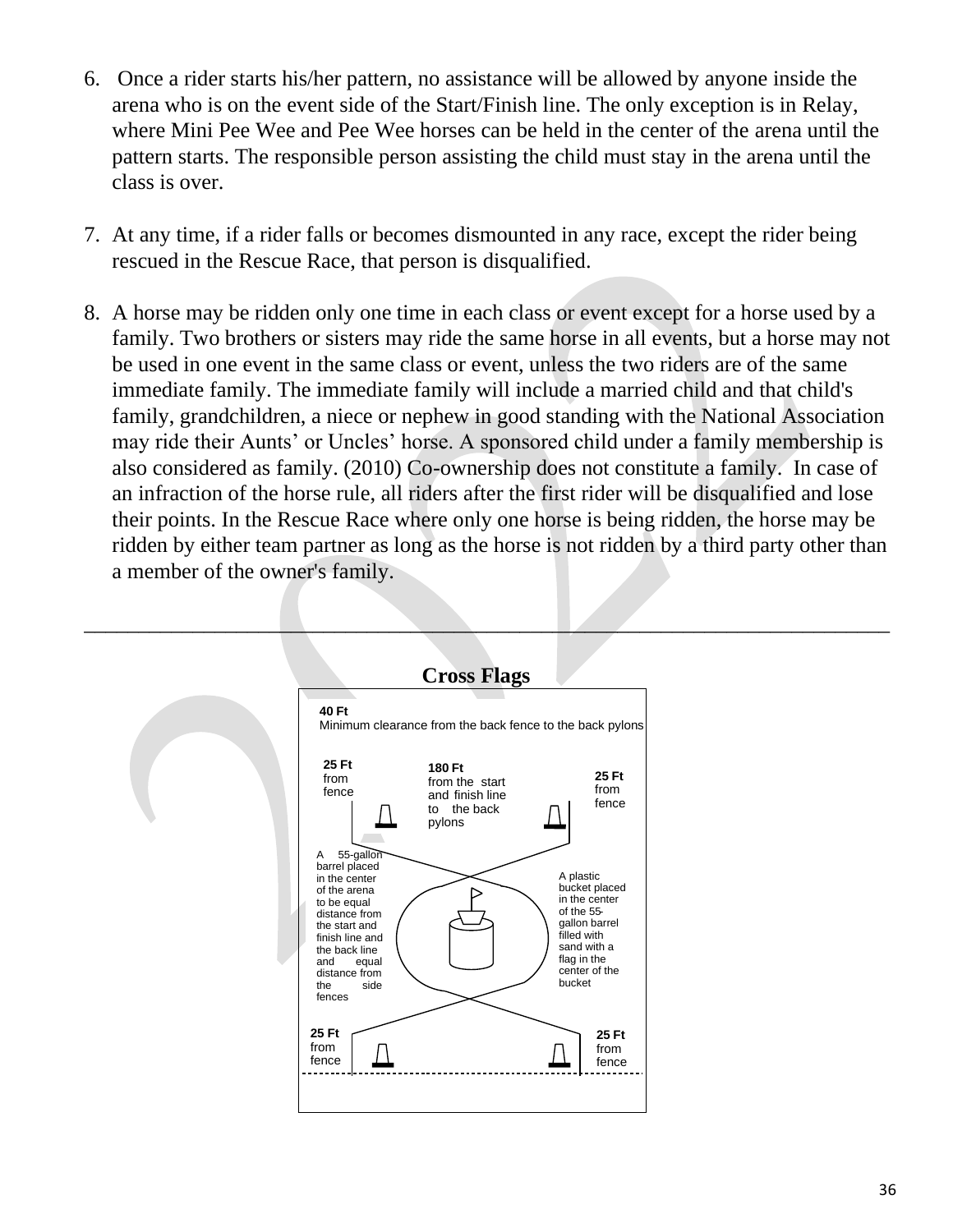## Description of Race

Each team is composed of two (2) riders on horseback. One (1) rider begins the race carrying a flag (of the same description as the flag race). The race begins when the first rider crosses the start/finish line from a point between both pylon and the outer fence. After depositing the flag in the bucket which is placed atop and in the center of the barrel, the rider continues past the barrel to a point between the second set of pylons and the outer fence, the pylon being on the same side of the arena as the rider started from. The second rider is waiting at the back of the arena behind the line of the second set of pylons and the outer fence. The second rider must wait until the first rider deposits the flag in the bucket before crossing the line. The second rider must then retrieve the flag from the bucket and proceed across the start/finish line to stop the timer. The second rider may not enter or exit the pattern between the same pylon and fence as the first rider. The use of a back gate is suggested for the second rider to use to enter the arena. Circling the barrel is permitted.

#### Equipment

Two (2) pylons placed twenty-five (25) feet off of the fence on the start/finish line. Two (2) more pylons placed (25) twenty-five feet off of the fence on a line no more than one hundred eighty (180) feet from the start/finish line and not less than forty (40) feet from the back of the arena. A fifty-five (55) gallon barrel is then placed in the center of this area, to be equal distance from the star/finish line and the back line and equal distance from the side fences.

#### Judges

Two judges, one at the gate and one in the arena. The gate judge is responsible for ensuring that the first rider enters the pattern with the flag and that the second rider crosses the line with the flag. The second judge is responsible for ensuring that the second rider does not cross the back line before the first rider has deposited the flag in the bucket, and ensuring that neither rider breaks the pattern

#### Penalties: None

## Disqualification

Breaking the pattern. Knocking over the barrel or bucket. Failing to deposit the flag in the bucket. The second rider crossing the back line before the first rider has deposited the flag in the bucket. Failing to finish the pattern with the flag.

\_\_\_\_\_\_\_\_\_\_\_\_\_\_\_\_\_\_\_\_\_\_\_\_\_\_\_\_\_\_\_\_\_\_\_\_\_\_\_\_\_\_\_\_\_\_\_\_\_\_\_\_\_\_\_\_\_\_\_\_\_\_\_\_\_\_\_\_\_\_\_\_\_\_\_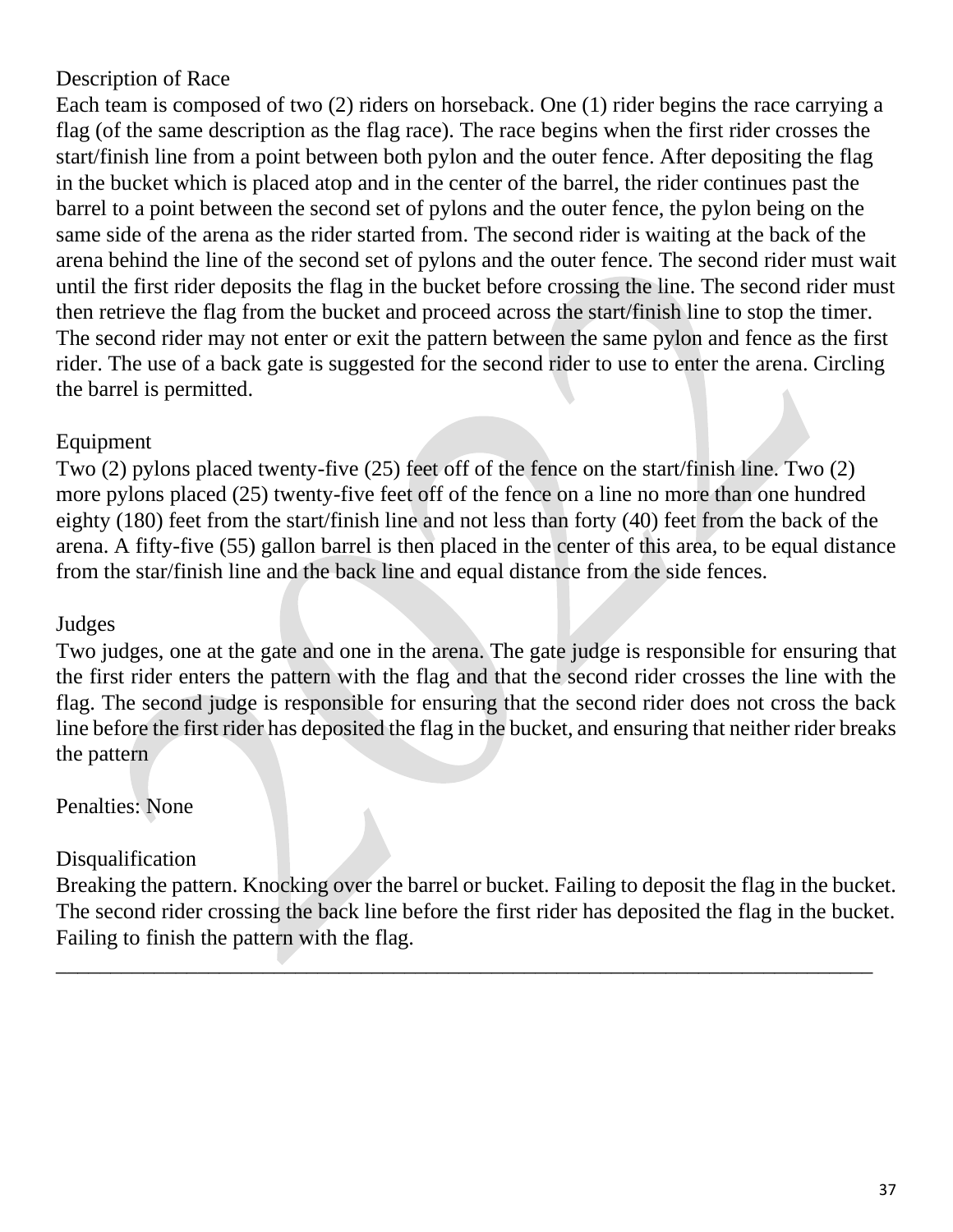

## Description of Race

Each team is composed of two (2) riders on horseback. One (1) rider carrying the baton starts the run from the start and finish line. The baton is exchanged at the end of arena. The first rider hands off to the second rider who is stationed behind the drums. Both riders must go around the second drum. The second rider races on across the start and finish line and must be ahead of the first rider. The rider receiving the baton must be behind the drum when the race starts and remain there until the hand-off is made.

## Equipment

Two (2) weighed plastic drums placed one hundred eighty (180) feet from the start and finish line and each set in twenty-five (25) feet from the fence line. The two (2) drums must be a minimum of forty (40) feet from the end of the arena. One baton of semi-rigid material eighteen (18) inches in length. A white (2010) judging line across the arena one hundred eighty (180) feet from the start and finish line on the edge of the drum nearest to the start and finish line. The use of a helmet is encouraged.

#### Judges

One Judge at the start and finish line and one judge at the back of the drums to watch the exchange of the baton and the rider's pattern.

## Penalties

A five (5) second penalty will be added to the rider's time for knocking over or steadying the drums.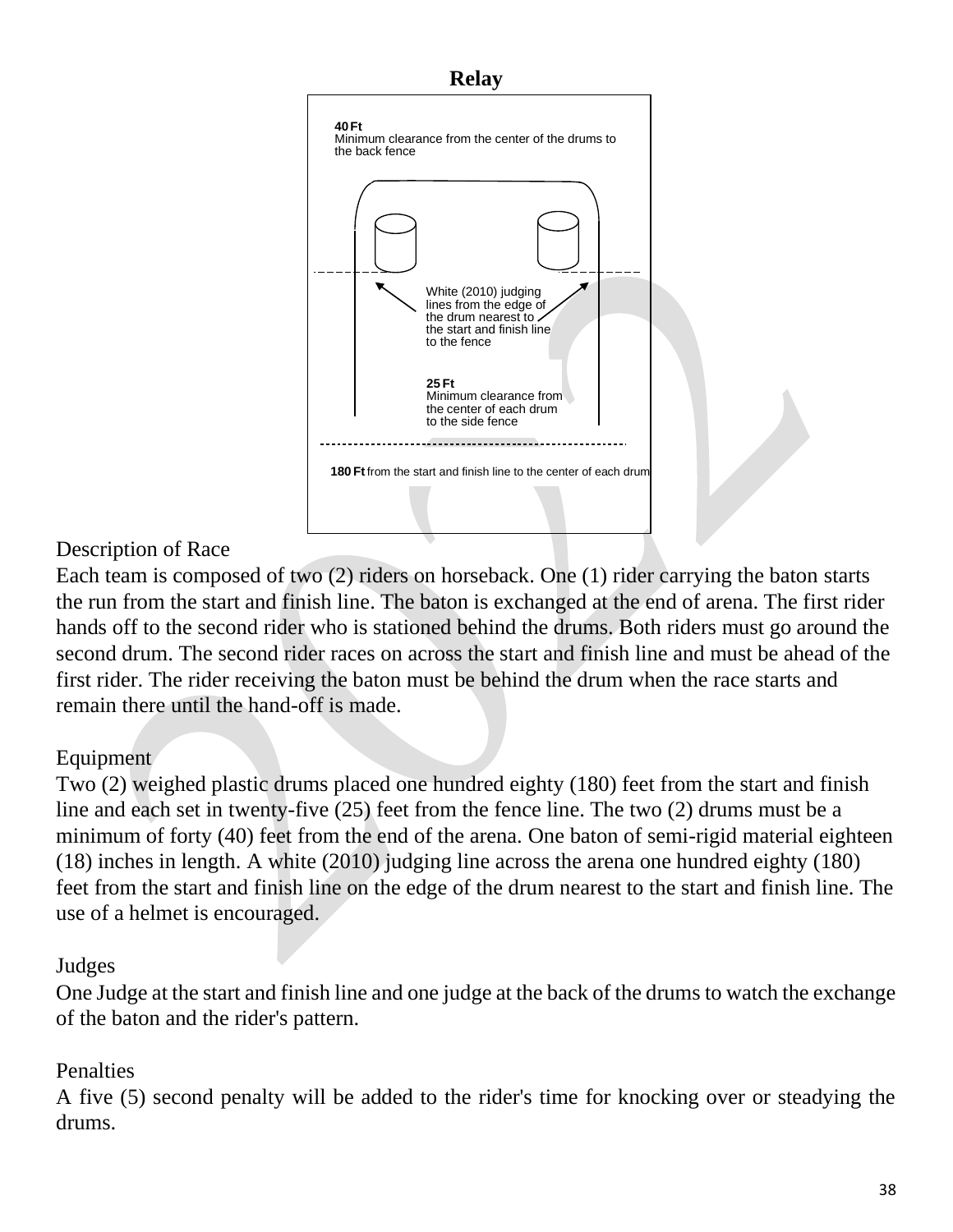Disqualification

Dropping the baton. Exchanging the baton outside the hand-off area. A rider other than the second rider crossing the finish line first. The relay baton must be exchanged behind the judging chalk line (at the drums). The baton cannot come out of the hand-off area until the hand-off is made. Failure of either rider to follow pattern. Throwing the baton. The rider who receives the baton not being behind the drum when the race starts. The baton not being exchanged behind the white (2010) judging chalk line (at the drums).



#### Description of Race

The race involves one person on horseback "rescuing" another on foot. The contestant on foot stands at the barrel waiting to be rescued. Mini Pee Wee, Pee Wee, Super Senior and Classic classes may stand on top of the barrel, if so desired. The contestant on horseback races from the start line, circles the barrel from either direction and races for the finish line. The contestant on horseback may help pull the other contestant up on the horse behind the rider. Both contestants must be astride the horse's back-knee being over the center line of the horse's back - before crossing the judging line and remain astride the horse's back until across the finish line.

#### Equipment

One (1) fifty-five (55) gallon barrel placed one hundred eighty (180) feet from the start and finish line. A judging line is marked across the arena fifty (50) feet from the front of the barrel or one hundred thirty (130) feet from the start and finish line. The drum must be a minimum of forty (40) feet from the end of the arena.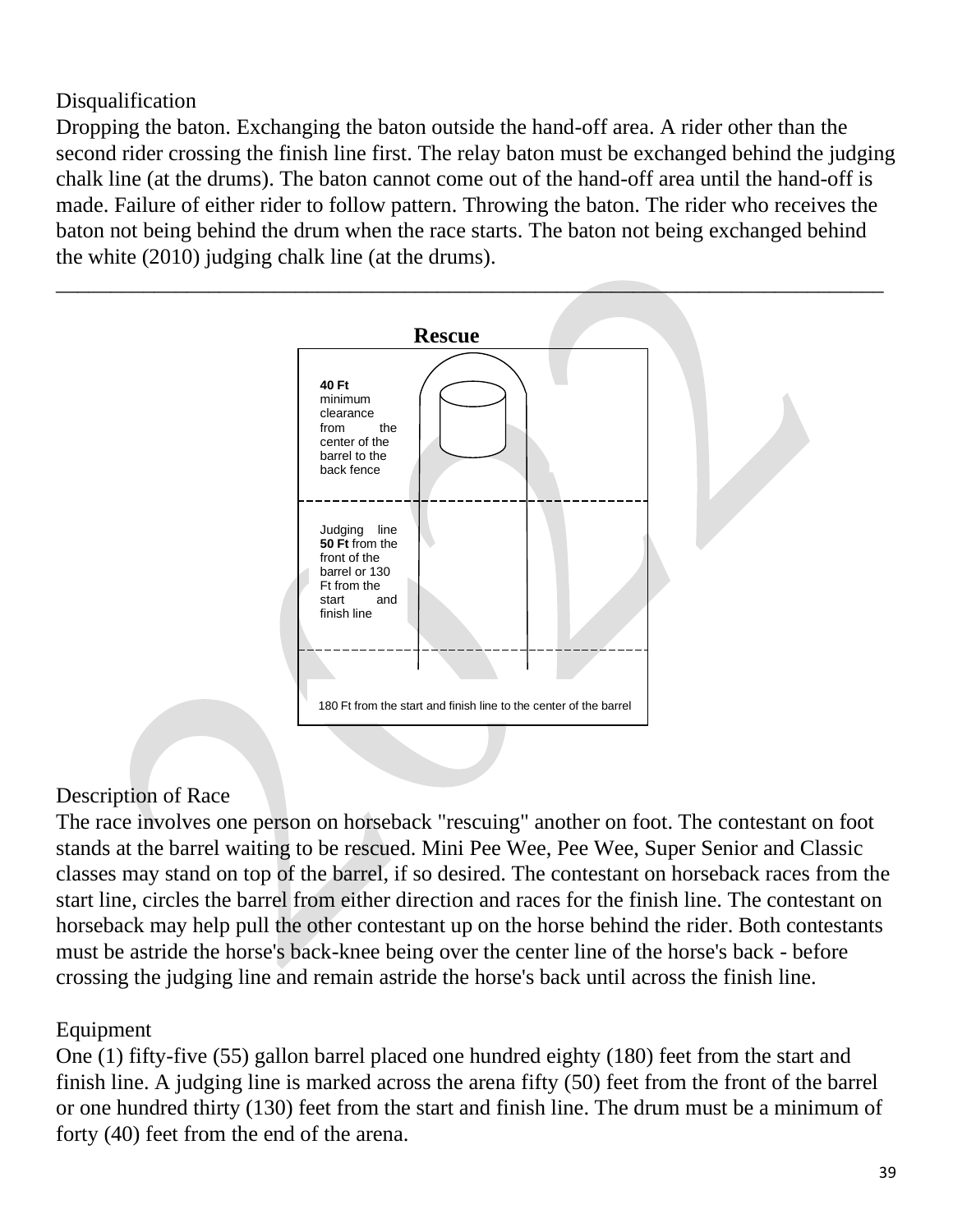## Judges

One (1) judge at the start and finish line and two (2) judges at the judging line on opposite sides, observing the pattern, and making sure both contestants are astride the horse.

## **Penalties**

A five (5) second penalty will be added to the rider's time for knocking over or steadying the barrel.

## Disqualification

Failure of both contestants to be astride the horse's back-knee being over the centerline of the horse's back - before crossing the judging line and remaining astride the horse's back until crossing the finish line. The rescued rider must be behind the rider and not in front of the horse's neck. No hand holds, or ropes tied to the saddle horn shall be used.



## Description of Race

Two (2) team members, mounted on separate horses, and each holding opposite ends of the ribbon by one hand, race to and around the barrel and return to the finish line. The time starts when the first horse crosses the start line and stops when the first horse crosses the finish line. The riders may run either a right or a left pattern. Both riders must cross the start and finish line holding onto opposite ends of the ribbon.

## Equipment

Ribbon, which will be a strip of crepe paper the nearest to two (2) inches wide, that is available, and 4 (four) feet long. One (1) weighted plastic barrel placed one hundred eighty (180) feet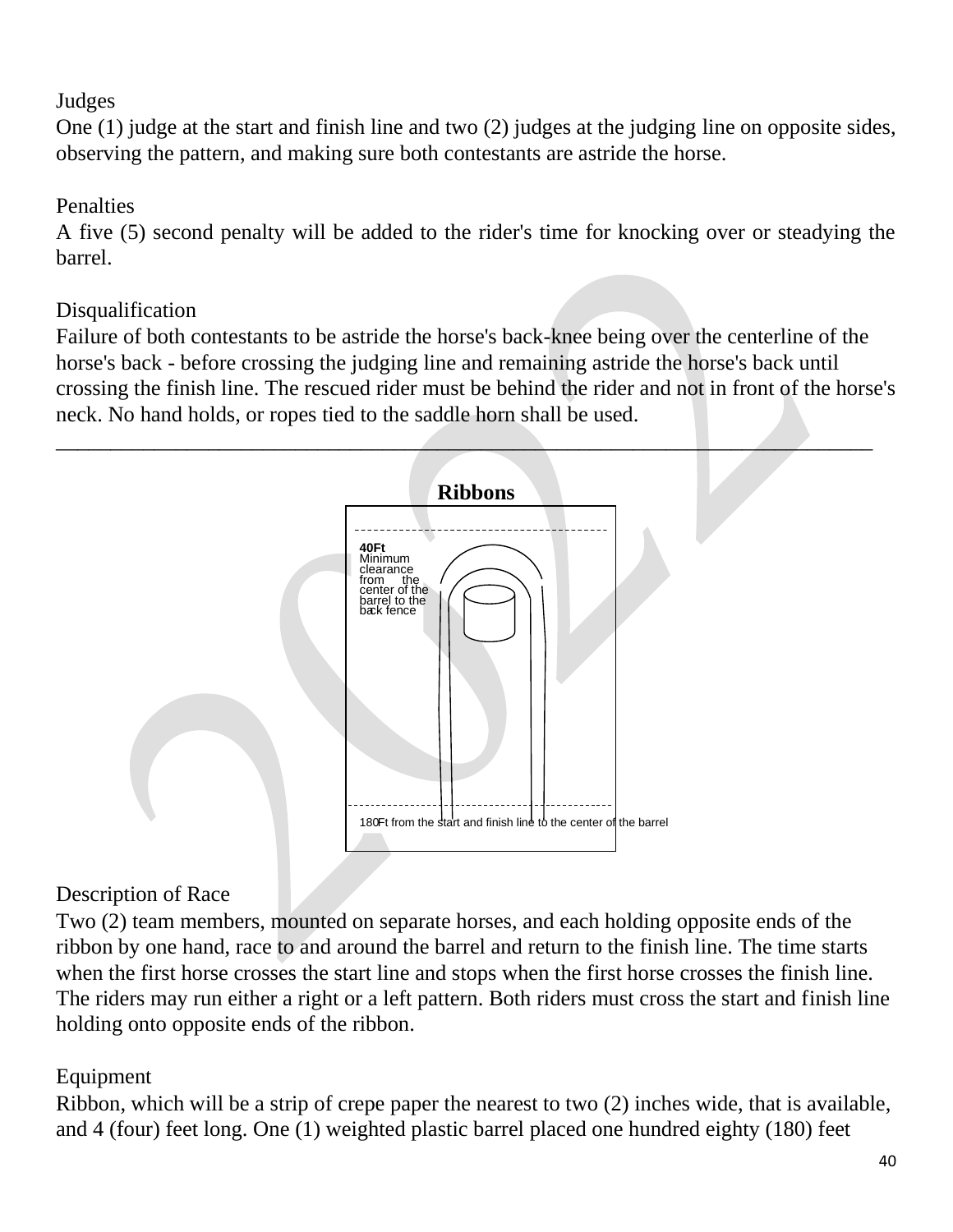from the start and finish line or a minimum of forty (40) feet from the end of arena, on a line down the center of the arena. The use of a helmet is encouraged.

#### Judges

Two judges at the start/finish line and one judge at the back of the barrel and as many judges to properly observe the pattern and issue ribbons to the contestants.

## Penalties

A five (5) second penalty will be added to a rider's time for knocking over or steadying the drum.

## Disqualification

Breaking the pattern. Dropping or breaking the crepe paper.

Attaching the horses in any manner except by riders holding the ends of the crepe paper. No deliberate touching of any kind allowed. Deliberately twisting, shortening, or manipulating the ribbon for strengthening the crepe paper.



## Description of Race

The race may begin on either side of the arena thus finishing on the opposite side of the pattern. Each team is composed of two (2) riders on horseback. One (1) rider will pick up the flag, on the external side of the barrel, after crossing the start and finish line. The same rider will weave the next two (2) poles and deposit the flag into the bucket placed on top of the barrel by going by the external side of the barrel. The retiring rider may go to the back of the arena or to the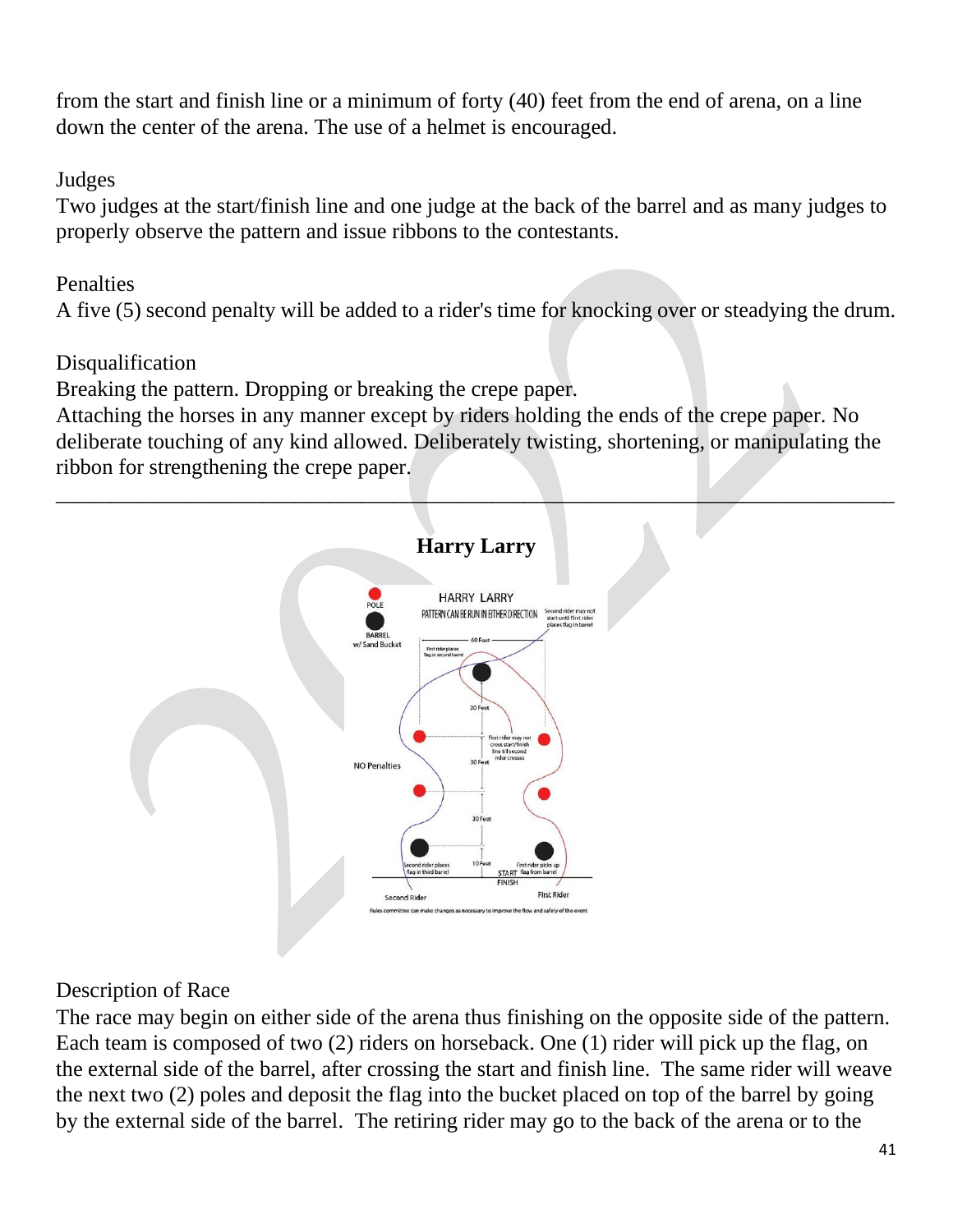internal part of the pattern. The next team event rider may not start until the first riders places the flag into the bucket on the barrel. The next team rider will pick up the flag from the external side of the barrel and begin weaving from the outside of the pole to the next pole and place the flag inside the bucket from the external side of the barrel and then finish the run by crossing the start and finish line. The second team rider must cross the finish line first.

#### Equipment

Three (3) fifty-five (55) gallon barrels. One barrel is placed one hundred (100) feet from the start and finish line, in the center of the arena. Another barrel is placed thirty (30) feet to the left of the center and ten (10) feet from the start and finish line. The third barrel is placed across from the second barrel, sixty (60) feet away and ten (10) feet from the start and finish line. All barrel measurements are from the center of the barrel.

Four (4) standard poles with bases are placed per the diagram. One pole is thirty (30 feet from the barrel. Another pole is thirty (30) feet from the other barrel. Another set of poles are placed thirty (30) feet from the previous poles, per the diagram.

One standard flag (same dimensions as used in the Single Event Flag race.

Judges

One Judge at the start and finish line and one judge near the peak of the deposit barrel to ensure the pattern is ran correctly and the flag deposited, picked up and deposited per the event description.

Penalties None:

#### Disqualification

Failure to complete the pattern, pick-up, deposit, pick-up and deposit per the patterns image and description of the event. The second rider must cross the finish line first.

The Rules Committee can make changes, as necessary, for this event, to improve the flow and safety of the event.

\_\_\_\_\_\_\_\_\_\_\_\_\_\_\_\_\_\_\_\_\_\_\_\_\_\_\_\_\_\_\_\_\_\_\_\_\_\_\_\_\_\_\_\_\_\_\_\_\_\_\_\_\_\_\_\_\_\_\_\_\_\_\_\_\_\_\_\_\_\_\_\_\_\_\_\_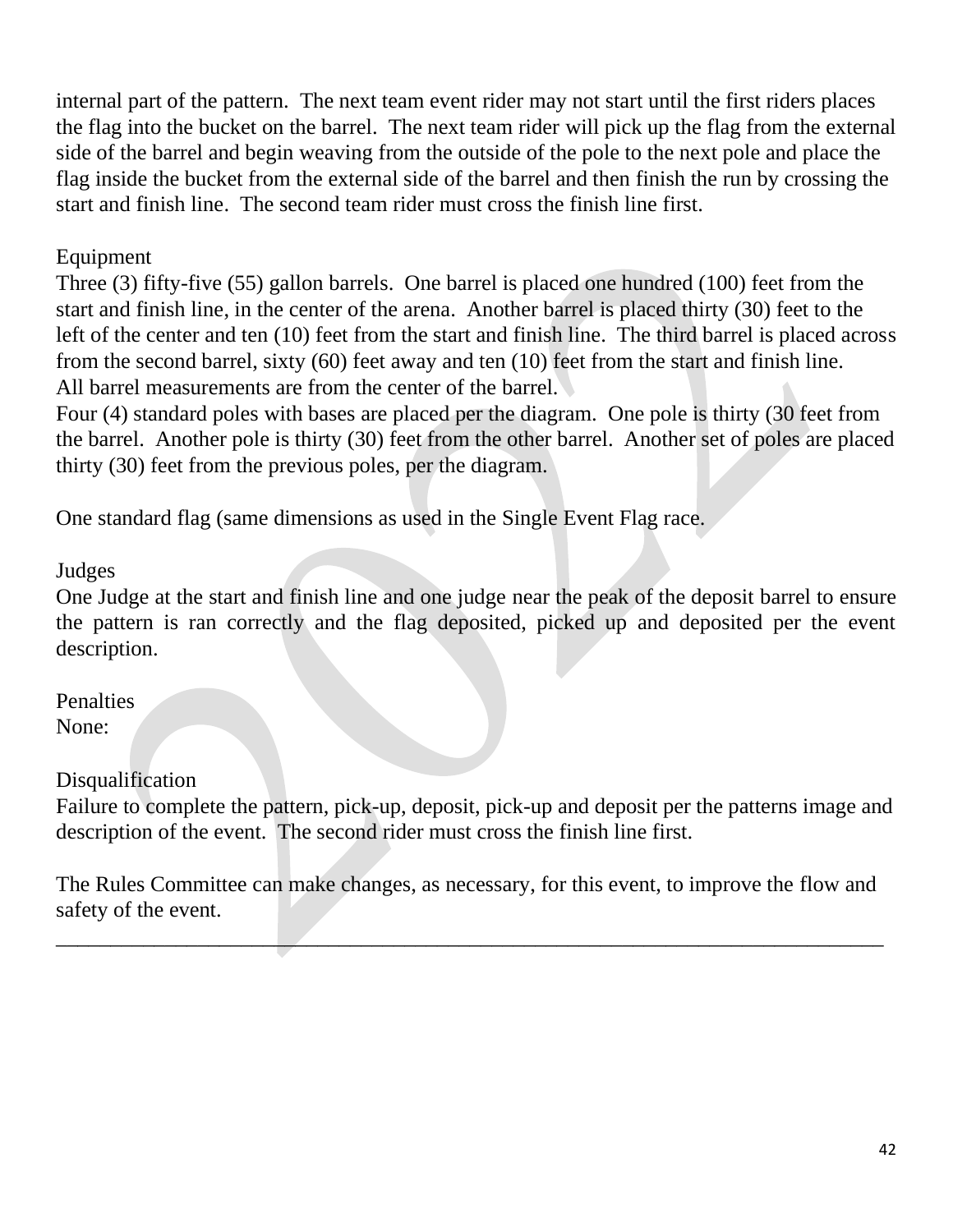

**Description of Race**: First Rider always starts on the right side but may go on either side of the first pylon. Enter the pattern and weave through the pylon, pole, and barrel. The first rider places a flag in the bucket, full of sand, on the barrel. The rider is not required to weave the final pylon. When the first rider's horse's head reaches the last pylon, the second rider enters the left pattern. The rider is not required to weave the first pylon. The rider will weave the second pylon, pole, and barrel. The second rider places a flag in the bucket, full of sand, on the barrel. The second rider places a flag in the bucket, full of sand, on the barrel.

**Equipment:** 2 standard size poles, 2-55-gallon metal barrels with protective barrel pads, 2 standard size flags and buckets, 4 standard size pylons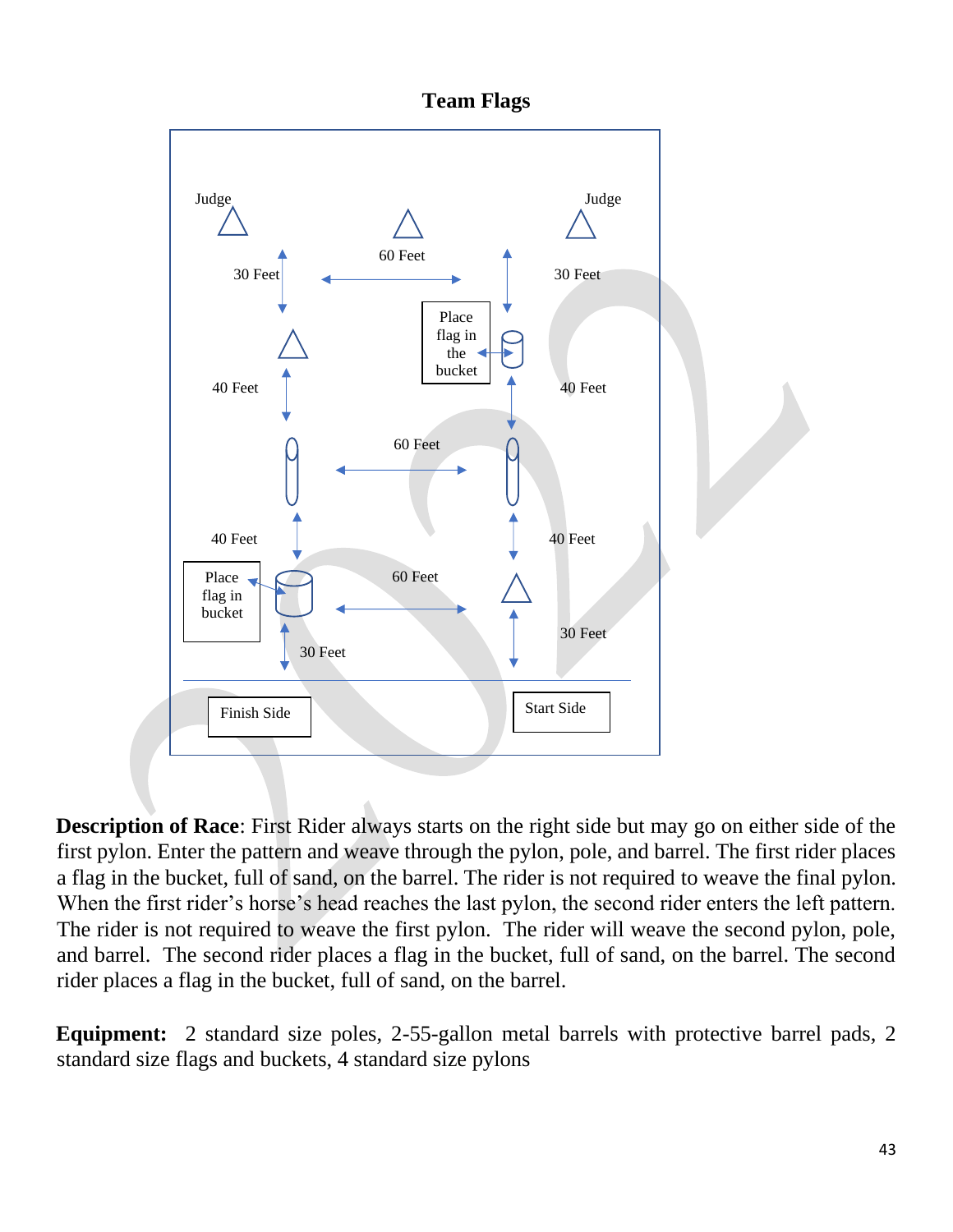**Judges:** Two (2) judges to observe the pattern and to reset the equipment in the proper place if they are knocked over.

**Penalties:** None (2022)

**Disqualifications:** knocking over any equipment or failure to deposit the flag or breaking and not correcting the pattern (2022).



A. Arena Pony Express Races are run inside a closed arena. The race is run in a counter-*Area* clockwise direction with the fence being the outside boundary and four markers designating the inside of the lane. These markers must be at least thirty (30) inches in height. Plastic fifty-five (55) gallon drums are preferred with at least two (2) inches of sand or water as ballast. The inside markers should be one hundred eighty (180) feet apart on the long side and ninety (90) feet across the ends. This should leave at least twenty-five (25) feet running room between the markers and the sides and at least fifty (50) feet at the ends.

B. The foregoing paragraph is for the official arena size, but the races may be run in smaller arenas if the team captains are consulted by the host and ground rules are set.

C. The goal is a drum or barrel twenty-two (22) inches in height placed in the center of the four (4) markers near the middle of the arena. It is suggested that a regular thirty (30) gallon drum cut off to twenty-two (22) inches with at least two (2) inches of sand as a ballast be used. The goal barrel must have a bottom in it.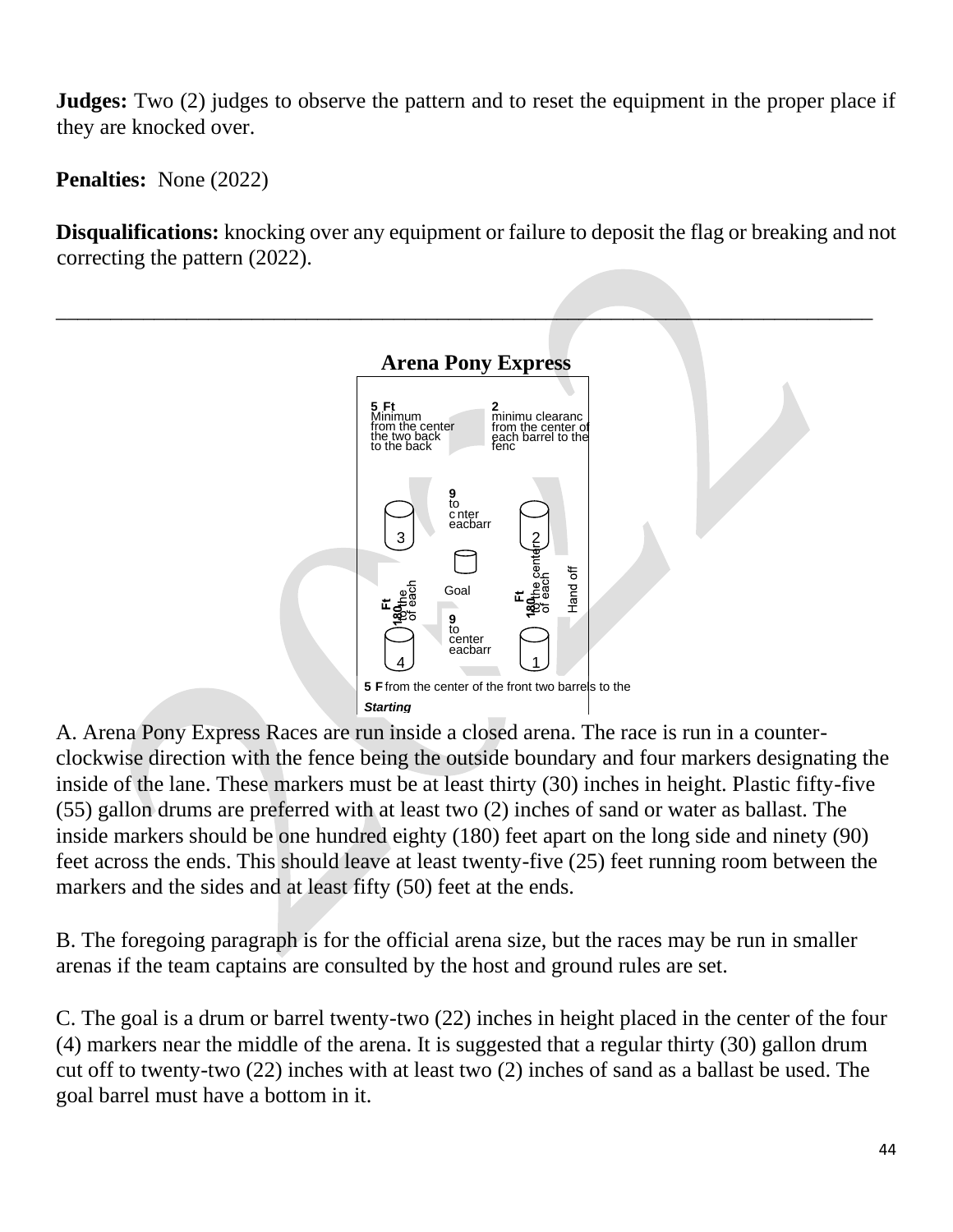## Player Eligibility

A. Teams shall be made up of riders from any club that is affiliated with the NARC & SP. All members of the team must be members in good standing of such club. Entry fees and rosters for National Pony Express Finals are to be turned into the National Pony Express Chairperson ten (10) days before the event.

B. The classes for this competition shall be: Open: Who must be age 15 or over. They may be men, women, or mixed. Juniors: Must be 15 or under with a non-riding adult captain. Timed: There is no minimum age for a senior time team (2012).

C. To qualify to ride for a team at Pony Express Finals, a rider must appear on that team's roster three times during the qualifying tournaments. All teams must compete in all but one tournament to be eligible to compete at Pony Express Finals. Team captains will turn in their rosters to the National Secretary or an appointed person during or immediately following the captain's meeting.

D. Each District will be allowed to send as many teams as possible in each class to Pony Express Finals.

E. All brackets must have two teams to compete in a tournament, with the exception of the junior class.

## Equipment

A. Two sets of saddlebags, each of different color, are to be used the same as the baton in relay race is used. These bags should not be less than seven (7) by eight (8) by thirty (30) inches nor larger than ten (10) by twelve (12) by thirty-six (36) inches and should weigh two and one-half (2-1/2) to three (3) pounds each. Snaps or zippers should be used, buckles will not be permitted.

B. The head judge will be mounted and equipped with a whistle, with which to start and stop the race.

C. Neither the horse nor rider shall use any unnatural or artificial equipment such as hot shots, buzzers, or any item other than riding equipment, which should be regular western gear.

D. The use of helmets is encouraged.

Teams: Timed class shall consist of 8 people with 2 being substitutes. Open class shall consist of 9 people per team with 7 people riding and 2 substitutes. In case of an accident, a substitute rider and/or horse will continue the game.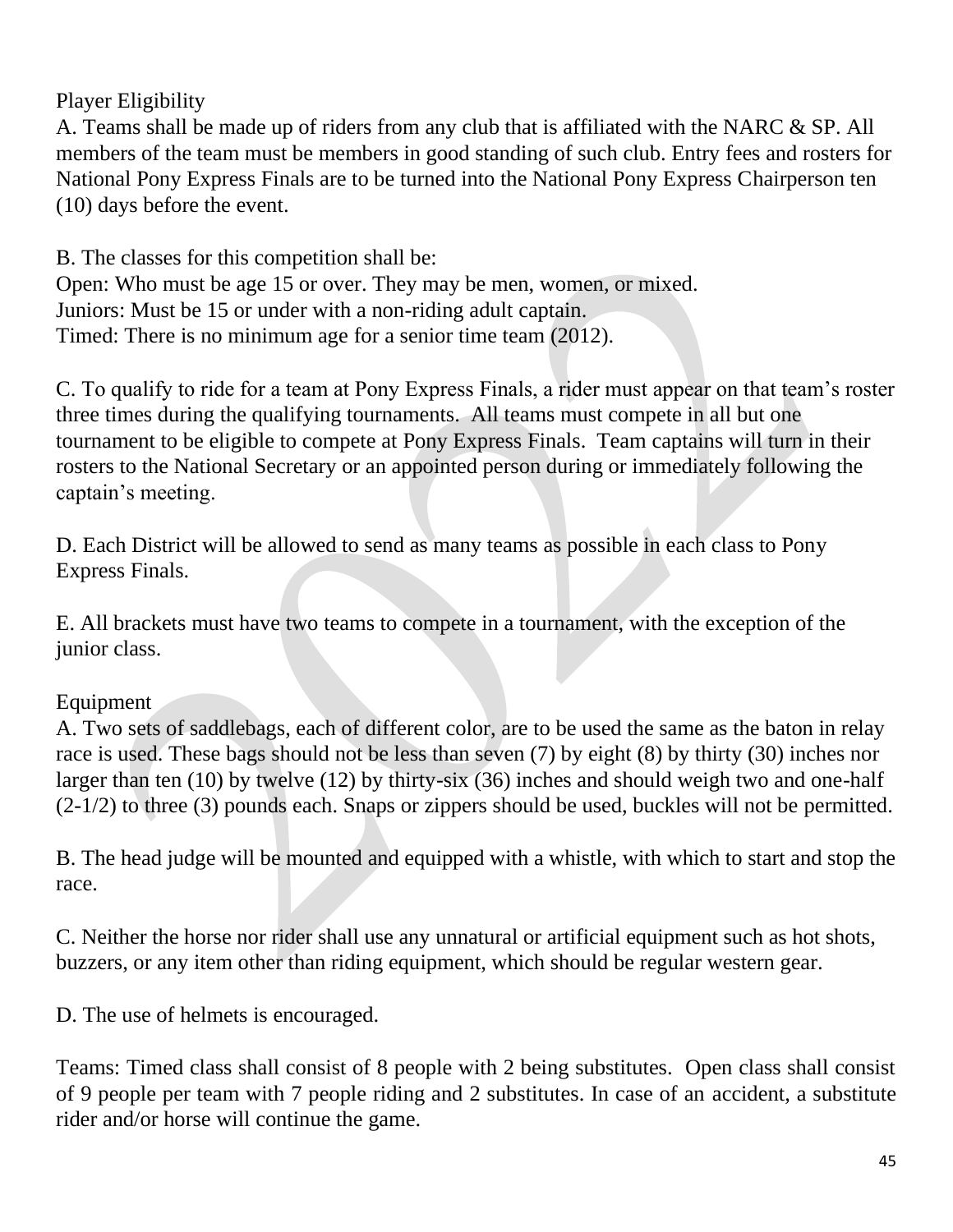Description of Race

A. Prior to the start of the race, the first rider of each team will enter the arena. It is the responsibility of these first two riders and the starting judge to get the horses off to a fair and equal start within the vicinity of the Number 1 marker. The method of starting shall be discussed in a ground rule meeting of the team captains prior to the start of the race or tournament. The starting judge is responsible to recall the starting riders if either gets an unfair start. The judge may solicit help of the announcer to recall the riders.

B. The first riders complete their counterclockwise runs around the four markers returning to the Number 1 marker and handoff to their second riders between the fence and the goal barrel limited by the Number 1 marker and the Number 2 marker. The rider handing off will exit from the pattern by turning to the middle of the arena before the rider gets to the Number 2 marker. It is a disqualification if the exchange is not made, or if the rider handing off does not turn inside the Number 2 marker. The rider is not blocking as long as the rider maintains this course. It will not be a disqualification to pitch the saddlebags while making a hand-off.

After the retiring rider has brought the horse under control in the inside area of the arena, the rider will retire from the arena upon the exit judge's signal.

Each rider must follow the pattern of the starting horse except the last rider who, upon completion, will put the bag in the goal barrel.

C. It is the responsibility of the retiring rider not to interfere with the competing horses. The rider should leave the arena behind the running horses, not in front of them.

D. If a rider runs inside any marker or breaks the pattern in any way, the rider must correct the pattern before the rider continues the race; or the rider will be disqualified. If a rider drops the saddlebags, the race continues. The bags are to be recovered cautiously, without blocking, by the rider who dropped the bags.

E. If a horse or rider falls in the arena during the race, the race and/or clock will be stopped for the safety of both horse and rider.

F. If the race is stopped the judge shall start the race at the point where the riders were located when the race was stopped.

**Protests** Protests are not allowed. The judges' ruling is final.

Disqualification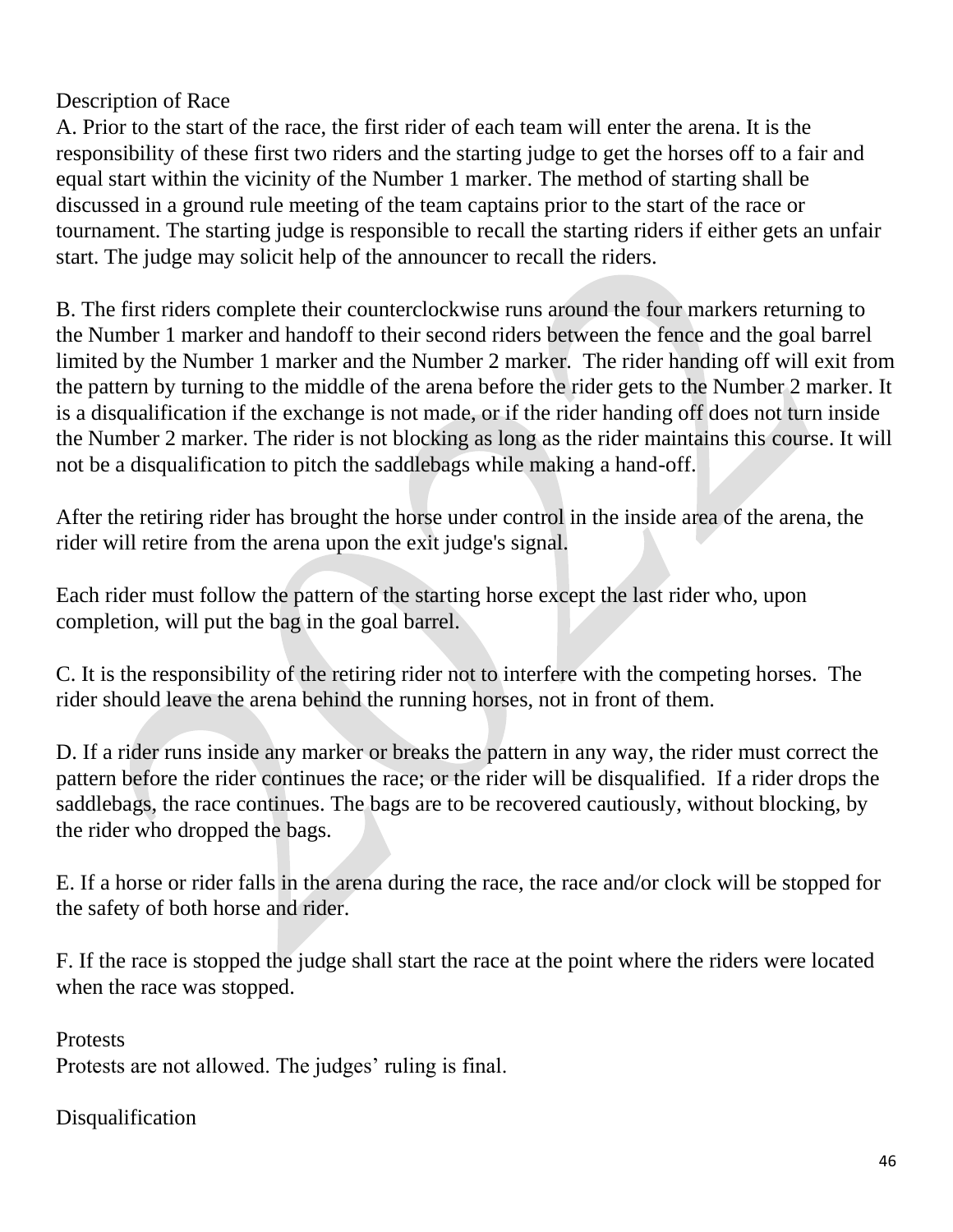A. Defensive blocking is a disqualification. Defensive blocking is to place yourself and your horse in such a position as to obstruct your opponent when you are not effectively pursuing your course. Offensive blocking, when you are in the act of running your pattern, or handing off, or receiving the saddle bags is legal if you are moving forward in the process of running your pattern. If you are ahead of your opponent, you may at your own risk, run a close pattern, even though you crowd your opponent into the marker.

B. Judges may disqualify riders for use of profane language, fighting, or disorderly conduct of any kind. The use of alcohol is justification for disqualification. If, in the judge's opinion, any rider flagrantly disobeys any rule, the judge can, at the judge's option, expel any rider for the remainder of the year.

C. The striking of a horse (yours or an opponent's) with any equipment including saddlebags, quirts, bats, or reins inside the arena is a disqualification.

D. No rider is permitted to handle an opponent's equipment in any manner.

E. Not correctly completing the pattern is a disqualification.

F. Any rider who interferes with an opponent's horse, either by getting in the opponent's way or by placing the horse in such a position as to cause an opponent's horse to try to follow out a gate, is disqualified.

G. Deliberately kicking the barrels or handling of the barrels by a person with their hands is a disqualification, including the goal barrel.

H. A rider circling to the right in the running area is disqualified, except the last rider after reaching the goal barrel.

I. A retiring rider must leave the arena upon the exit judge or official's signal.

J. If the outside horse pushes the inside horse inside any corner barrel and goes in also, the outside horse shall be disqualified.

K. If a team does not have a complete roster at the start of the first race, they will be disqualified for that race and for all races thereafter for which they do not have a full roster.

L. Running the horse through the entry gate will be cause for disqualification.

**Officials**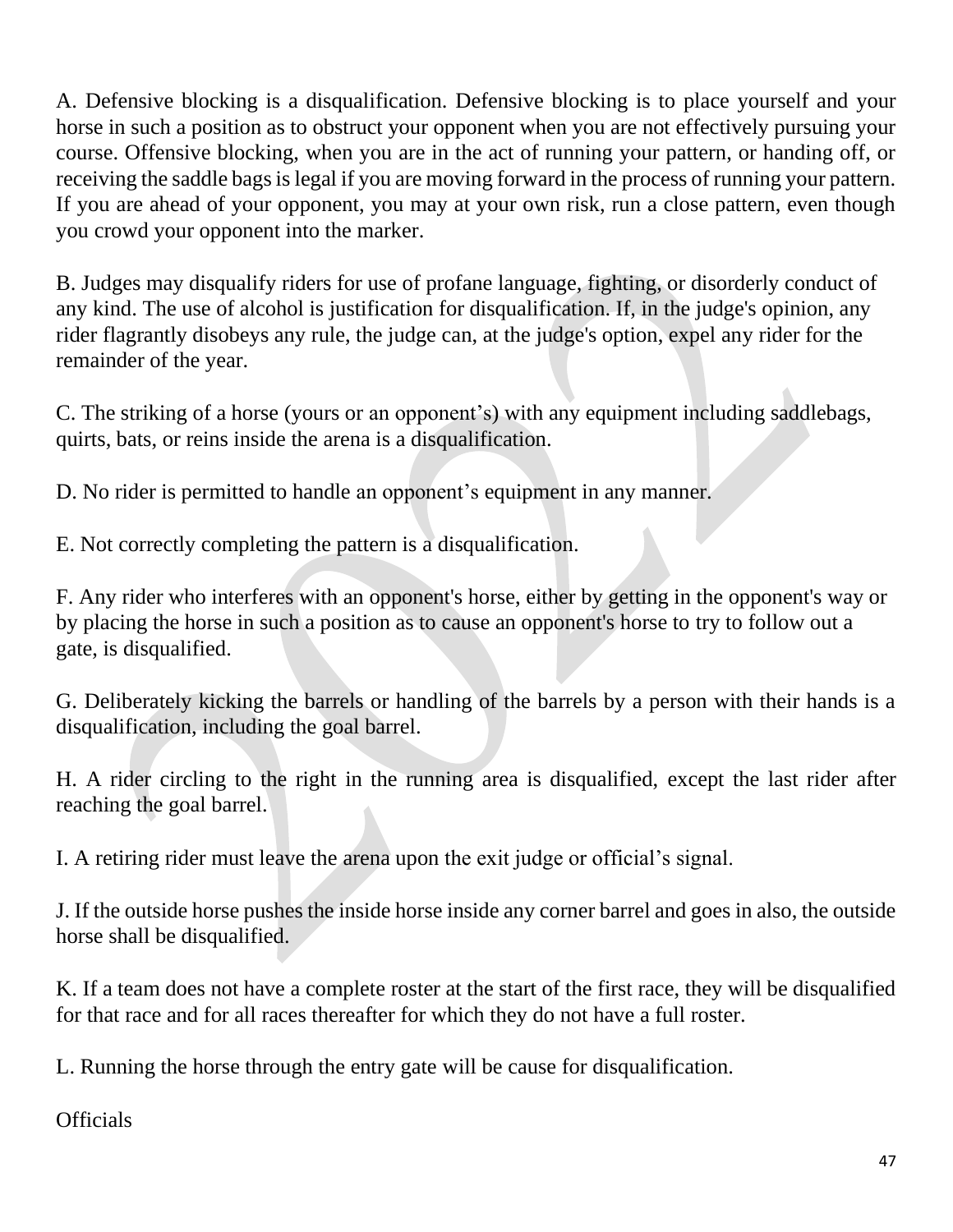A. Judges - Each race shall have four judges, with all judges wearing identifying vests. The Head Judge will be the starter and will watch for incorrect patterns and hands-off out of the hand-off zone. Judges will be paid an amount at the committee's discretion.

The second judge will work in the vicinity of the Number 2 marker and will watch for all rule violations. This judge will be primarily responsible for observing for the completion of the hand-off and turning of the riders. Both the head and second judges will be mounted and equipped with whistles.

The third judge will be the exit judge. This judge will signal the retiring riders when to exit the arena. This judge will be on foot. The exit judge will be the #2-barrel setter located at the end of the hand off area. This judge is optional and can be substituted with an exit official.

The fourth judge will be the entrance judge.

outside the entrance gate. This judge will signal riders when to enter the arena to run their races. This judge will be on foot. This judge is optional.

B. Recorder- The recorder shall keep the bracket and record the winner and loser of each race. The recorder shall at all times know which teams will start running, which bag each is carrying, and in which lane each team is running. The recorder will inform the announcer of the winner as soon as the judge declares the color of the winning bag.

C. Announcer - The announcer will keep the games rolling but must not talk excessively. The announcer must take the information from the recorder and announce the winners. The announcer should not make any decisions before the officials and judges declare them.

D. Pony Express Committee - The committee will handle all disorderly conduct inside and outside the arena at the tournaments. The Pony Express Committee has the right to modify the pony express rules, with a two-thirds (2/3) majority of the committee present, for a given tournament as emergency situations arise.

#### **Brackets**

The teams will run a round-robin bracket in which every team runs every other team.

The team with the greatest number of wins is the tournament winner. In case of a two-way tie, the team that won the race between the tying teams will be the winner. In case of a three-way tie, if each of the three teams beat each other, there will be a draw for a bye, and a run-off for the three places involved.

The winner of each Pony Express race is determined by the final rider who deposits his/her bag in the goal barrel first, unless his/her team is disqualified by the judges, or the rider knocks over the goal barrel and the bags fall out. If the latter should happen, the judge shall set the goal barrel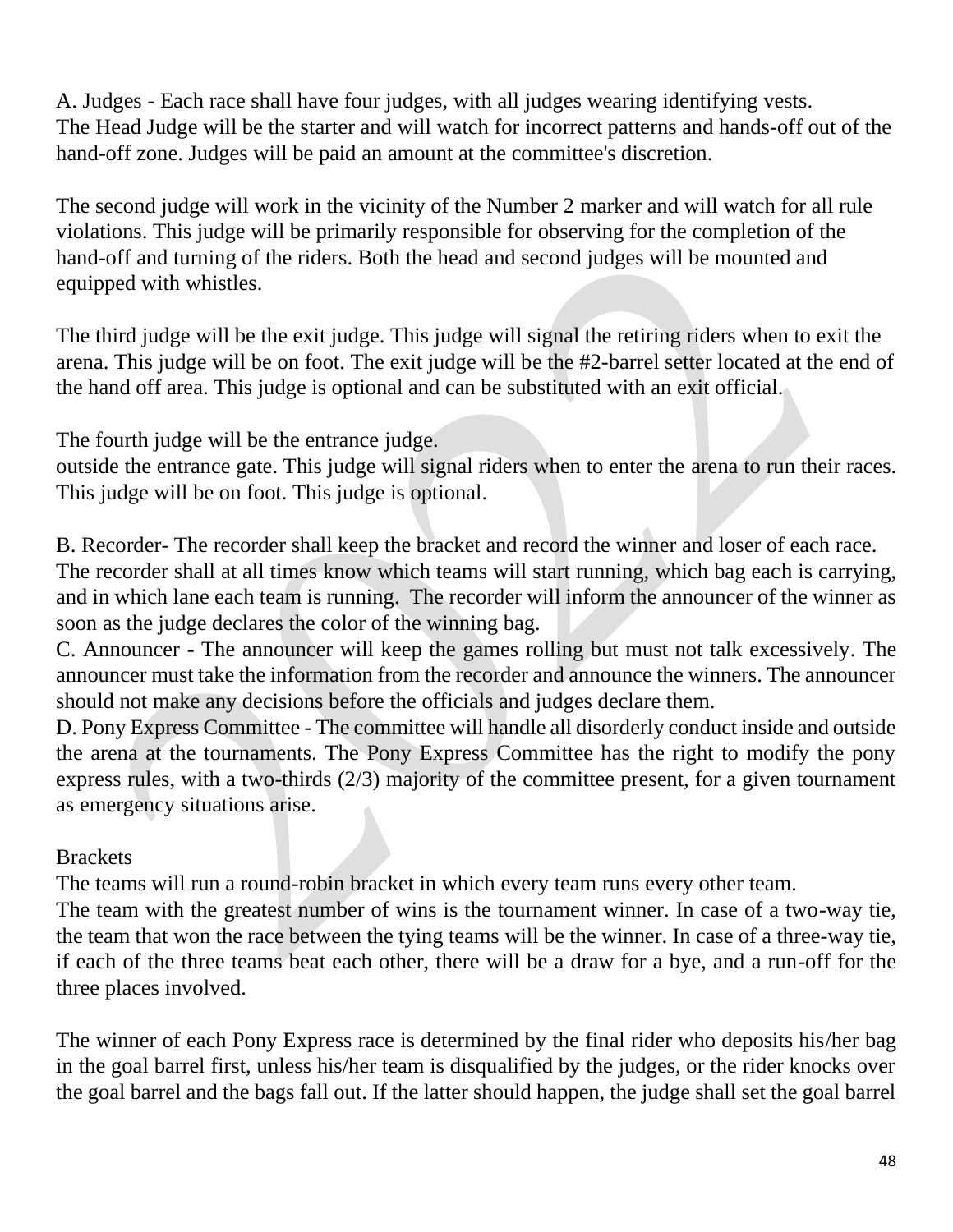up right. If the bag goes into the barrel and does not hang up or remain on the ground, the first bag in is the winner.

The winner of the Timed and Junior teams will be determined by the lowest time. Race times will be totaled with disqualification being an automatic ten (10) minutes.

Awards

The National Champion will be the team who wins the final tournament.

## **Drill & Parade Competition Rules**

Qualification

In order for Drill Team points to count towards the end of the year awards, all riders must participate. Time and place for all are to be decided by the National Parade and Drill Committee.

#### Classes

The classes for this competition shall be separated into Junior and Senior Drill Teams. A team shall consist of a minimum of 4 riders. A Junior team shall consist of riders ages 16 and under with up to (2008) 25% of Senior riders. A senior shall be any age. A maximum of four alternates may participate in the grooming competition at the finals to be eligible for an award. The current year drill committee has the power to determine the classes that will be done at that year's competition. This will be determined before the first competition of the year (2011).

## Drill Points

A maximum of two hundred fifty (250) points shall be awarded by each judge distributed as follows:

A. Unit appearance shall have a maximum judging score of sixty (60) points divided into three (3) categories as follows:

- 1. Uniformity of Unit maximum 20 points.
- 2. Rider and Attire maximum of 20 points.
- 3. Horse and Tack maximum of 20 points.

The same attire/tack must be worn by rider and horse during the grooming and drill competition in all National Association Drill Competitions. Props and/or special riders/mascots will be decided upon by the National Association Parade and Drill Committee.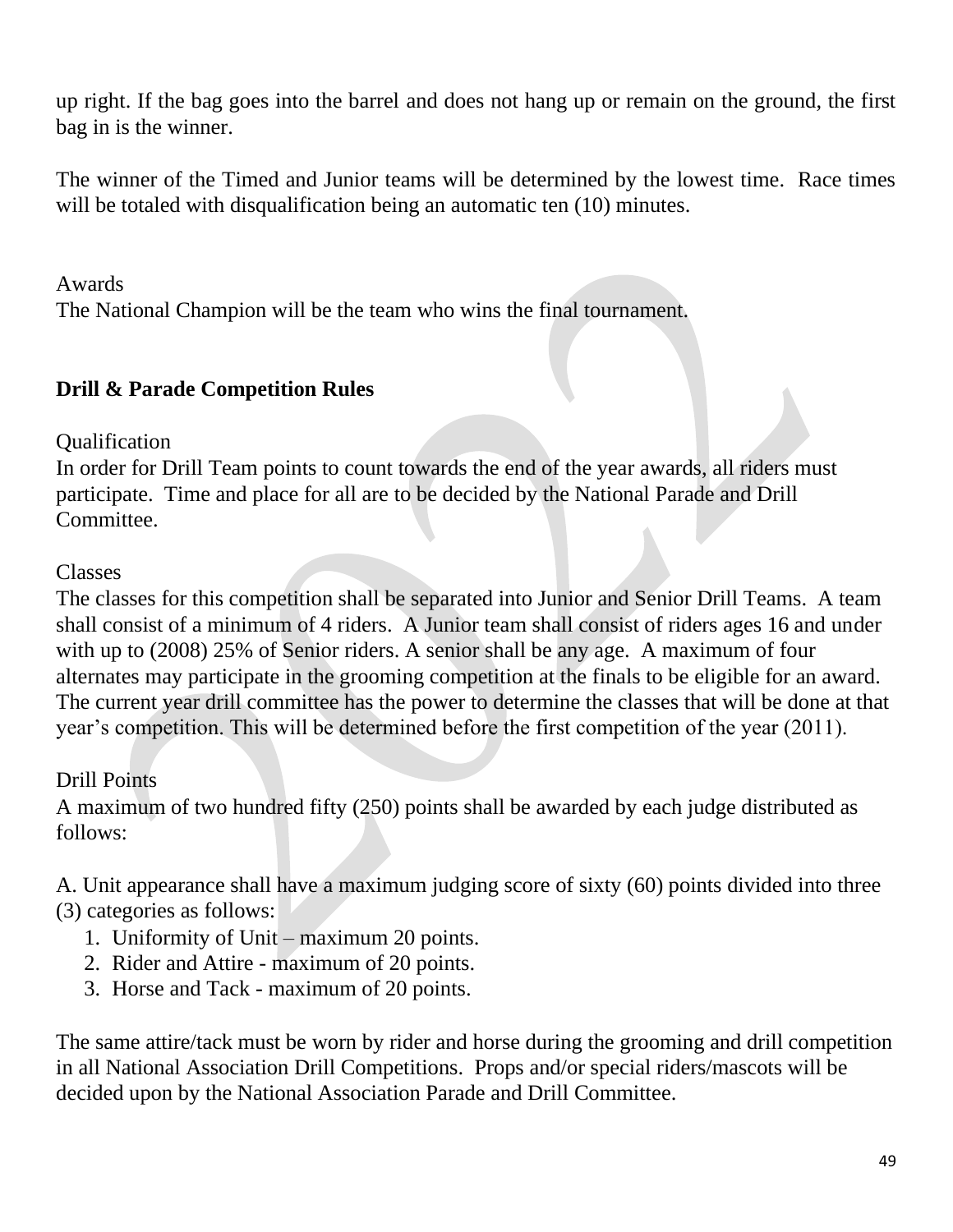B. Quality of drill shall have a maximum judging score of one hundred ninety (190) points divided into eight (8) categories:

1. Entry - Shall have a maximum of ten (10) points allowed and judged as to the manner in which the team enters the arena.

2. Difficulty - Shall have a maximum of twenty-five (25) points allowed and judged as to the difficulty of the maneuvers during the drill.

3. Precision - Shall have a maximum of thirty (30) points allowed and judged as to the timing, spacing, etc.

4. Horsemanship - Shall have a maximum of forty-five (45) points allowed and judged as to the ease and control of the entire unit.

5. Continuity - Shall have a maximum of thirty (30) points allowed and judged as to the ease of changing from one maneuver to another for continuation of maneuvers during a performance.

6. Originality - Shall have a maximum of twenty (20) points allowed and judged by the type of maneuvers performed.

7. Showmanship - Shall have a maximum of twenty (20) points allowed and judged by the action and courtesies shown by the participants toward all viewers of the performance.

8. Exit - Shall have a maximum of ten (10) points allowed and judged for the manner in which the team leaves the arena.

#### Judges

A. The committee will select a minimum number of impartial judges (2017). Possible sources for judges include the AASP & RC, The Moslah Shrine Patrol, The Hella Temple Shrine Patrol, the AQHA, and the NARC & SP (Mini-Comps only).

B. No National Association members will be used as judges for Parade and Drill Finals.

C. It is suggested that the judges start each team with approximately 75% of the maximum point allowed in each category and grade up or down to arrive at their conclusion for the unit score.

D. In the judging of unit appearance, it is suggested that each team enter and assemble in an orderly manner for the judges to score.

E. Judging sheets will be available for fifteen (15) minutes after the mini-competitions and the finals.

F. Each team will use a standard black number on a white background and be a minimum of six (6) inches. (2010)

Time Limits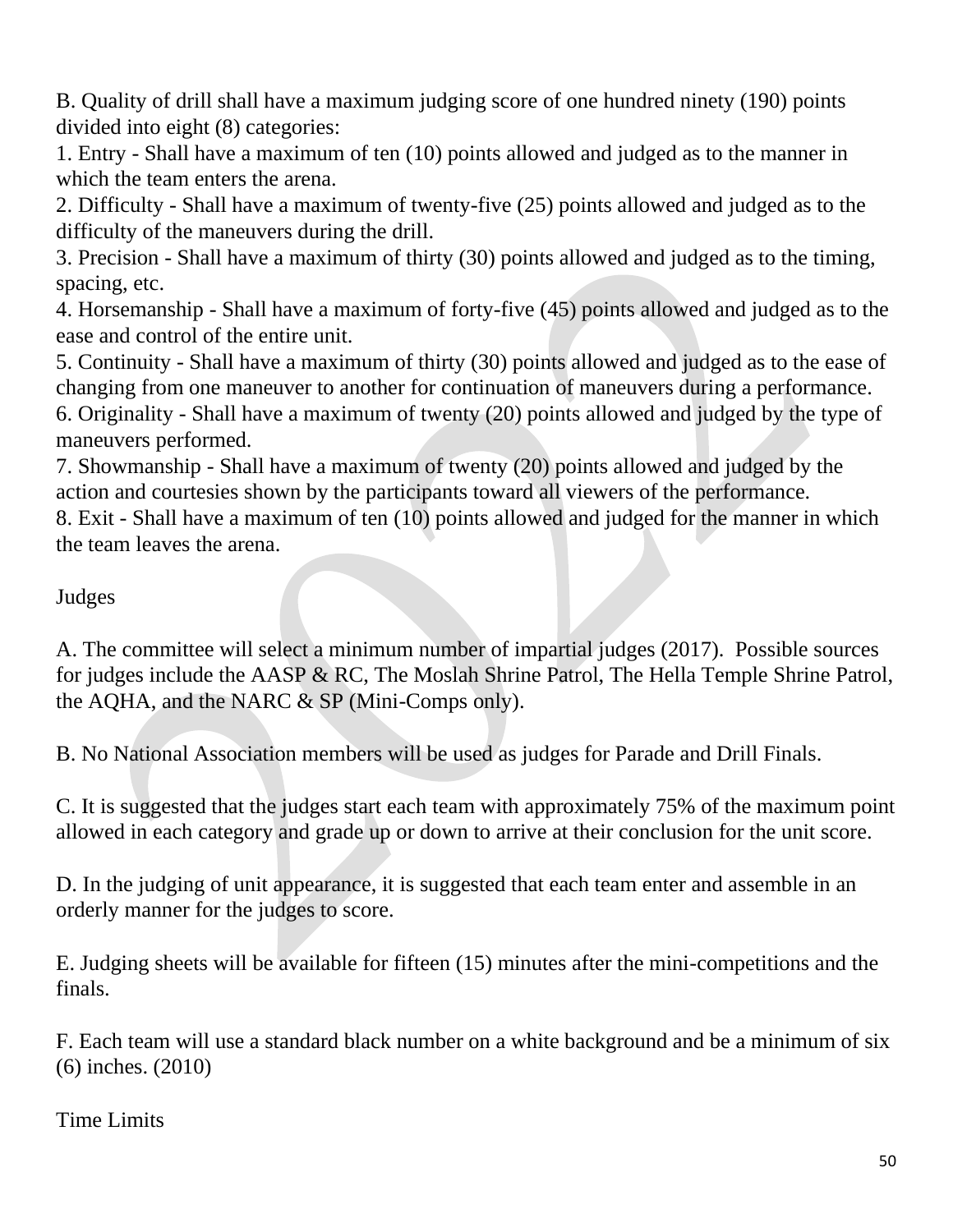Time limits for the competitions will be set as follows:

Each drill team shall have a maximum of fifteen (15) minutes in which to perform their drill. Any team violating the time limits will receive a five (5) point deduction for each full minute in violation of the time rule. Deductions will be made from the final score.

Activity Points will be awarded as follows:

A. Activity points will be accumulated from October 1st to October 1st . One (1) point will be given to any club which has a minimum of six riders in uniform for participating as a club in any rodeo, parade, playday, or drill competitions.

If the team places in any of the above functions, an additional 5 points will be given for First, 4 points for Second, 3 points for Third, 2 points for Fourth, and 1 point for Fifth place.

A list, including what activity the team performed, when the activity took place, and the number of points accumulated for the activity will be turned in at the October Convention to the Parade and Drill Chairperson.

B. A high point trophy will be given at the January Convention for the team with the most points earned over the year. Each club secretary will report points to their District Parade and Drill Chairperson and that district representative will report to the National Parade and Drill Chairperson.

## Parade Competition Rules

A. A group shall consist of not less than six riders to receive points in a NARC & SP sanctioned parade. Only one (1) class shall be judged.

## B. Any NARC & SP Member Club who

participates in any parade will receive points toward the NARC & SP trophy. The points will be as follows:

First Place - 5 points Second Place - 4 points Third Place - 3 points Fourth Place - 2 points Fifth Place - 1 point

C. A club shall be judged on behavior of horses, rider, general appeal, showmanship, and attractiveness of the entire group. Each horse should be properly groomed, feet trimmed, body brushed and clean, mane neatly roached or combed and tail properly pulled and combed. Tack and gear shall be clean and in good repair and shall match the rest of the group.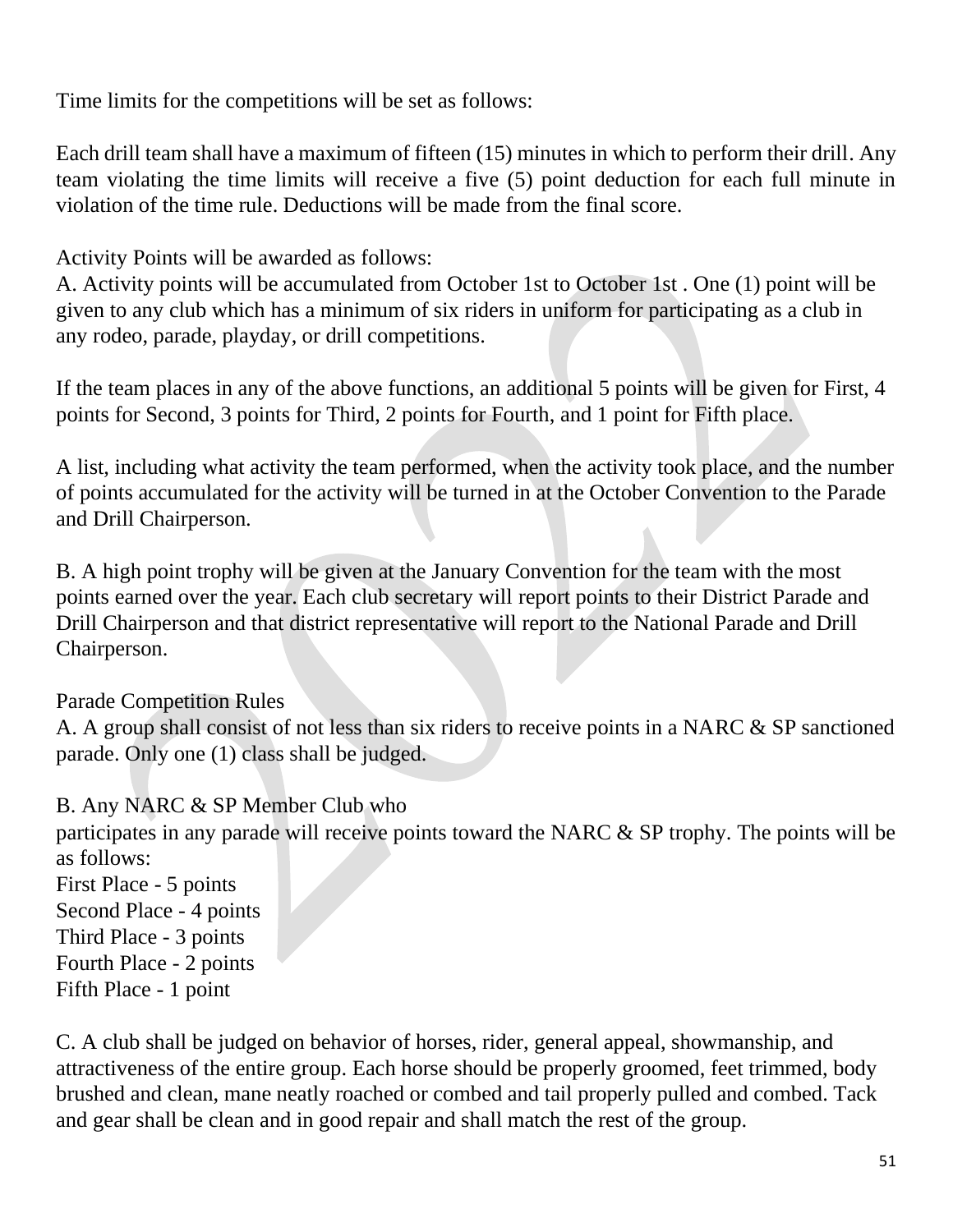#### Parade Ethics

The American Flag takes precedence over all other flags. State flags take precedence over all club flags. When carried together, the American Flag should always be on the right, and the State flag on the left. The same is true of State flags; they should be carried on the right of club flags. When carried single file, the American flag should lead, the State flag should be next, and the club flag last in order. In the case of the Association flags being carried in parades, it is the general practice for it to lead the parade behind the American and State flags or in front of the first mounted group. Sit straight in the saddle and keep the horse under control. Stay in line and keep the horses evenly spaced. Smoking and boisterousness are not considered the best ethics.

#### **Miss NARC&SP Queen Contest Rules**

I. Miss NARC & SP shall act as an ambassador of the NARC&SP at any and all playdays, parades, rodeos, and alike functions. Miss NARC & SP Queen should always present herself in a dignified manner in her personal attire and conduct. Miss NARC & SP shall be of high morals and possess leadership qualities. The Miss NARC & SP will reign from January 1 to December 31. The candidate selected as Miss NARC&SP shall be crowned at the annual October Convention dance.

#### II. Code of Conduct

Miss NARC&SP nor the Queen Contestants shall not participate in excessive displays of public affection while representing the Association at any function. The Queen nor the Queen Representatives shall not use foul or vulgar language. Queen nor Queen Representatives shall not use any tobacco products or alcohol while at a club, district or national function or while representing the Association at any other functions.

## III. Qualifications for Miss NARC & SP

A. Contestants must be a paid member of the NARC & SP as of December 31 and the two years prior to the contest. All contestants shall be single, never before married, nor pregnant, nor have born a child and never charged or convicted of a crime. Contestants must be 15 years (2018) of age by January 1 of the reigning year and not more than 30 (2022) years of age as of January 1 of the reigning year.

B. The application deadline for Miss NARC & SP (2022) Will be decided on and published by the Queens Committee. The application and activity sheets must be turned in to the NARC&SP Queens Chairperson. If the application is mailed, please allow five (5) days for mail delivery. Regardless of how the application and activity sheets are delivered, they must be delivered by the deadline.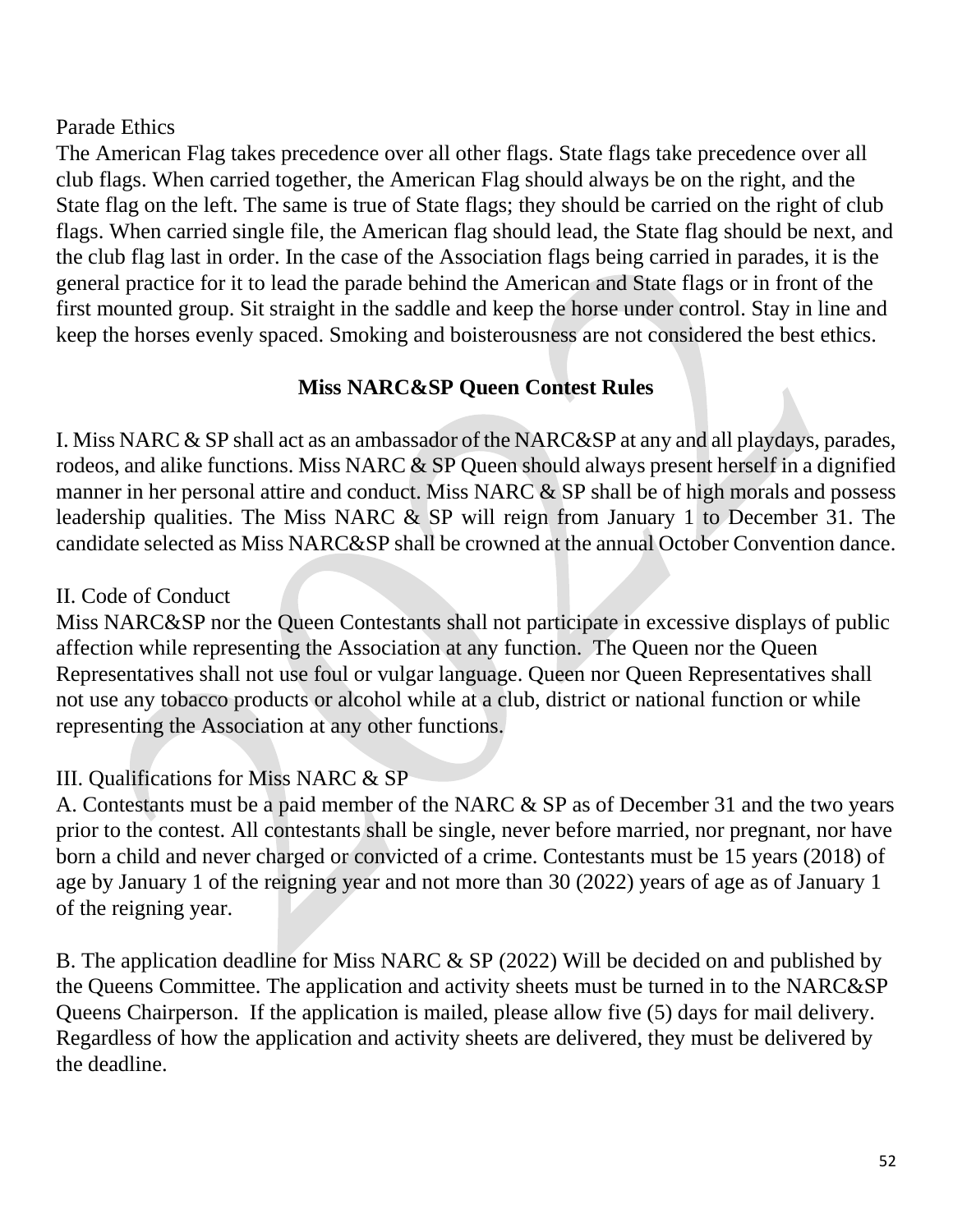C. Activity sheets, along with her application, must be presented and signed by each contestant's District President, Club President and District Queen's Chairperson for verification of at least 50% participation in club and district activities in the competing year. She must have also competed in a District or Club Queen or Sweetheart completion.

D. A list of all contestants will be furnished to all members one (1) week after the entry deadline, by the National Queen Chairperson. All questions regarding eligibility of any contestant, morally or otherwise should be brought to the National Queen Chairperson within ten (10) calendar days of date of notice of contestants. All complaints will be investigated by the National Queen Chairperson with a report to be given to the National President, if action is necessary.

E. If the candidate is a student, her grades should be good enough to permit some absence from school. If the candidate is not in school, she must have graduated from high school or the equivalent.

F. It is suggested that an informational meeting be held for the parents and contestants prior to any appearance made as a Miss NARC&SP Queen Contestant. This informative meeting with go over expectations of contestants and rules of the contest.

G. Contestants will draw an identification number to be worn during the entire competition.

H. Queen Contestants cannot be introduced as a Queen Contestant until after June 1 deadline.

I. All contestants, excluding at the Queens' Playday, are to be introduced after all royalty and officers at NARC&SP events.

J. Contestants who are currently performing duties as a District or Club Queen/Sweetheart will not be introduced in that capacity at NARC&SP Events. They will be introduced as a Miss NARC&SP Queen contestant and acknowledged as representing their respective club or district. They shall not wear a crown or tiara on their hat. Contestants may not wear the NARC&SP colors consisting of white and gold worn together as an ensemble. Gold may only be worn as an accessory.

K. District queen chairpersons with contestants who are currently district queens or sweethearts will be responsible for identifying a substitute representative for all NARC&SP functions such as Queens' playday, Drill, and October Convention.

L. All contestants must wear a sash. Sash should not be over five (5) inches wide and thirty (30) inches long, white with black lettering. Sash shall read "Contestant".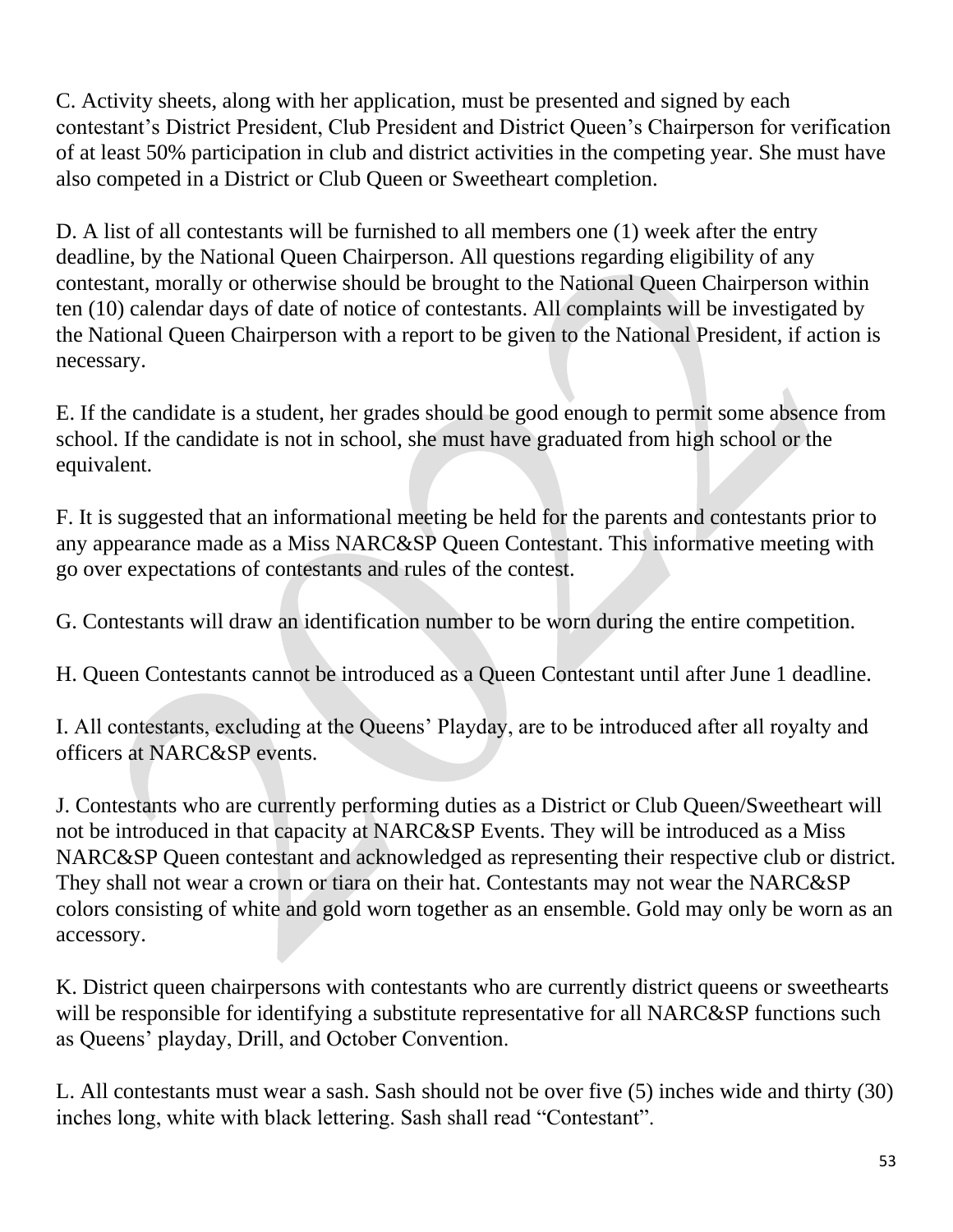M. The current Miss NARC&SP shall act as a host and example for the candidates for the next Miss NARC & SP. She shall write a letter to all candidates no later than fifteen (15) calendar days prior to the riding competition, outlining the activities of the contest and include suggestions as to the appropriate apparel.

### IV. Attire

A. Under the supervision of the National Queens Chairperson, Miss NARC&SP shall wear complete western queen attire, such as a white and gold suit, western boots, and western hat when representing the NARC&SP at all functions including, but not limited to Conventions, Parades, Rodeos, Playdays, other promotional events and any other National event. Western queen attire is defined as a creased western hat, long sleeve, tucked in shirt, long pants, western boots, tiara, and sash. Neither blue jeans nor riding shoes will be allowed, as they are considered casual.

B. She must be introduced in full western Queen attire.

V. Duties of the Queen

1. Make open playdays with or without an invitation.

- 2. Always have her uniform available in case it is needed.
- 3. Make a personal reply to each invitation to make an appearance.
- 4. Have an article published in the Horsetales every month.
- 5. Be on time, at least 30 minutes prior to the start of the function.
- 6. Mix and mingle with Association members at any functions.

7. Coordinate appearances with the NARC&SP Wrangler and President prior to the date of the activities.

8. She is to keep a scrapbook of her activities.

9. Miss NARC&SP is a good-will ambassador for the NARC &SP and it is suggested that she make as many appearances as possible outside National functions, such as parades, playdays and other district or club sponsored events.

10. She must attend and compete in 75% or more National functions during her reign.

11. Extensive travel is required as Miss NARC&SP Queen's own expense. She should have access to all the equipment necessary to appear as a representative of the NARC&SP 12. Miss NARC&SP has voting rights.

13. It shall be the Miss NARC&SP Queen's responsibility to notify the National Queen's Chairperson in the event she is unable to serve at any function. The Chairperson, in turn, will notify the First Runner-up to fill in. When the First Runner-Up represents the NARC&SP, she will be held to the same standards and rules as the reigning Miss NARC&SP.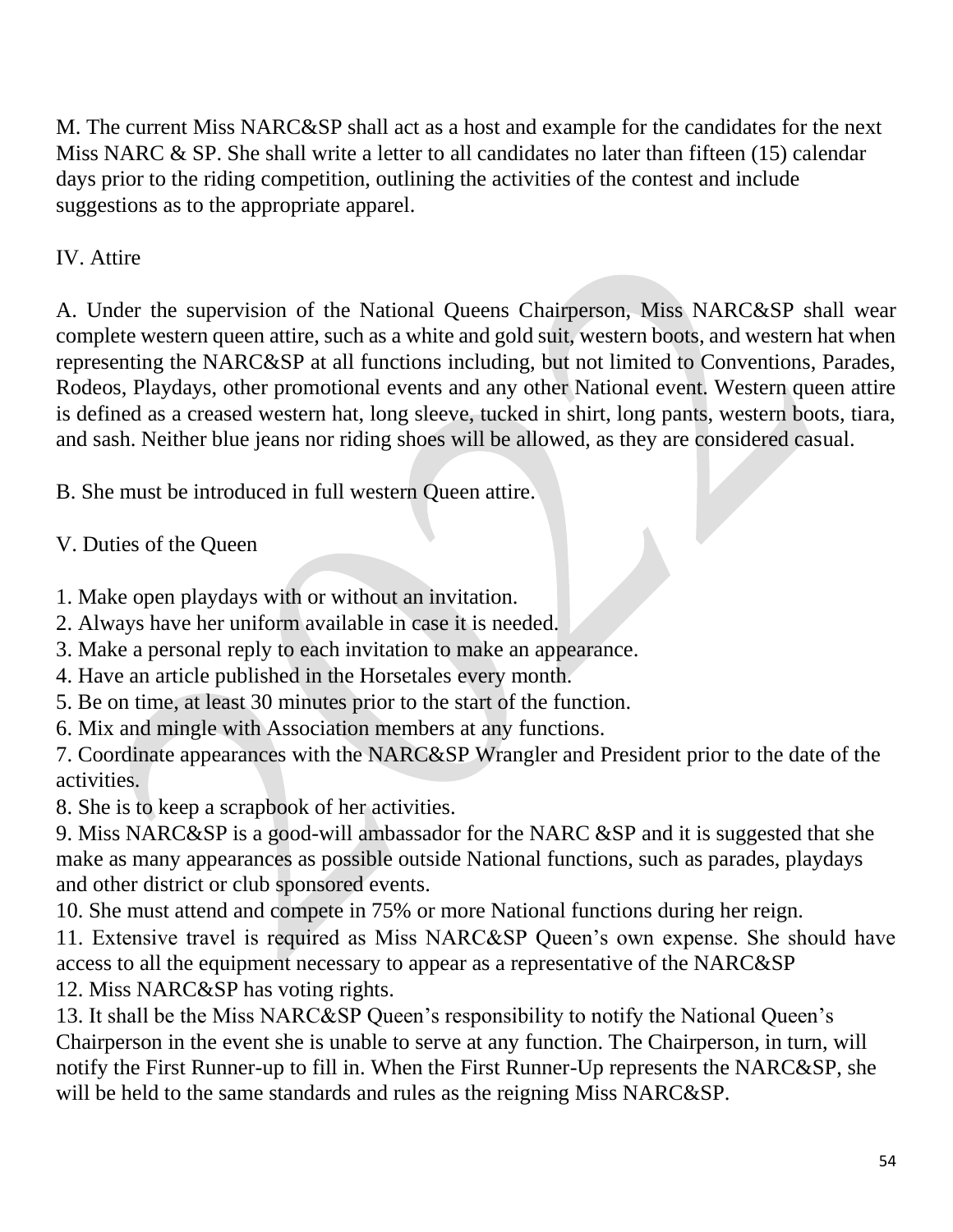14. The immediate past Miss NARC&SP Queen shall be an honorary member of the Miss NARC&SP Queen Committee for a period of one year.

VI. The Miss NARC & SP contest shall consist of (2016):

1.Riding Competition, Grooming & Appearance-33 points 2.Personal Interview, Speech & Impromptu Questions-33 points 3.Delegate Vote – 34 points

A. Miss NARC&SP shall be selected by a panel of at least four judges who shall have no connection with the NARC& SP or any member club. The National Queens Committee shall appoint the judges.

B. Each category (#1  $\&$  # 2 above) must be judged by at least two judges.

C. The riding competition should be held prior to the Queen's Playday or not later than two (2) weeks before the October Convention. There will be a personal interview by the judges at the riding competition. Each girl is to ride her own horse.

D. A 2-3 minute speech will be given at the October Convention in front of the delegates and judges.

E. Two (2) impromptu questions will be selected by the Queens Committee and asked to each candidate at the October Convention. One (1) question, submitted by each Queen Contestant, will be randomly drawn by the contestant herself and asked to that candidate at the October Convention. There will be a personal interview by the judges at the October Convention (2005). F. Immediately following each phase of judging, the score sheets will be sealed in envelopes and signed by the respective judge and a NARC&SP Officer or Committee Chairperson. Point value per category will be determined by adding together the judges' points and dividing the number by the number of judges (2016).

G. The Miss NARC&SP Queens Committee, as a whole (District Committee members and National Chairperson), shall tally the judging sheets each year. In the case of a tie, the delegate's vote will be used to break the tie. These sheets shall be open to any member of the association to inspect the day after the crowning of the New Miss NARC&SP Queen.

H. At the October Queens Ceremony, Miss NARC&SP will be presented with the customary tiara and banner (which are passed down), award (2016), and a check for \$900. To cover the expense of her wardrobe. The First & Second Runner-up shall receive gifts (2016).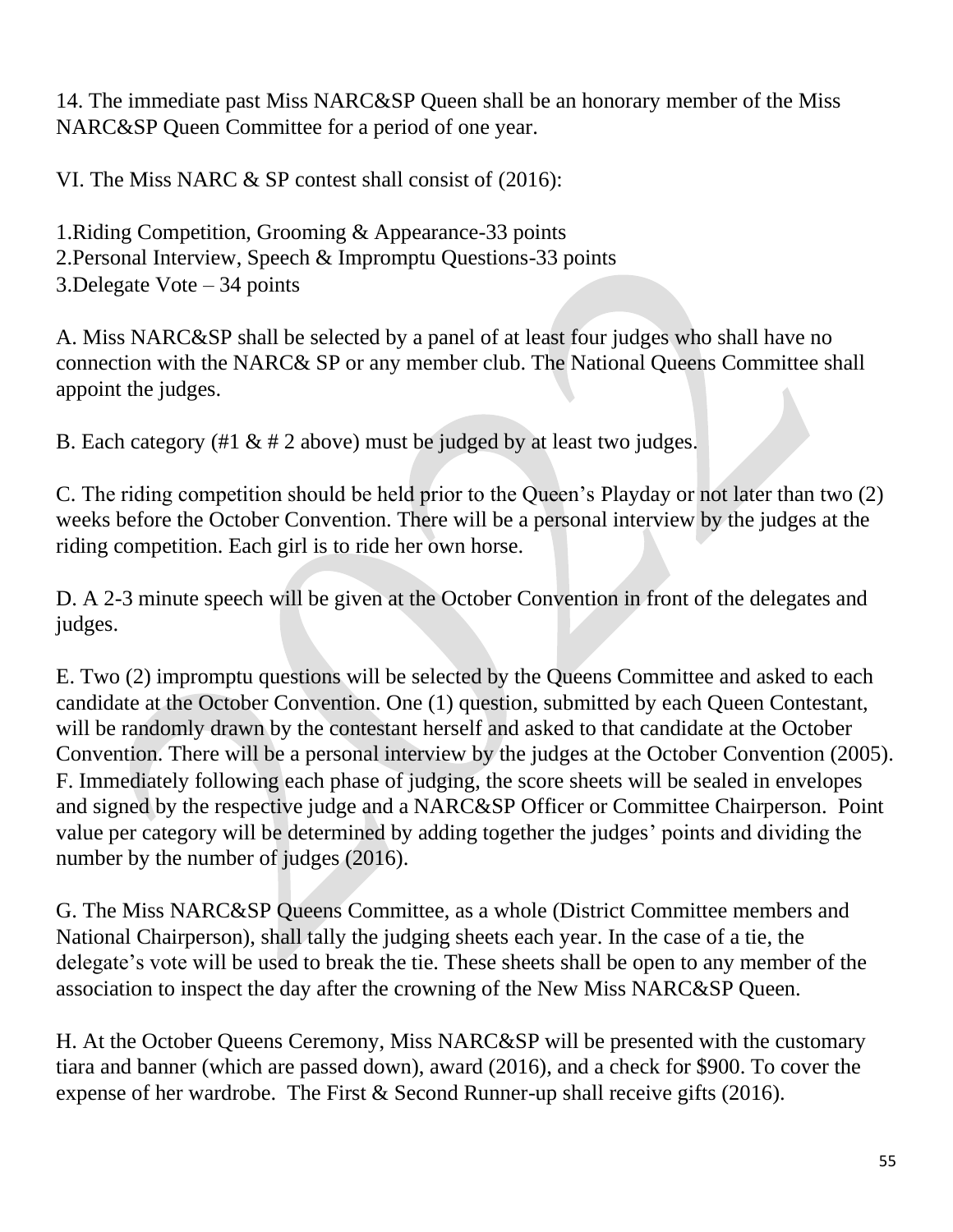I. The new Queen shall receive her permanent items, tiara, banner, belt buckle, trailer signs, saddle pad cover, scrapbook, lettered saddle (optional 2016), breast harness, and headstall by January  $1<sup>st</sup>$  of the year reigning, so she may represent the association (2018). At the January convention the Queen will display her saddle pad cover, scrapbook, lettered saddle (optional-2016), breast harness and headstall. The Queen shall have the option of a scholarship in lieu of the lettered saddle (2016). The current Queens Chairperson is responsible for getting all the above items for the new queen before leaving office December 31.

J. The NARC&SP is to buy a lettered saddle, if the option of the additional scholarship is not chosen (2016), breast harness, and headstall not to exceed a combined cost as determined by the budget and approved by the delegates. Miss NARC& SP's name shall be engraved on a nameplate attached to the saddle and not tooled into the leather.

K. The Queens Committee will award a \$1,000. (2002) scholarship to the Queen each year. The scholarship check will be made payable to the school of education of her choice. If the Queen is in high school, the scholarship will be available up to five (5) years after the completion of her reign (2015). If she is in college, the scholarship will be available up to five (5) years after the completion of her reign (2015).

L. In the event a member of the NARC&SP feels Miss NARC &SP, during her reign, has not or cannot fulfill her responsibilities, the member must first file a written complaint. Both the Club President and one other officer of the member club along with their respective district chairperson must sign the complaint. In turn, the District shall contact the National Queens Chairperson to call a special meeting of the entire committee. If the committee feels the complaint is valid, the National Queens Chairperson shall contact the NARC&SP President to request he or she call an executive board meeting for an investigation. In the event it becomes necessary to have Miss NARC&SP resign, it will be the responsibility of the National Queens Chairperson to dismiss her and notify the First Runner-Up to serve as Miss NARC&SP. M. In the event Miss NARC&SP voluntarily resigns or is terminated from her office, all items issued to her will immediately be returned and become property of the NARC& SP. Miss NARC&SP must keep an itemized list of all wardrobe expenses along with all receipts of her wardrobe purchases. Any portion of the money that is not accounted for in the itemized list must be repaid to the NARC&SP within ten (10) calendar days after resignation or termination.

N. In the event of resignation or termination, the First Runner-up will be asked to assume the Miss NARC&SP responsibilities and acquires all items issued to the resigned or terminated Miss NARC&SP. The NARC&SP General Fund will provide an \$825.wardrobe allowance, a new banner, a new belt buckle and a new engraved saddle plate. The First Runner-up will be provided the customary tiara and banner (which are passed down), trophy, trailer signs, saddle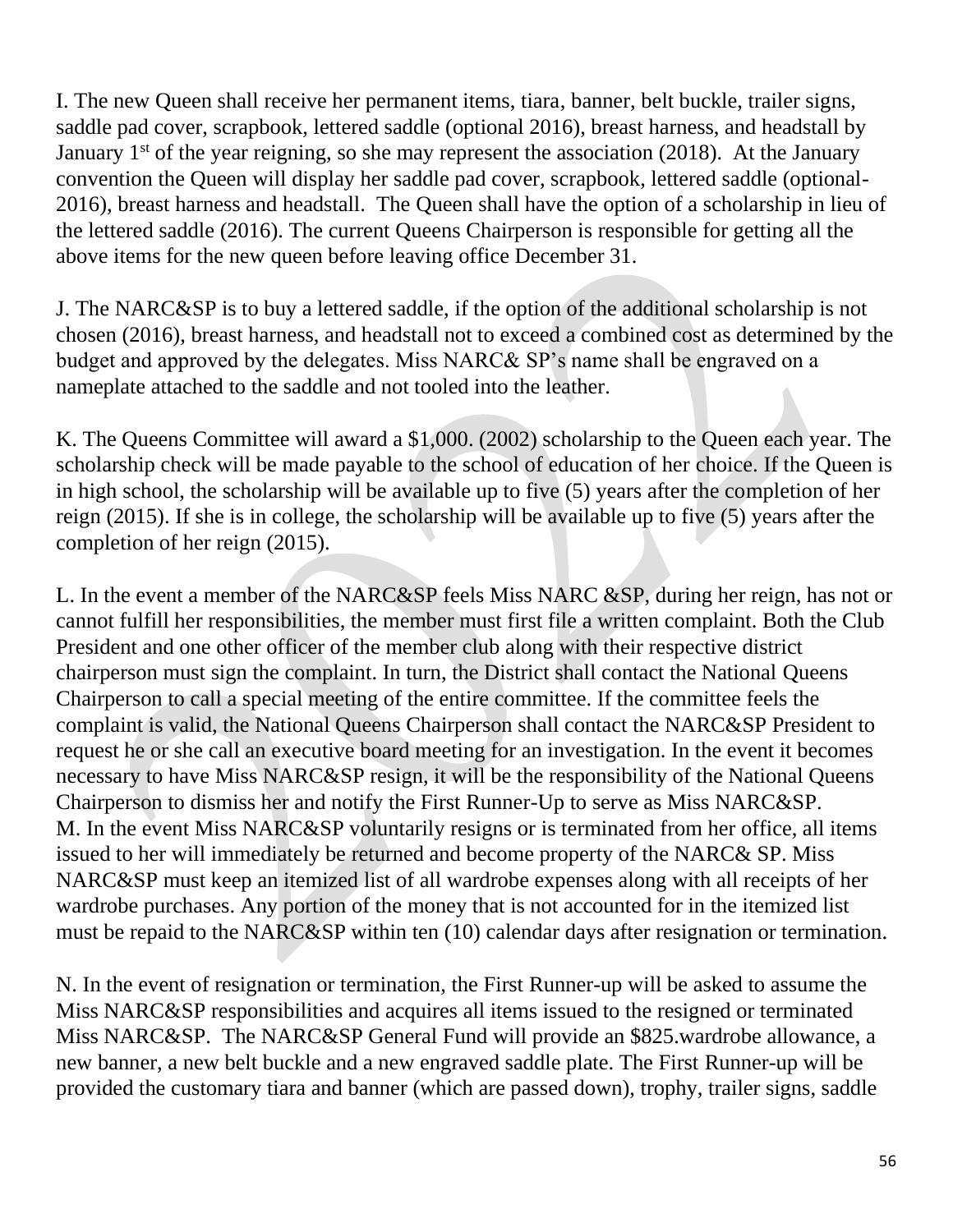pad cover, scrapbook, stationary, permanent tiara, saddle, breast collar and headstall. Except for the items passed down, at the end of the year, these items belong to her.

### **NARC & SP Wrangler**

A. The NARC&SP Wrangler shall be a male representative for the NARC&SP. The minimum age for the representative is fifteen (15) years old and a maximum of twenty-two (22) years old as of January 1st of the reigning year. All NARC & SP Wrangler contestants shall be single and never been married.

B. The NARC&SP Wrangler should be of high morals and encourage the motto of "Horsemanship, Sportsmanship, Hand N' Hand". The position should be held by someone that is willing and able to gain an understanding of the leadership and committees that makeup the Association. The Wrangler office should be held by someone that presents himself in a dignified manner, in personal attire and conduct at all times. The representative is expected to be a member in good standing of a member club within the NARC & SP and have held a Wrangler position on a club or district level.

C. The Wrangler is to be part of and supervised by the National Wrangler Chairperson and committee.

**Duties** 

1.Attend and promote playdays, parades, pony express, drill and all other activates of the NARC & SP.

2.Attend and vote at the January and October conventions as well as the Executive Board meetings throughout the year.

3.Carry the National Association flag at parades, grand entries, etc.

4.Place an article in the NARC & SP Horsetales' as published.

5.Mix and mingle with Association members at any function.

6.Coordinate appearances with NARC & SP President and Queen prior to date of activities.

7.Notify the National Wrangler chairperson in the event he is unable to serve at any function or has two engagements on the same day.

8.NARC&SP Wrangler will escort Miss NARC&SP at the October Convention

#### E. Wardrobe

The NARC&SP Wrangler shall receive a check in the amount of \$400 for a wardrobe allowance. This allowance should cover the expenses of black boots, black jeans, a western hat, black vest or sports coat and a tie or scarf made up of the Association colors (black, gold and/or white). The Wrangler representative will receive a shirt, exact or similar in nature to the attire worn by the other officers of the NARC&SP. The above listed attire shall be worn by the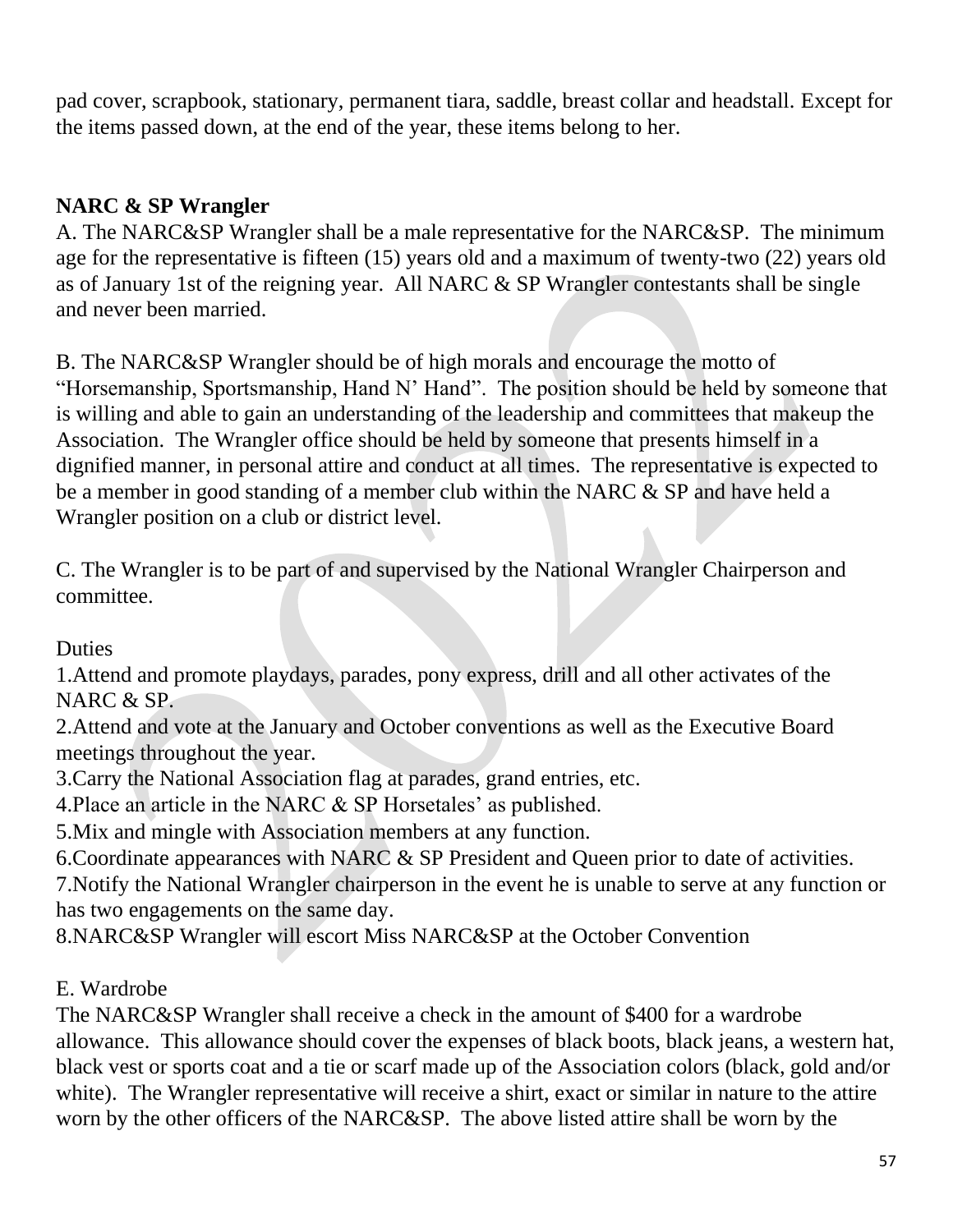Wrangler representative at all important functions such as conventions, parades and other promotional events. Suitable attire for other appearances shall be under the discretion of the National Wrangler Chairman.

## F. Wrangler Contest

Each Wrangler contestant shall turn in an application along with an activity sheet by June 1st to the National Wrangler Chairperson. Applications must be presented to contestants' club and district for verification of at least 50% participation in activities in the year competing. The application must be signed by his District President and District Wrangler Chairman. If there are no candidates to run for National Wrangler due to age, the committee can accept an application from a 14-year-old. The extended deadline would be June 15th. (2011).

G. The NARC&SP Wrangler shall be selected by a panel of at least four (4) judges who shall have no connection with the National Association or any member club. The judges of the Wrangler contest will base their scoring on a twenty (20) point maximum per category. Each category must be judged by at least two (2) judges. Categories being judged are riding, appearance and grooming, self-confidence, and speech. The fifth category is a popular delegate vote at the October Convention. The formula for calculating the popular delegate vote being the number of votes each contestant receives divided by the number of voting delegates multiplied by 20. For example: if there are 100 delegates and a contestant receive 62 delegate votes, then the calculation would be 62/100 X 20 or 12.4 points.

Immediately following each phase of judging the score sheets will be sealed in envelopes and signed by the respective judge and an Association officer or committee person. Point value per category will be determined by adding together the judge's points and dividing that number by the number of judges with a maximum of points per category as listed below.

NARC&SP Wrangler contest and score per category shall consist of:

- 1. Riding Competition,  $0 20$  points
- 2. Appearance & Grooming,  $0 20$  points
- 3. Self Confidence,  $0 20$  points
- 4. Speech,  $0 20$  points
- 5. Delegates Vote,  $0 20$  points

The riding competition should be held no later than two weeks before the October Convention. The Wrangler contestants will be judged on grooming, appearance, a reining pattern, speed events and arena work. Each contestant is to ride his own horse.

A 2 to 3-minute speech will be given at the October convention in front of the delegates and judges. Two (2) impromptu questions will be selected by the Wrangler committee and asked to each candidate. One (1) question submitted by each Wrangler contestant will be randomly